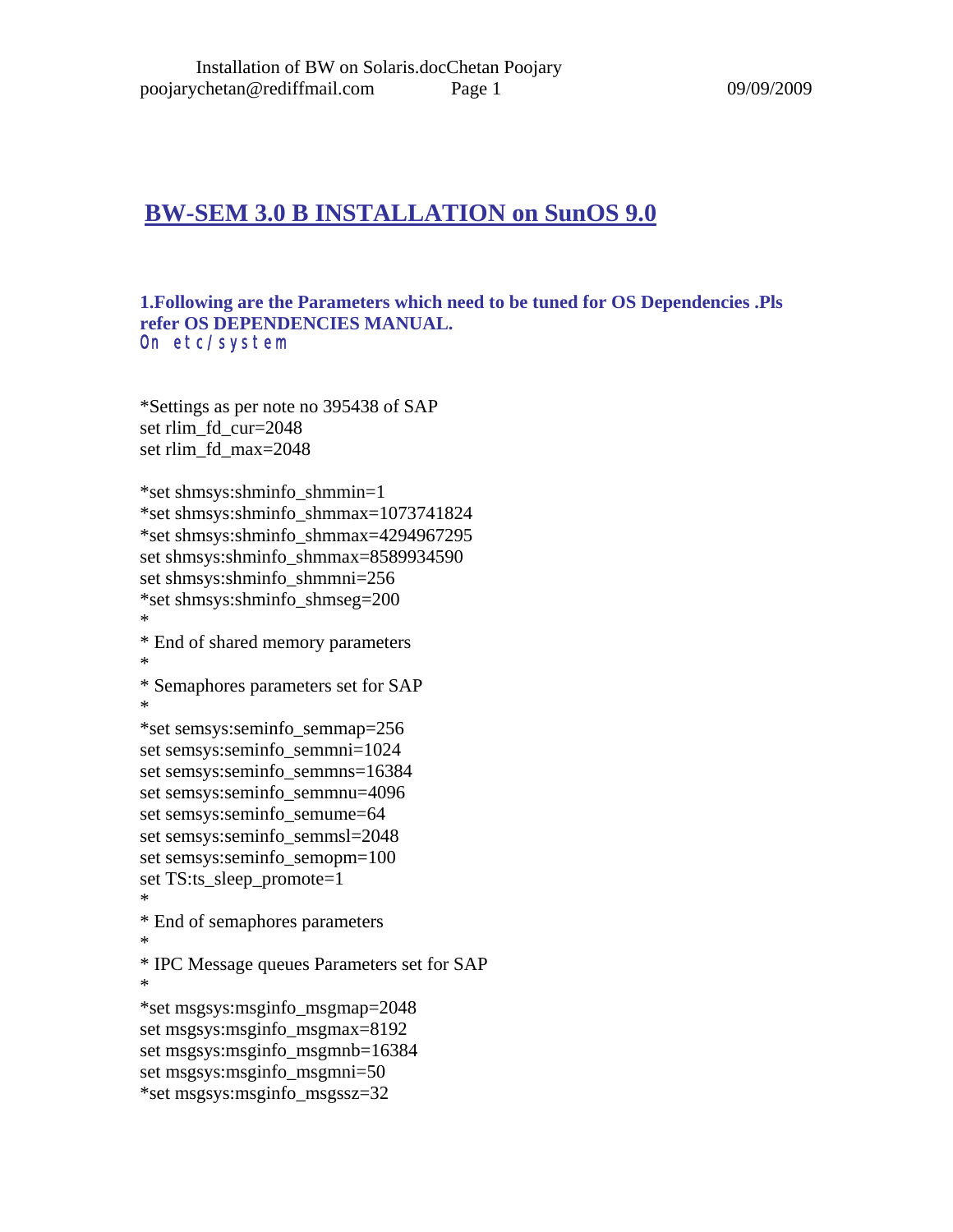set msgsys:msginfo\_msgtql=2048 \*set msgsys:msginfo\_msgseg=32767 \*

\* End of message queues parameters

\*

• File descriptor parameters set for SAP

#### **2. Set environment variable:**

LD\_LIBRARY\_PATH= /usr/bin/java JAVA\_HOME=/usr/bin/java DISPLAY=<HOST\_NAME>:0 UMASK=022 Note : JDK installed version should be  $1.4.1\text{\textendash}03$  check this by giving command JAVA -version

#### **3.Following are the file system planned for Production environment.**

| Filesystem                                       |                |                | kbytes used avail capacity Mounted on |              |    |  |                                                                |
|--------------------------------------------------|----------------|----------------|---------------------------------------|--------------|----|--|----------------------------------------------------------------|
| /dev/md/dsk/d0                                   |                |                | 10323610 1979141 8241233 20%          |              |    |  |                                                                |
| /proc                                            | $\overline{0}$ | $\mathbf{0}$   | $\overline{0}$                        |              |    |  | 0% =============================> $\rightarrow$ /proc          |
| mnttab                                           | $\overline{0}$ | $\overline{0}$ | $\overline{0}$                        |              |    |  | $0\%$ ==================== → /etc/mnttab                       |
| fd                                               | $\theta$       | $\Omega$<br>0  | 0%                                    |              |    |  |                                                                |
| swap                                             | 27852968       |                | 160 27852808                          |              |    |  | $1\%$ ============== $\rightarrow$ /var/run                    |
| swap                                             | 27852808       |                |                                       |              |    |  |                                                                |
| /dev/md/dsk/d30                                  |                |                |                                       |              |    |  | 1016122 1046 954109 1% ==============>/oracle                  |
| /dev/dsk/c5t600C0FF00000000007C1066359E04100d0s5 |                |                |                                       |              |    |  |                                                                |
|                                                  |                |                |                                       |              |    |  | 64745891 3760129 60338304 6% ===========>/oracle/BWP           |
| $\frac{deg}{mag}$ /dev/md/dsk/d40                |                |                |                                       |              |    |  | 2977822 2993 2915273 1% ========> /sapmnt/BWP                  |
| /dev/dsk/c5t600C0FF00000000007C1066359E04100d0s0 |                |                |                                       |              |    |  |                                                                |
|                                                  | 197743         |                |                                       |              |    |  | $1041 \t176928 \t1\% = = = = = = \n\sqrt{oracle/BWP/criglogB}$ |
| /dev/dsk/c5t600C0FF00000000007C1066359E04100d0s1 |                |                |                                       |              |    |  |                                                                |
|                                                  |                |                |                                       |              |    |  | 197743 1041 176928 1% =======> /oracle/BWP/mirrlogA            |
| /dev/dsk/c5t600C0FF00000000007C1066359E04100d0s3 |                |                |                                       |              |    |  |                                                                |
|                                                  | 4652454        |                |                                       |              |    |  | 4633 4601297 1% ======= > /oracle/BWP/817_64                   |
| /dev/dsk/c5t600C0FF00000000007C1066359E04100d0s4 |                |                |                                       |              |    |  |                                                                |
|                                                  | 482863         |                |                                       |              |    |  | 1041 433536 1% ======== $\rightarrow$ /oracle/client/817_64    |
| $\frac{deg/mol}{dsk}/d50$                        |                | 3096423        |                                       | 3089 3031406 |    |  | $1\%$ ======= $\rightarrow$ /usr/sap/BWP                       |
| /dev/md/dsk/d60                                  |                | 8258597        |                                       |              |    |  | 8217 8167795 1% ======= $\rightarrow$ /usr/sap/trans           |
| /dev/md/dsk/d70                                  |                |                | 20645791 20505 20418829               |              |    |  | 1% → /oracle/BWP/oraarch                                       |
| /dev/md/dsk/d80                                  |                | 192790         | 1041 172470                           |              | 1% |  | $==$ /oracle/BWP/origlogA                                      |
| /dev/md/dsk/d90                                  |                | 192790         |                                       | 1041 172470  | 1% |  | == Voracle/BWP/mirrlogB                                        |
| $\frac{deg/mol}{dsk/d100}$                       |                | 2576153        |                                       | 2585 2522045 |    |  | $1\% = \Rightarrow$ /oracle/stage/817_64                       |
| root@bwprd#                                      |                |                |                                       |              |    |  |                                                                |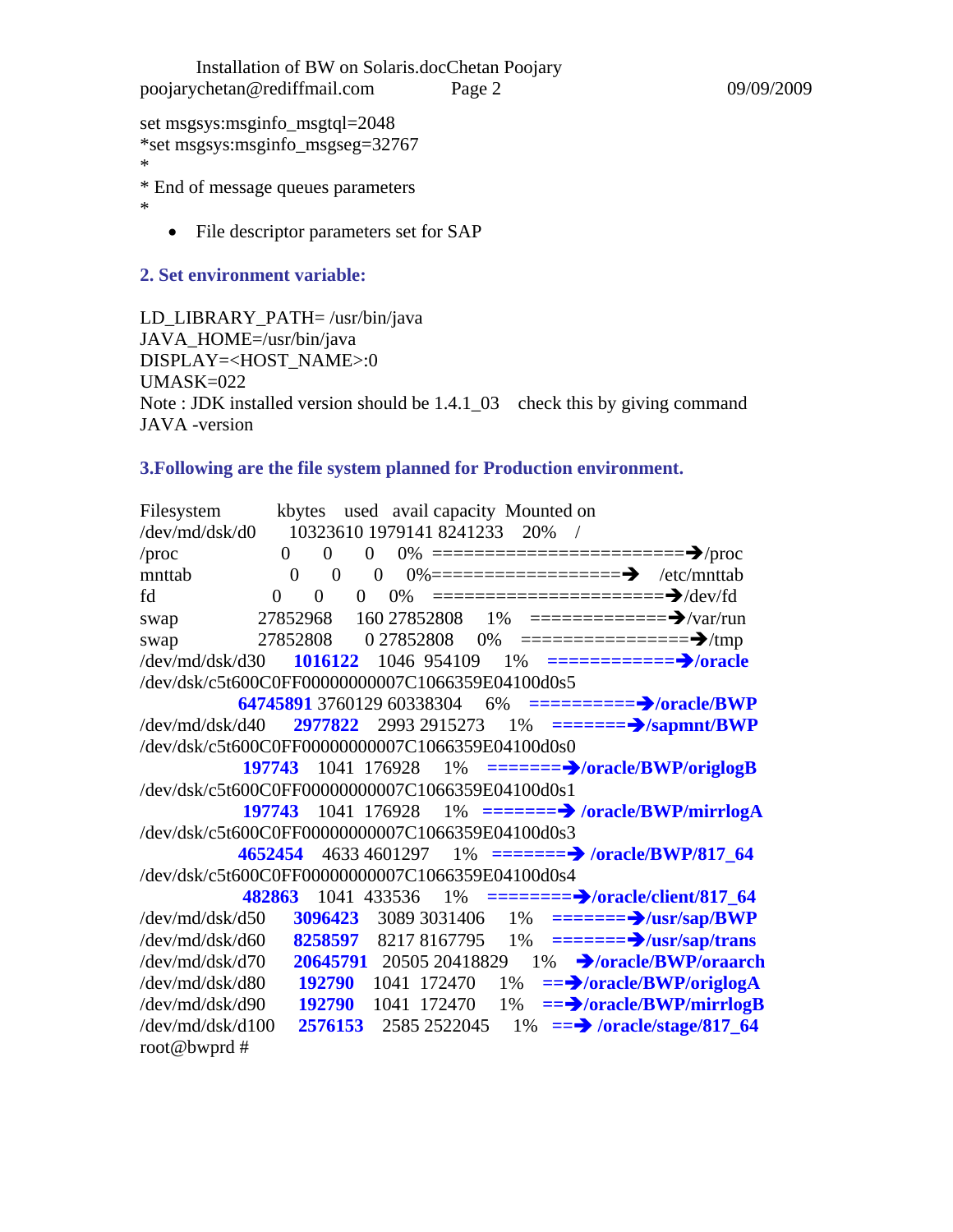**Directory trans should have permission 775 under user root & orasid during installation** 

#### **4. Installation Preparation**

Copied all the dumps as folder dump on the file system /oracle/BWP/dupms : The folder dumps contain installation kit for

- a. Kernel
- b. Exports CDS  $(3)$  ...  $exp1, exp2, exp3$
- c. RDBMS CDS (2) ..db1,db2
- d. RDBMS PATCH CD..patch
- e. J2EE CDS which contain paths for installation J2EE-ENG,SDM,JLIBS.
- /oracle/BWP/dumps
- under dumps cds which are copied are made in directory name as  $\rightarrow$ kernel,exp1,exp2,exp3,db1,db2,patch,J2EE

#### **5. Start of the Installation (CENTRAL/KERNEL INSTANCE)**

To start with the installation we need to run sapinst which is the startup for central instance & database instance.

a. Create a directory as SAPinst under filesystem "/oracle/BWP/SAPinst" which refers for KERNEL Installation.

#### CD SAPinst

Chmod 777 SAPinst

- b. Let you know we need to run the installation under SAPinst directory so that the logs which are created will be found under this (SAPinst )directory.
- c. Navigate to SAPinst directory as

# cd oracle/BWP/SAPinst

d. Now you are in SAP inst directory  $\&$  run the kernel by entering

root@bwprd # cd /oracle/BWP/SAPinst [root@bwprd#/oracle/BWP/dumps/kernel/SAPINST/UNIX/SUNOS\\_64/INSTALL](mailto:root@bwprd%23/oracle/BWP/dumps/kernel/SAPINST/UNIX/SUNOS_64/INSTALL)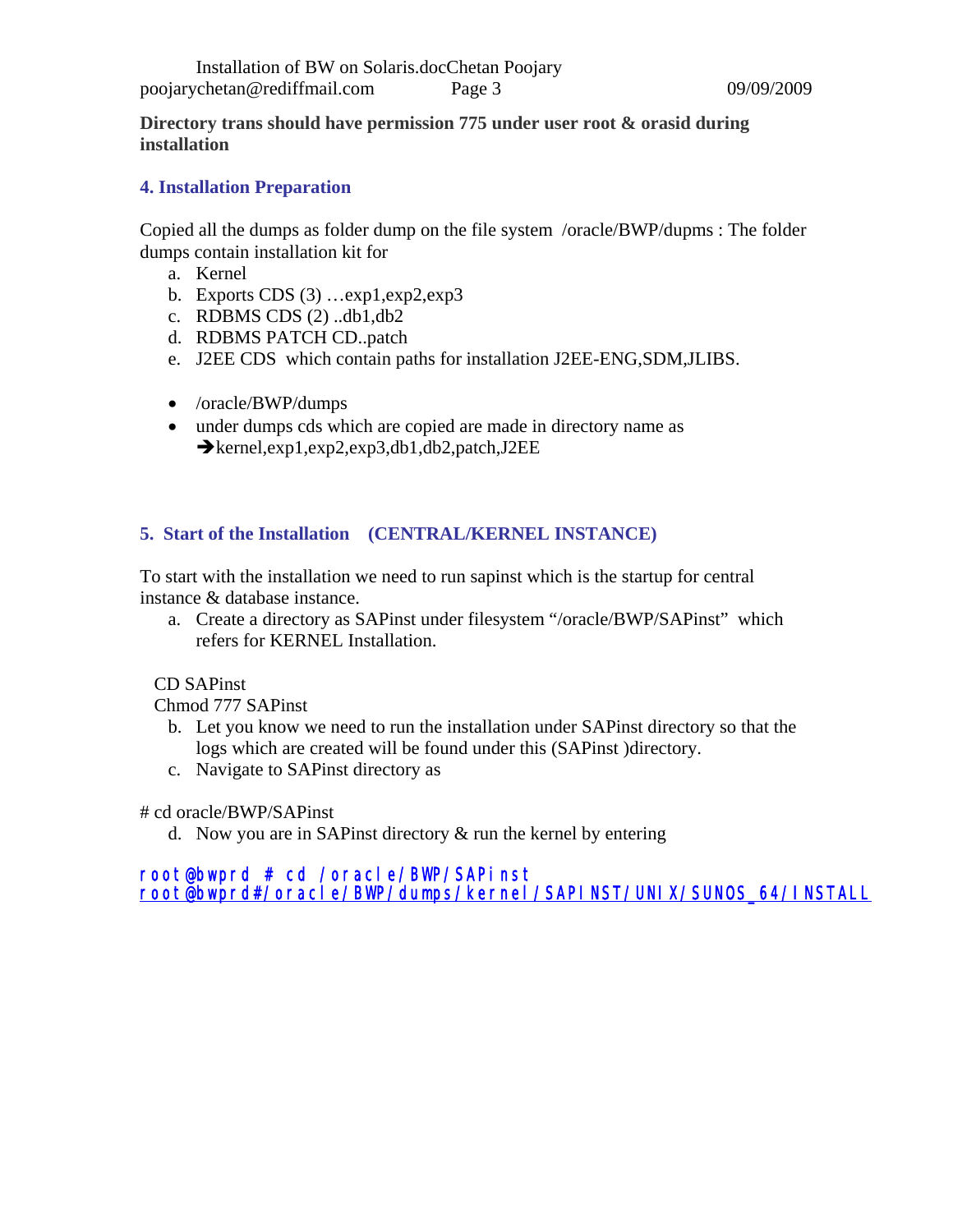#### Installation of BW on Solaris.docChetan Poojary poojarychetan@rediffmail.com Page 4 09/09/2009

| Welcome to the System Landscape Implementation Manager (SAPinst). |                          |        |
|-------------------------------------------------------------------|--------------------------|--------|
| SAP Business Warehouse 3.0B for Oracle                            |                          |        |
| Deploy the Central Instance Java Core                             |                          |        |
|                                                                   |                          |        |
|                                                                   |                          |        |
|                                                                   |                          |        |
|                                                                   |                          |        |
|                                                                   |                          |        |
|                                                                   |                          |        |
|                                                                   |                          |        |
|                                                                   |                          |        |
|                                                                   |                          |        |
|                                                                   |                          |        |
|                                                                   |                          |        |
|                                                                   |                          |        |
|                                                                   |                          |        |
|                                                                   |                          |        |
|                                                                   |                          |        |
|                                                                   |                          |        |
|                                                                   |                          |        |
|                                                                   |                          |        |
|                                                                   |                          |        |
|                                                                   |                          |        |
|                                                                   | ${\underline{\tt Next}}$ | Cancel |
|                                                                   |                          |        |
|                                                                   |                          |        |

| SAP License Agreement for STLport                                                                                                                           |                 |  |
|-------------------------------------------------------------------------------------------------------------------------------------------------------------|-----------------|--|
| between                                                                                                                                                     |                 |  |
| SAP Aktiengesellschaft<br>Systems, Applications, Products in Data Processing<br>Neurottstrasse 16<br>69190 Walldorf<br>Germany<br><u>( basalsonna com )</u> |                 |  |
|                                                                                                                                                             | Exit<br>I Agree |  |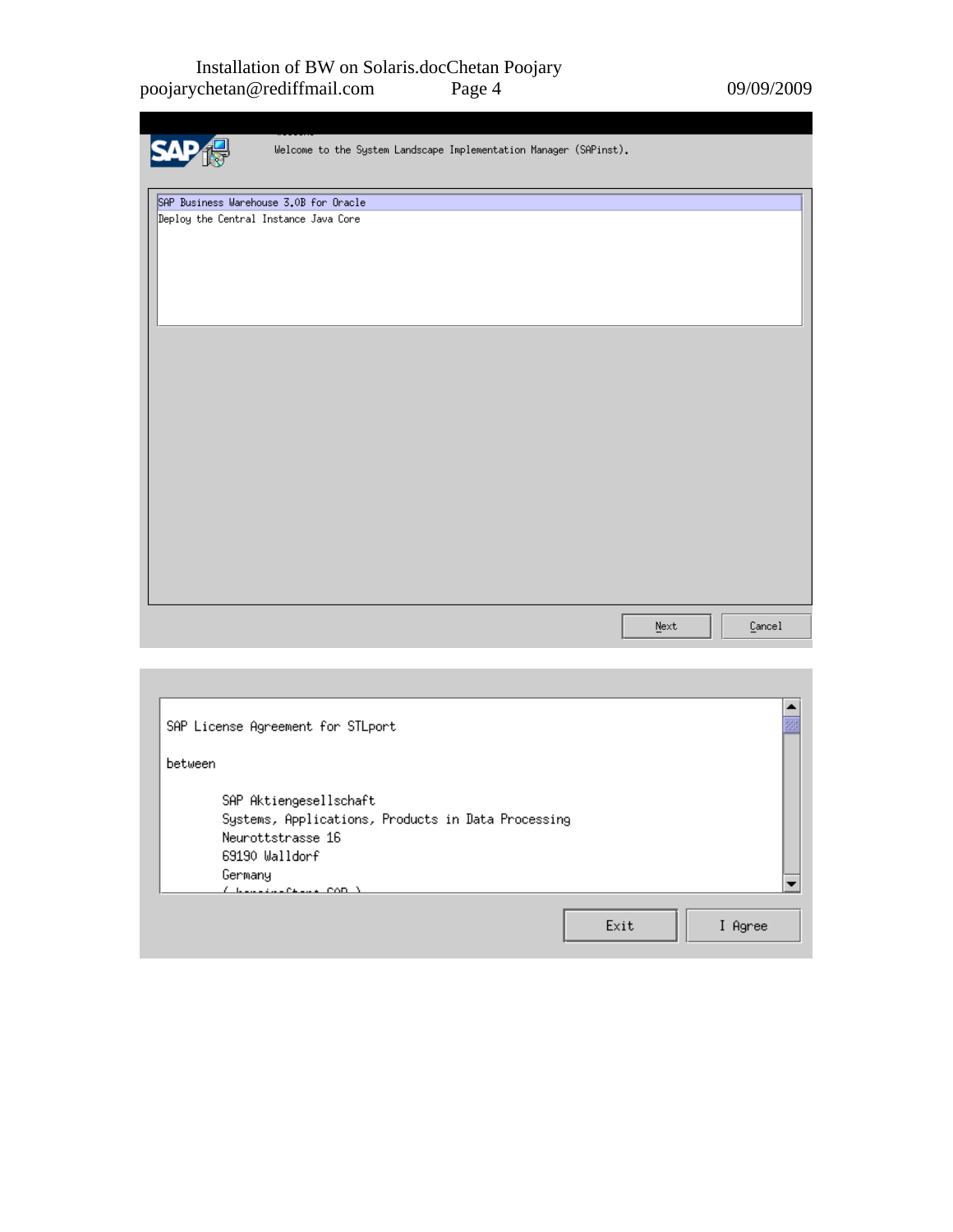| Installation Task-                                           |                                                                                                   |  |  |  |
|--------------------------------------------------------------|---------------------------------------------------------------------------------------------------|--|--|--|
|                                                              | Choose whether you want to install SAP System components or use additional installation services. |  |  |  |
| $\textcircled{\small{\texttt{I}}}$ Install server components |                                                                                                   |  |  |  |
| $\bigcirc$ Export database content                           |                                                                                                   |  |  |  |
|                                                              | $\bigcirc$ Deploy central instance java core                                                      |  |  |  |
|                                                              |                                                                                                   |  |  |  |
|                                                              |                                                                                                   |  |  |  |
|                                                              |                                                                                                   |  |  |  |
|                                                              |                                                                                                   |  |  |  |
|                                                              |                                                                                                   |  |  |  |
|                                                              |                                                                                                   |  |  |  |
|                                                              |                                                                                                   |  |  |  |
|                                                              |                                                                                                   |  |  |  |
|                                                              |                                                                                                   |  |  |  |
|                                                              |                                                                                                   |  |  |  |
|                                                              |                                                                                                   |  |  |  |

**Select Install server components**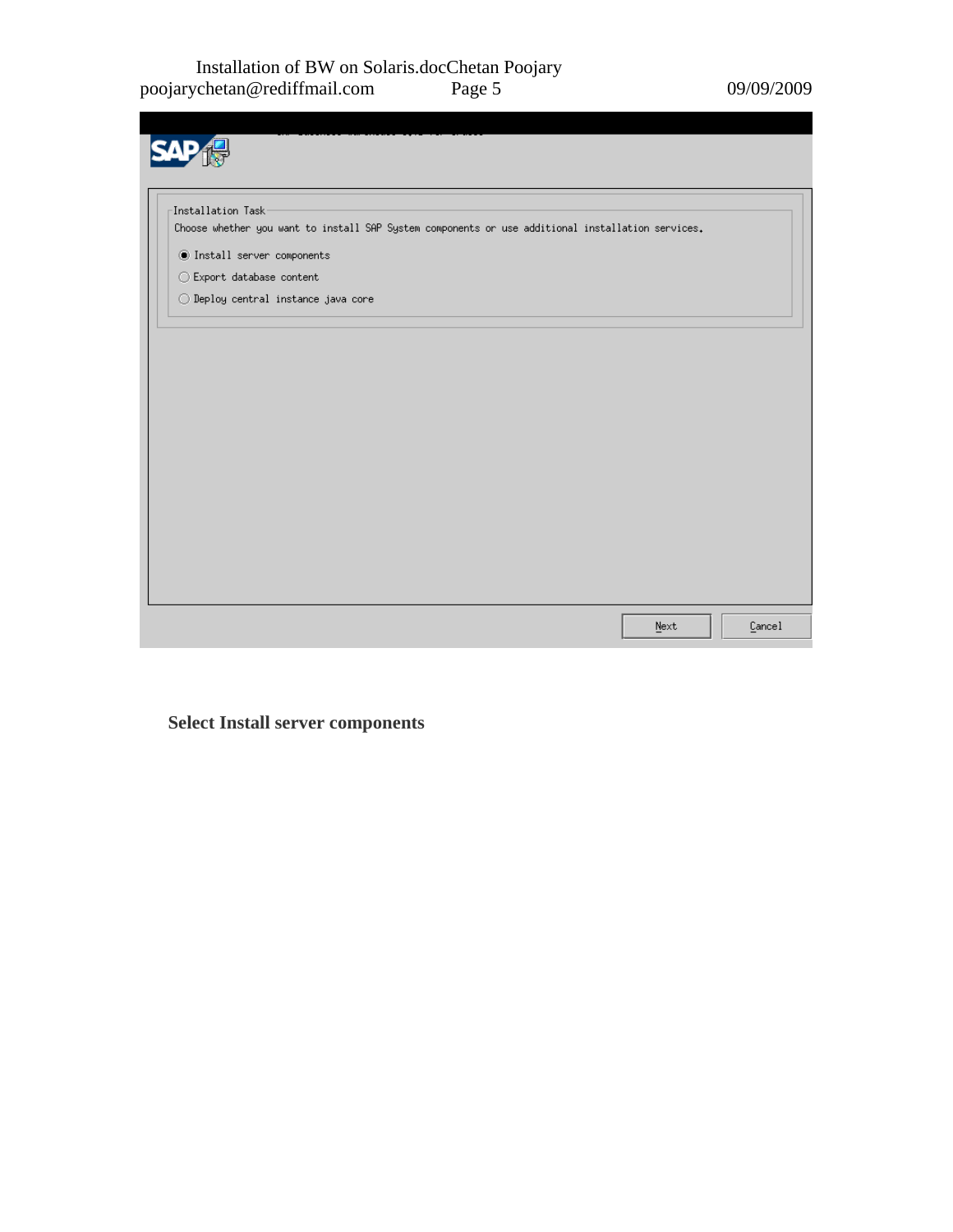#### Installation of BW on Solaris.docChetan Poojary poojarychetan@rediffmail.com Page 6 09/09/2009

| SAP System Common Parameters                                                                      |      |      |  |
|---------------------------------------------------------------------------------------------------|------|------|--|
| SAP System                                                                                        |      |      |  |
| Enter the SAP System name.<br>SAP System ID   BWP                                                 |      |      |  |
|                                                                                                   |      |      |  |
| $\lceil$ Instance Type $\cdot$<br>Choose the SAP System instance type for your installation task. |      |      |  |
| <b>O</b> Central instance                                                                         |      |      |  |
| $\bigcirc$ Dialog instance                                                                        |      |      |  |
| $\bigcirc$ Database instance                                                                      |      |      |  |
|                                                                                                   |      |      |  |
|                                                                                                   |      |      |  |
|                                                                                                   |      |      |  |
|                                                                                                   |      |      |  |
|                                                                                                   |      |      |  |
|                                                                                                   |      |      |  |
|                                                                                                   |      |      |  |
|                                                                                                   |      |      |  |
|                                                                                                   |      |      |  |
| $\lambda$                                                                                         | Back | Next |  |

**Enter Sap System ID as BWP & Instance Type as Central Instance**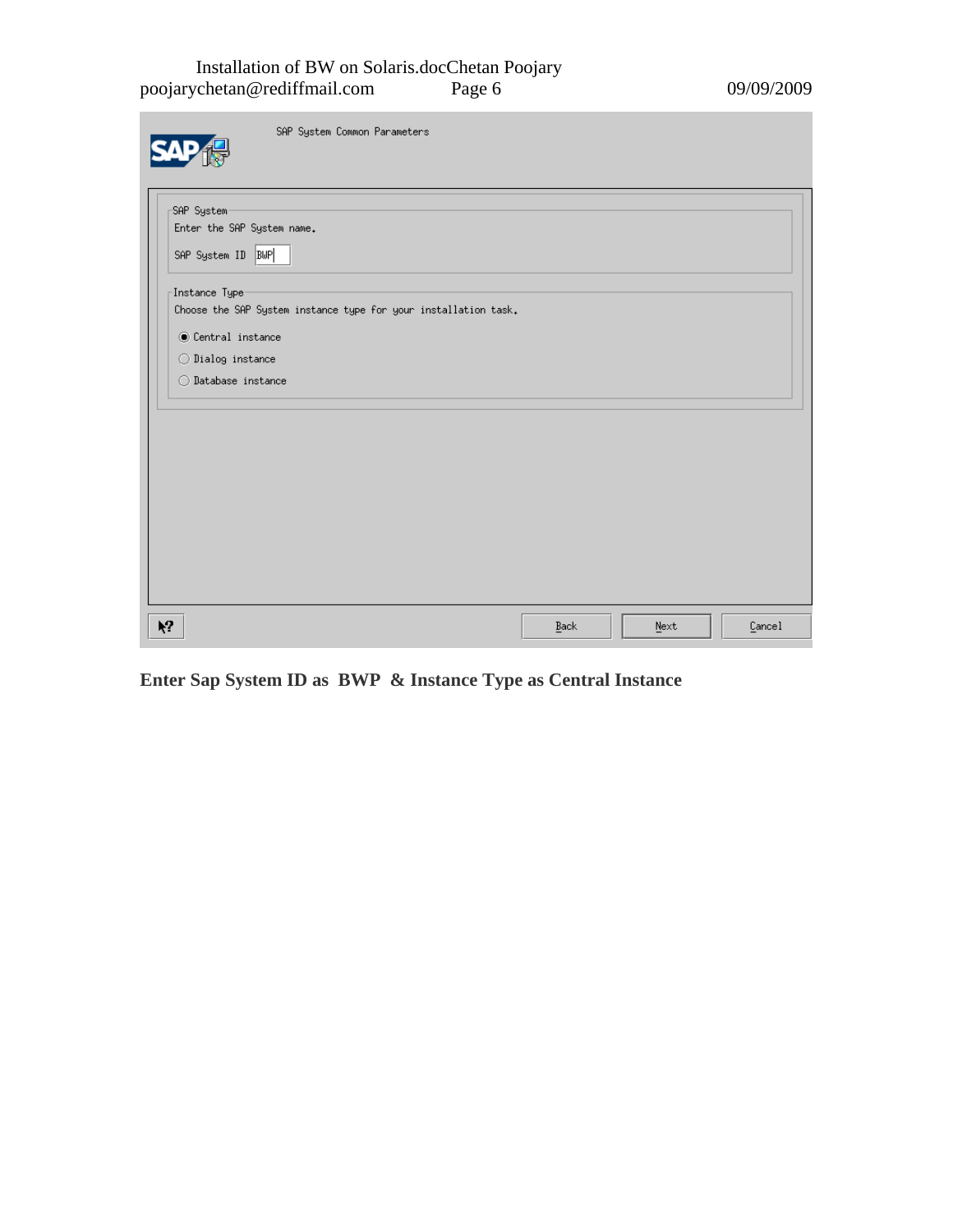#### Installation of BW on Solaris.docChetan Poojary poojarychetan@rediffmail.com Page 7 09/09/2009

m.

| SAP System Common Parameters                                                    |      |      |        |
|---------------------------------------------------------------------------------|------|------|--------|
| SAP System ID BWP                                                               |      |      |        |
| Central Instance<br>The number of this instance has to be unique for this host. |      |      |        |
| Instance number $ 00 $                                                          |      |      |        |
| Instance host<br>bwprd                                                          |      |      |        |
|                                                                                 |      |      |        |
|                                                                                 |      |      |        |
|                                                                                 |      |      |        |
|                                                                                 |      |      |        |
|                                                                                 |      |      |        |
|                                                                                 |      |      |        |
|                                                                                 |      |      |        |
|                                                                                 |      |      |        |
|                                                                                 |      |      |        |
|                                                                                 |      |      |        |
|                                                                                 |      |      |        |
| $\mathbf{M}$                                                                    | Back | Next | Cancel |

**Enter Instance number as 00**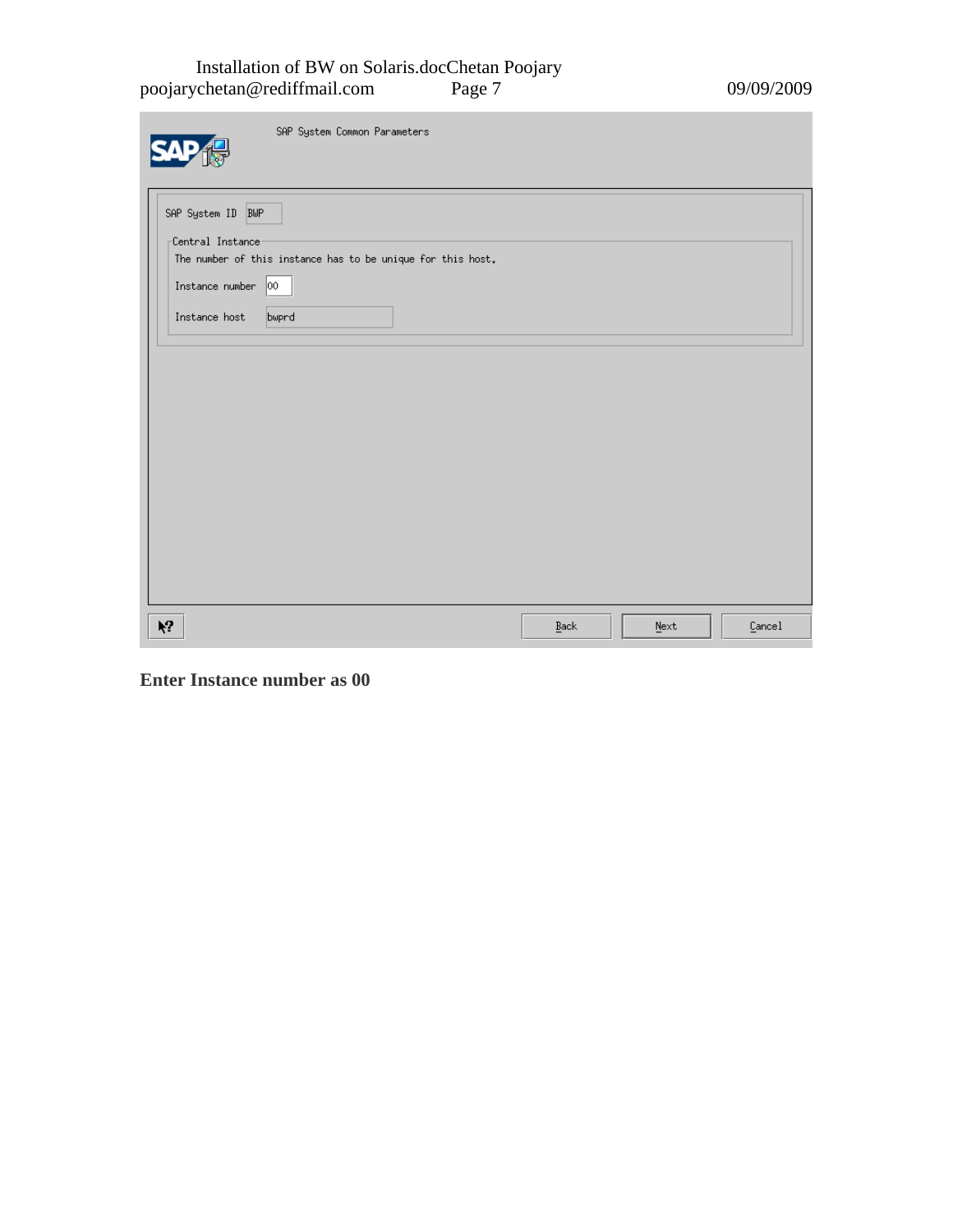#### Installation of BW on Solaris.docChetan Poojary poojarychetan@rediffmail.com Page 8 09/09/2009

| SAP System Common Parameters                                                                                                                 |      |      |        |
|----------------------------------------------------------------------------------------------------------------------------------------------|------|------|--------|
| SAP System ID BWP<br>$\lnot$ Database<br>Enter the database parameters or use the default values.<br>Database System ID BWP<br>bwprd<br>Host |      |      |        |
|                                                                                                                                              |      |      |        |
|                                                                                                                                              |      |      |        |
|                                                                                                                                              | Back | Next | Cancel |

**Enter your Database System ID & Database Host BWP & bwprd.**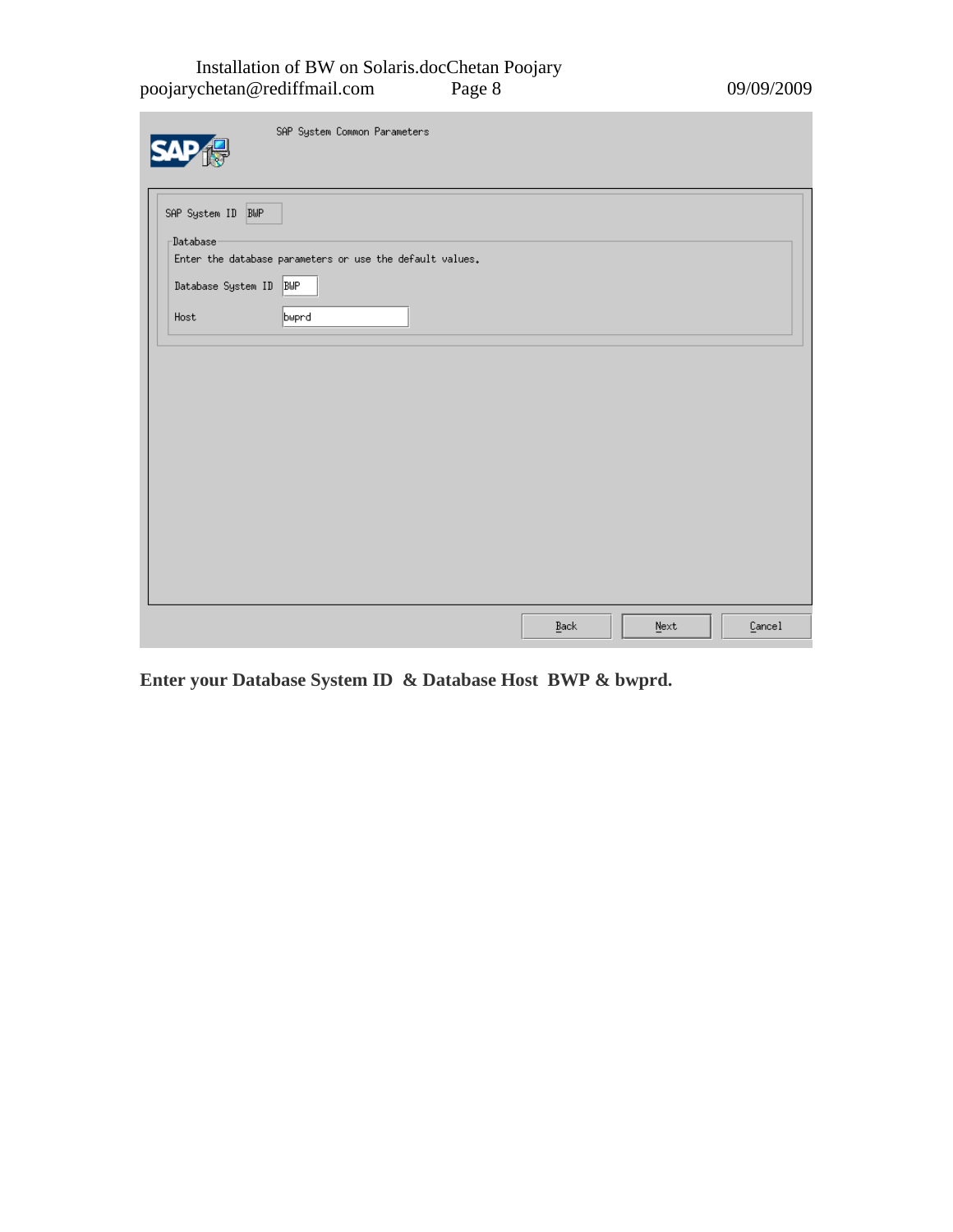#### Installation of BW on Solaris.docChetan Poojary poojarychetan@rediffmail.com Page 9 09/09/2009

m.

| SAP System LDAP Parameters                                                    |      |      |        |
|-------------------------------------------------------------------------------|------|------|--------|
| SAP System ID BWP<br>LDAP Support-<br>$\bigcirc$ Via Active Directory Service |      |      |        |
| ◯ Via Generic LDAP directory<br>◉ No LDAP                                     |      |      |        |
| <b>LDAP Parameters</b><br>Management domain                                   |      |      |        |
| Container for all SAP related entries<br>LDAP server                          |      |      |        |
| Windows2000 domain of the ADS server                                          |      |      |        |
|                                                                               |      |      |        |
|                                                                               |      |      |        |
| Ķ,                                                                            | Back | Next | Cancel |

**Select No LDAP**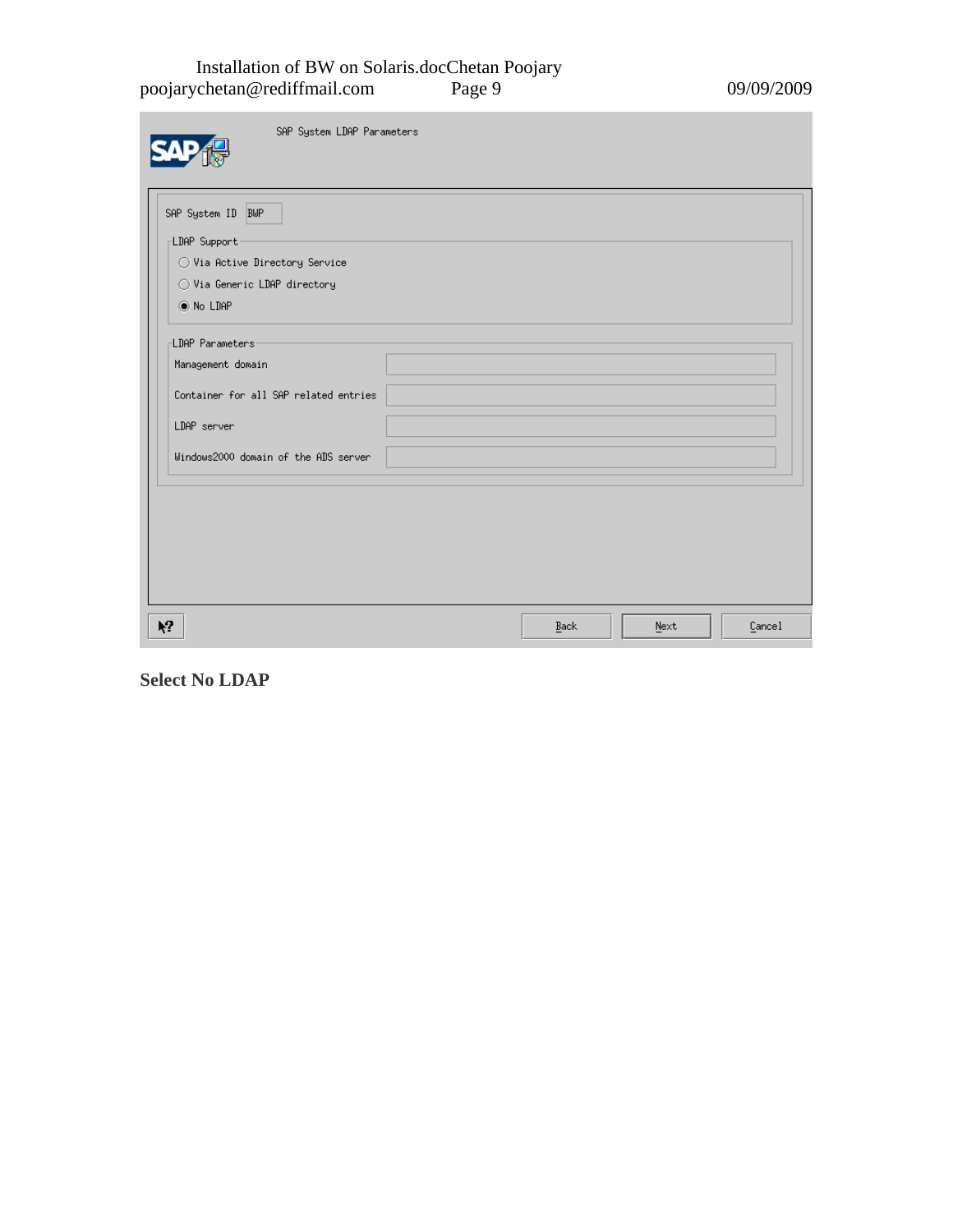Installation of BW on Solaris.docChetan Poojary poojarychetan@rediffmail.com Page 10 09/09/2009

| SAP System ID          | <b>BUP</b>                       |                                                                                        |  |  |
|------------------------|----------------------------------|----------------------------------------------------------------------------------------|--|--|
| Instance name          | DVEBMGS00                        |                                                                                        |  |  |
| Instance host bwprd    |                                  |                                                                                        |  |  |
| Fotal Memory (MBytes)- |                                  | Enter how much RAM and swap space you want to use for _______ the SAP System instance. |  |  |
| <b>RAM</b>             | 8192                             | Swap Space 20481                                                                       |  |  |
|                        | <b>[Instance Memory (MBytes)</b> |                                                                                        |  |  |
| <b>RAM</b>             | 4915                             | Swap Space 12289                                                                       |  |  |
|                        |                                  |                                                                                        |  |  |
|                        |                                  |                                                                                        |  |  |
|                        |                                  |                                                                                        |  |  |
|                        |                                  |                                                                                        |  |  |
|                        |                                  |                                                                                        |  |  |
|                        |                                  |                                                                                        |  |  |
|                        |                                  |                                                                                        |  |  |
|                        |                                  |                                                                                        |  |  |

**Enter the parameter for ram as half of total ram +20 % ,the installation will automatically provide the ram & swap space. Pls confirm.**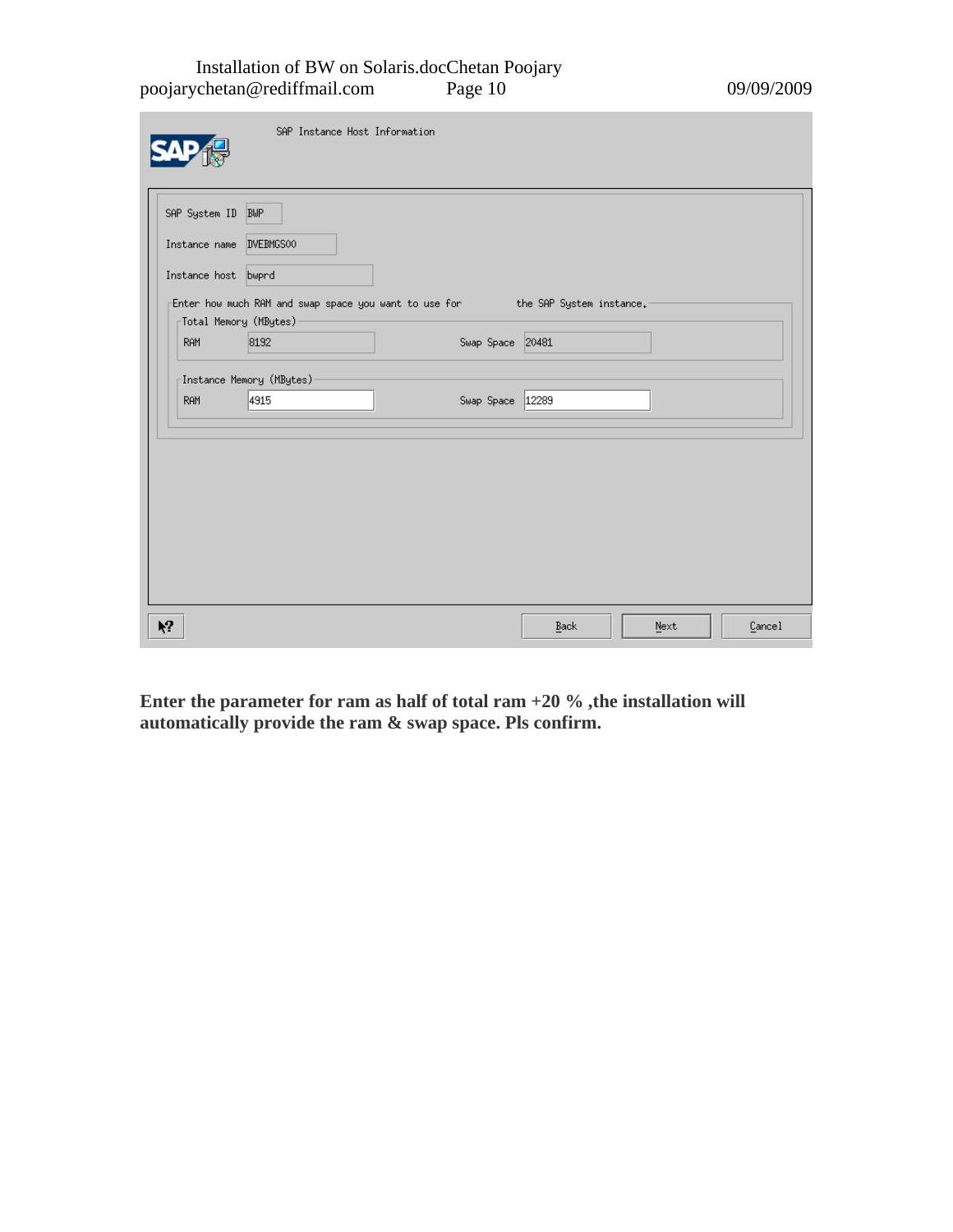#### Installation of BW on Solaris.docChetan Poojary poojarychetan@rediffmail.com Page 11 09/09/2009

| SAP System Instance Directories                                     |                     |      |          |
|---------------------------------------------------------------------|---------------------|------|----------|
| SAP System ID BWP<br>Instance name DVEBMGS00<br>Instance host bwprd |                     |      |          |
| SAP System mount directory<br>/sapmnt                               |                     |      | $\cdots$ |
|                                                                     |                     |      |          |
| $\lambda$                                                           | $\underline{B}$ ack | Next | Cancel   |

**Confirm the mount directory as /sapmnt .**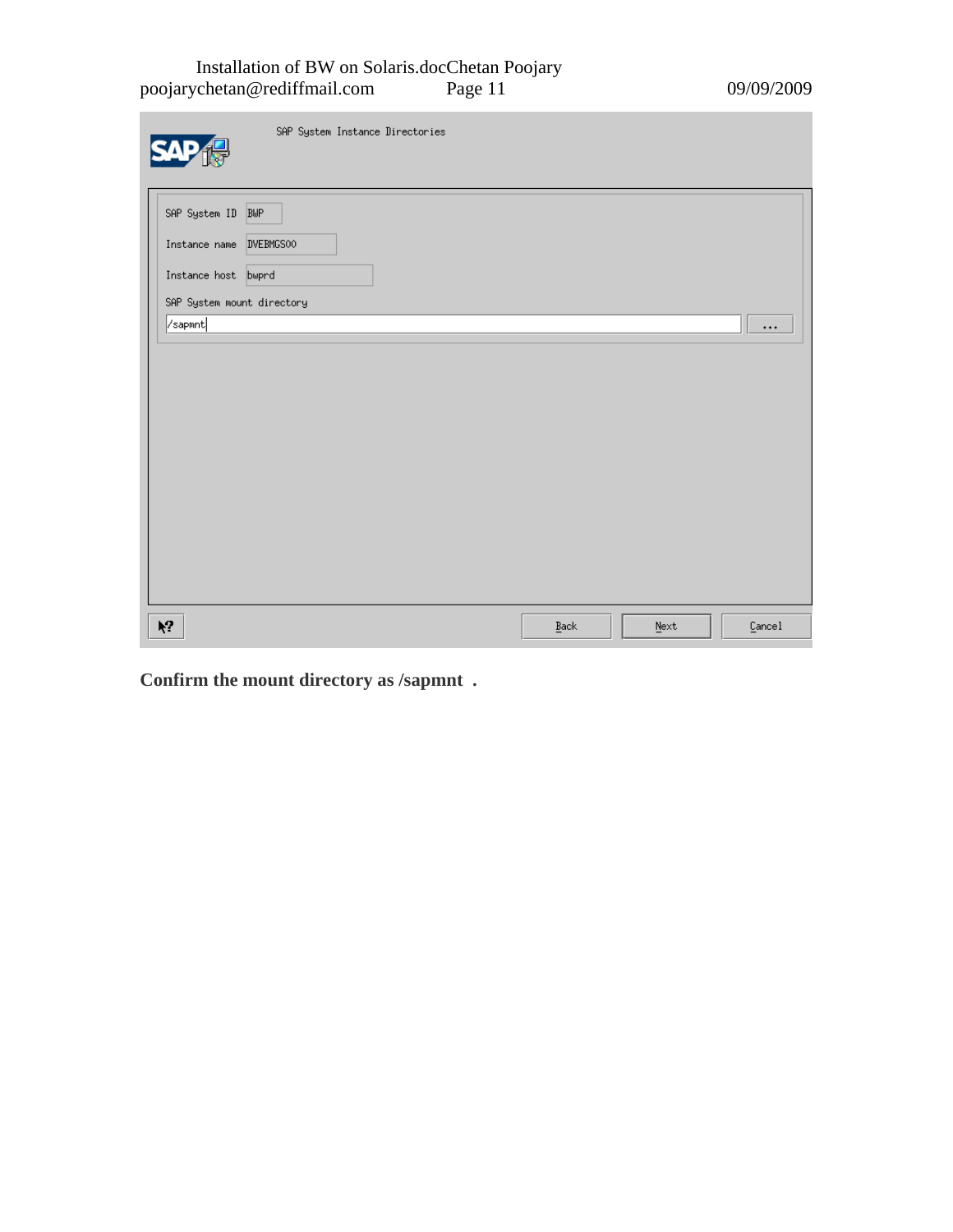#### Installation of BW on Solaris.docChetan Poojary poojarychetan@rediffmail.com Page 12 09/09/2009

m.

| User Information                                                                                                                                                                  |               |      |      |          |
|-----------------------------------------------------------------------------------------------------------------------------------------------------------------------------------|---------------|------|------|----------|
| If you are installing an instance other than the central<br>instance, the user ID must be the same as the one at the<br>central instance.<br>Description SAP System Administrator |               |      |      |          |
| Name                                                                                                                                                                              | bwpadm        |      |      |          |
| Membership information (separated by ',') dba, oper                                                                                                                               |               |      |      |          |
| Login shell                                                                                                                                                                       | /bin/csh<br>▼ |      |      |          |
| Home directory<br>/home/bwpadm                                                                                                                                                    |               |      |      | $\cdots$ |
| User ID                                                                                                                                                                           | 200           |      |      |          |
| Password                                                                                                                                                                          | ******        |      |      |          |
| Confirm                                                                                                                                                                           | ******        |      |      |          |
|                                                                                                                                                                                   |               |      |      |          |
| Ķ?                                                                                                                                                                                |               | Back | Next | Cancel   |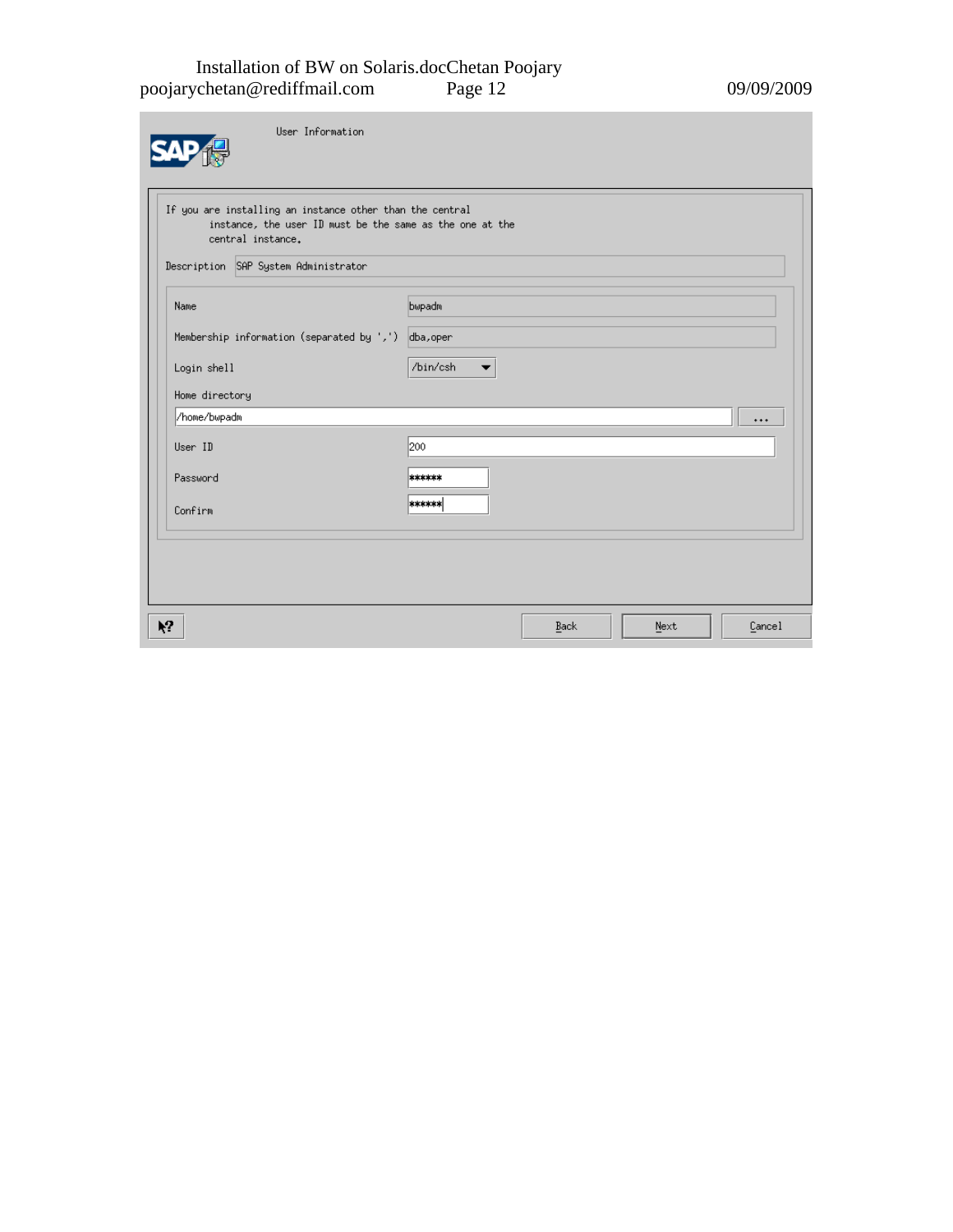#### Installation of BW on Solaris.docChetan Poojary poojarychetan@rediffmail.com Page 13 09/09/2009

m.

| User Information                                                                                                                                                                    |                                      |      |      |          |
|-------------------------------------------------------------------------------------------------------------------------------------------------------------------------------------|--------------------------------------|------|------|----------|
| If you are installing an instance other than the central<br>instance, the user ID must be the same as the one at the<br>central instance.<br>Description SAP Database Administrator |                                      |      |      |          |
| Name<br>Membership information (separated by ',') dba, oper                                                                                                                         | orabwp                               |      |      |          |
| Login shell<br>Home directory                                                                                                                                                       | /bin/csh<br>$\overline{\phantom{a}}$ |      |      |          |
| /oracle/BWP<br>User ID                                                                                                                                                              | 201                                  |      |      | $\cdots$ |
| Password<br>Confirm                                                                                                                                                                 | ******<br>******                     |      |      |          |
|                                                                                                                                                                                     |                                      |      |      |          |
| $\mathbf{k}^2$                                                                                                                                                                      |                                      | Back | Next | Cancel   |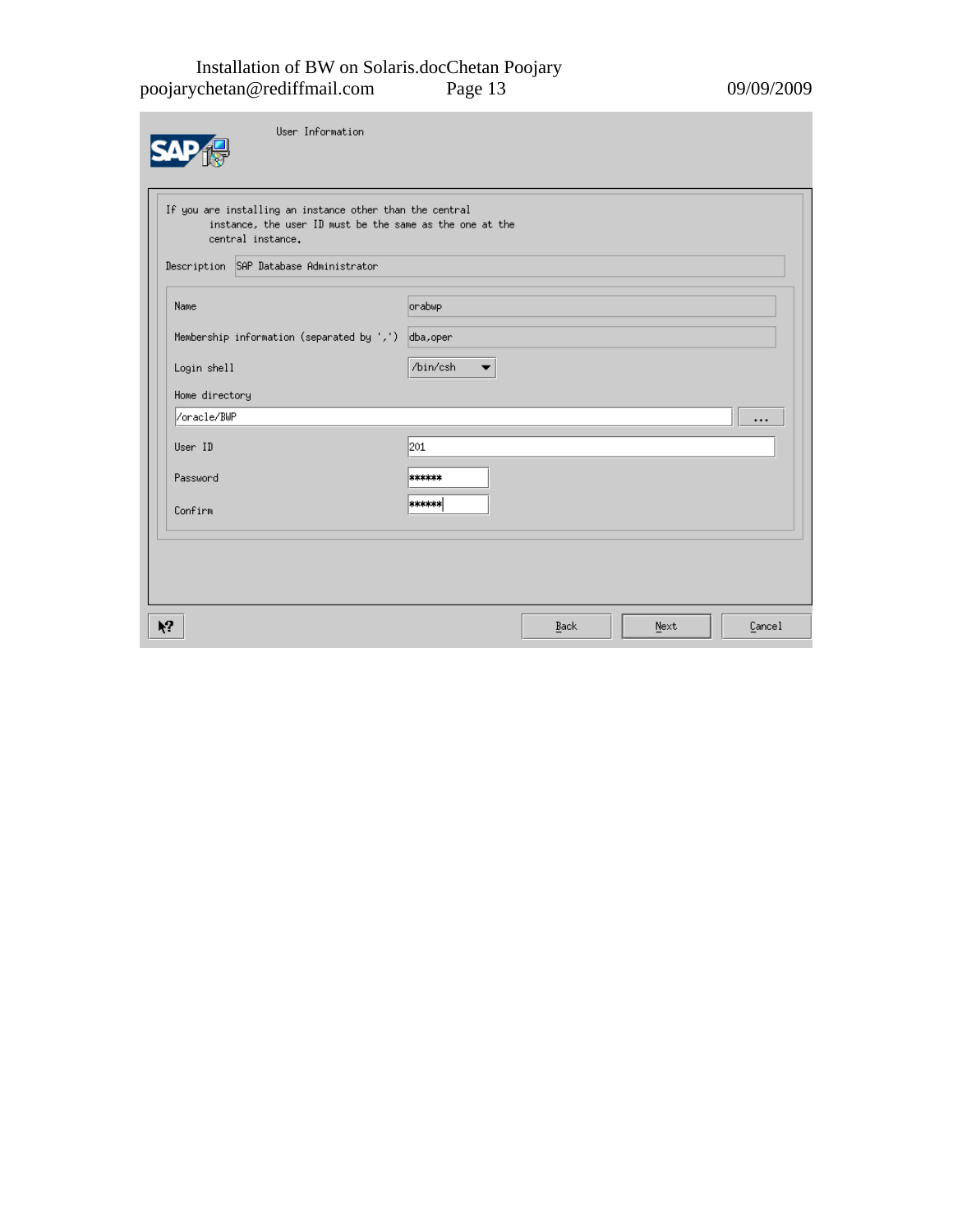Installation of BW on Solaris.docChetan Poojary poojarychetan@rediffmail.com Page 14 09/09/2009

|                | If you are installing an instance other than the central<br>instance, the group ID must be the same as the one at the<br>central instance. |      |      |        |
|----------------|--------------------------------------------------------------------------------------------------------------------------------------------|------|------|--------|
|                | Description SAP Administration Group                                                                                                       |      |      |        |
| Name           | sapsys                                                                                                                                     |      |      |        |
| Group ID 200   |                                                                                                                                            |      |      |        |
|                |                                                                                                                                            |      |      |        |
| $\mathbf{Y}^2$ |                                                                                                                                            | Back | Next | Cancel |

**The default group ID will be 200 for sapsys. IF YOU PLAN TO CHANGE PLEASE NOTEDOWN. (SAP ADMINISTRATOR GROUP)**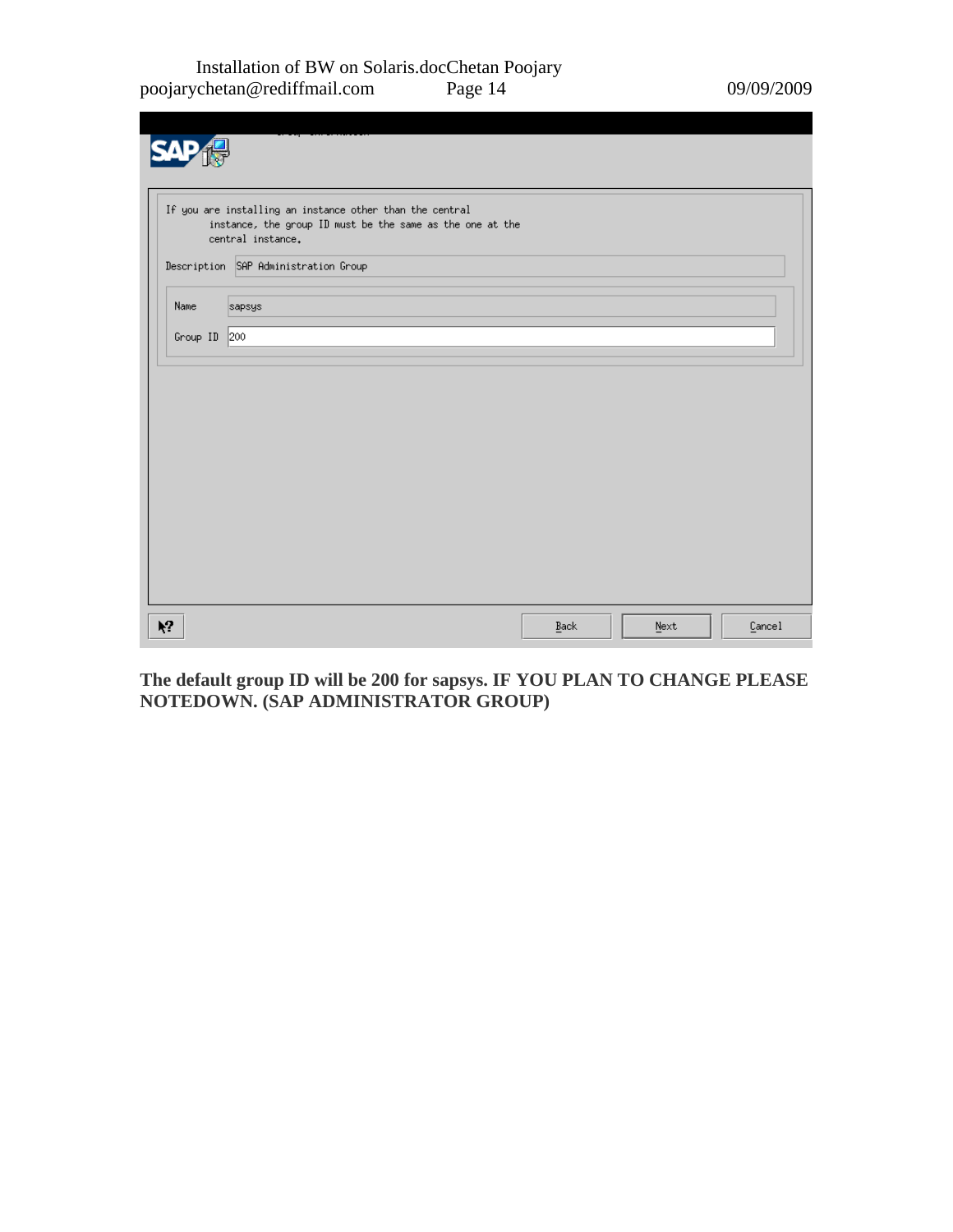Installation of BW on Solaris.docChetan Poojary poojarychetan@rediffmail.com Page 15 09/09/2009

|                | If you are installing an instance other than the central<br>instance, the group ID must be the same as the one at the<br>central instance. |      |      |        |
|----------------|--------------------------------------------------------------------------------------------------------------------------------------------|------|------|--------|
|                | Description Database Administration Group                                                                                                  |      |      |        |
| Name           | dba                                                                                                                                        |      |      |        |
| Group ID       | 202                                                                                                                                        |      |      |        |
|                |                                                                                                                                            |      |      |        |
|                |                                                                                                                                            |      |      |        |
|                |                                                                                                                                            |      |      |        |
|                |                                                                                                                                            |      |      |        |
| $\mathbf{Y}^2$ |                                                                                                                                            | Back | Next | Cancel |

**The default group ID for dba will be 202. (DATABASE ADMINISTRATOR GROUP)**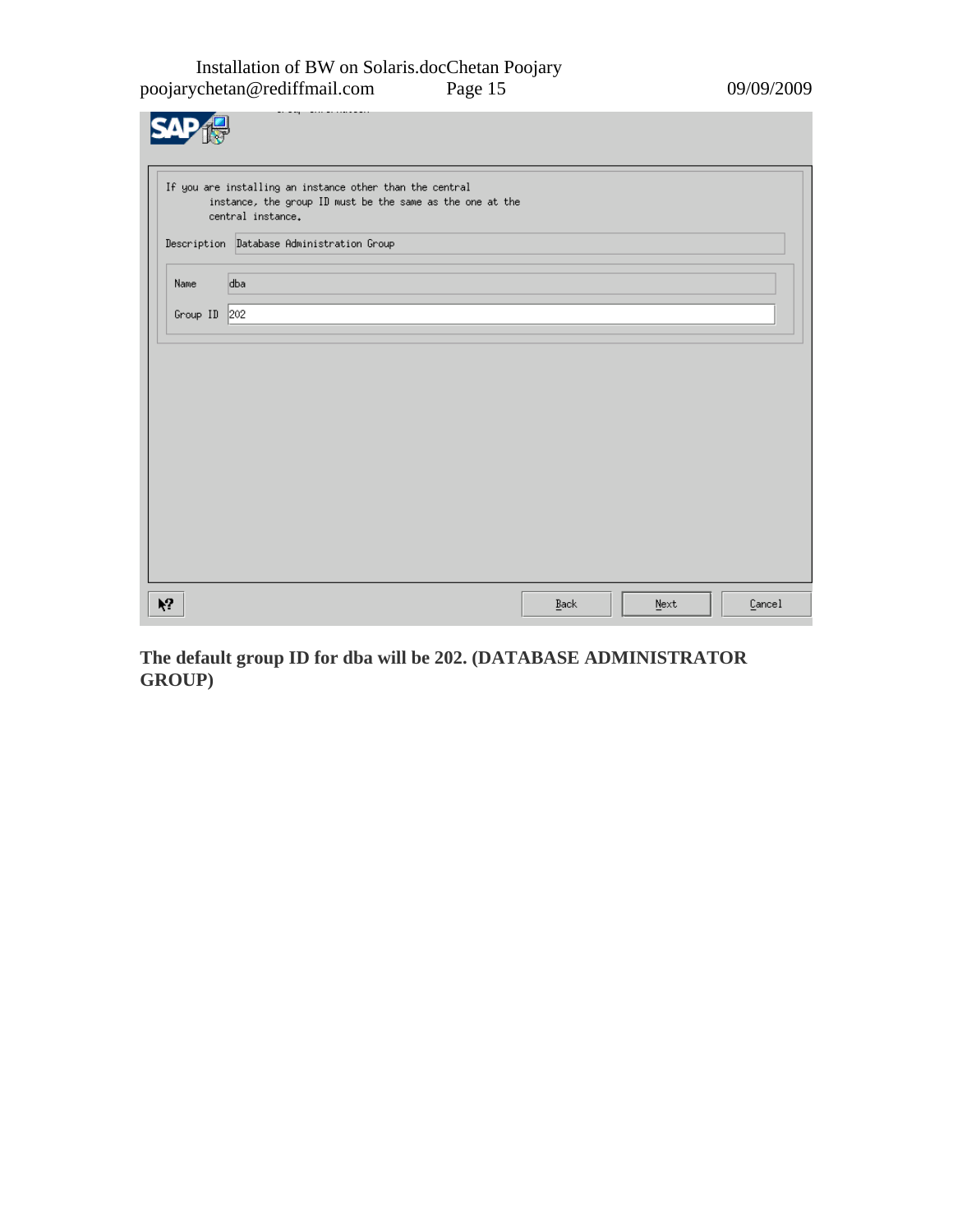Installation of BW on Solaris.docChetan Poojary poojarychetan@rediffmail.com Page 16 09/09/2009

|           | If you are installing an instance other than the central<br>instance, the group ID must be the same as the one at the<br>central instance. |      |      |        |
|-----------|--------------------------------------------------------------------------------------------------------------------------------------------|------|------|--------|
|           | Description Database Operator Group                                                                                                        |      |      |        |
| Name      | oper                                                                                                                                       |      |      |        |
| Group ID  | 203                                                                                                                                        |      |      |        |
|           |                                                                                                                                            |      |      |        |
|           |                                                                                                                                            |      |      |        |
|           |                                                                                                                                            |      |      |        |
|           |                                                                                                                                            |      |      |        |
|           |                                                                                                                                            |      |      |        |
|           |                                                                                                                                            |      |      |        |
|           |                                                                                                                                            |      |      |        |
|           |                                                                                                                                            |      |      |        |
|           |                                                                                                                                            |      |      |        |
| $\lambda$ |                                                                                                                                            | Back | Next | Cancel |

**The default group ID for oper is 203. (DATABASE OPERATOR GROUP)**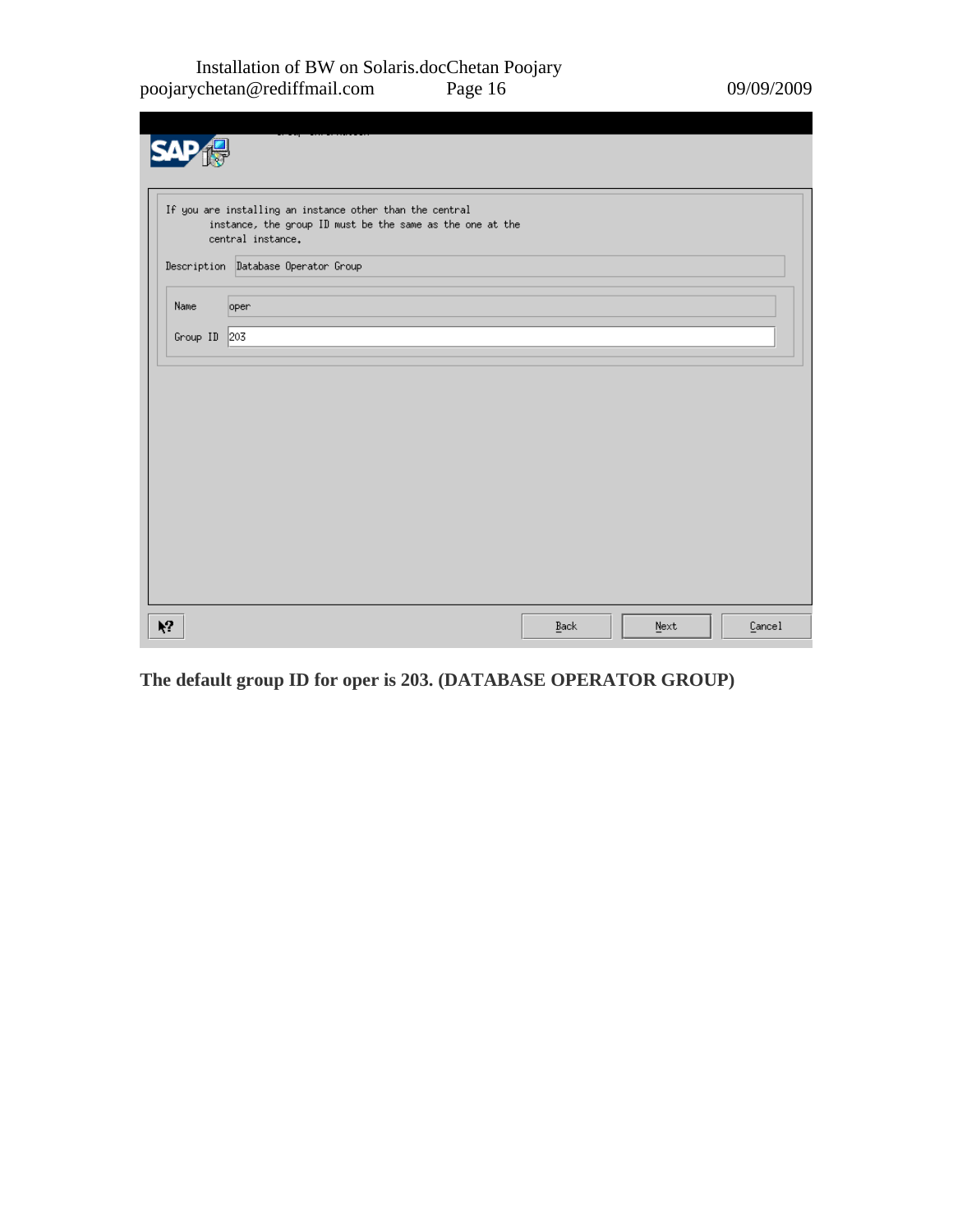#### Installation of BW on Solaris.docChetan Poojary poojarychetan@rediffmail.com Page 17 09/09/2009

|                | instance, the user ID must be the same as the one at the<br>central instance. |                                      |
|----------------|-------------------------------------------------------------------------------|--------------------------------------|
|                | Description SAP System Administrator                                          |                                      |
| Name           |                                                                               | bwdadm                               |
|                | Membership information (separated by ',') dba, oper                           |                                      |
| Login shell    |                                                                               | /bin/csh<br>$\overline{\phantom{a}}$ |
| Home directory |                                                                               |                                      |
| /home/bwdadm   |                                                                               | $\cdots$                             |
| User ID        |                                                                               | 201                                  |
| Password       |                                                                               | ******                               |
| Confirm        |                                                                               | ******                               |
|                |                                                                               |                                      |

**The default Home Directory will be /home/bwpadm .** 

**The default User ID for SAP System ADMINISTRATOR bwpadm is 201.**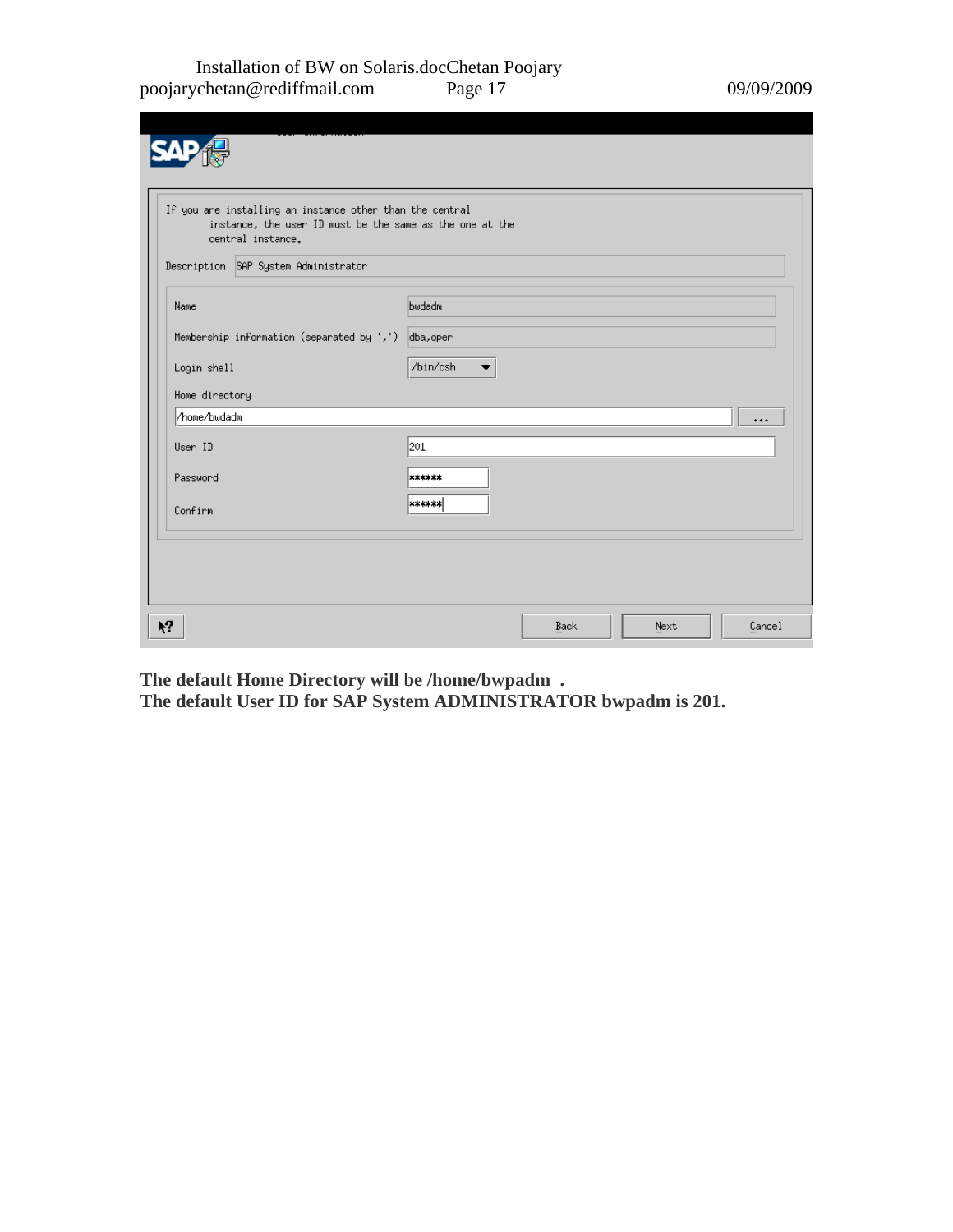#### Installation of BW on Solaris.docChetan Poojary poojarychetan@rediffmail.com Page 18 09/09/2009

| If you are installing an instance other than the central<br>instance, the user ID must be the same as the one at the<br>central instance. |                                      |
|-------------------------------------------------------------------------------------------------------------------------------------------|--------------------------------------|
| Description SAP Database Administrator                                                                                                    |                                      |
| Name                                                                                                                                      | <b>Orabud</b>                        |
| Membership information (separated by ',') dba, oper                                                                                       |                                      |
| Login shell                                                                                                                               | /bin/csh<br>$\overline{\phantom{a}}$ |
| Home directory                                                                                                                            |                                      |
| /oracle/BWD                                                                                                                               | $\cdots$                             |
| User ID                                                                                                                                   | 204                                  |
| Password                                                                                                                                  | ******                               |
| Confirm                                                                                                                                   | ******                               |
|                                                                                                                                           |                                      |
|                                                                                                                                           |                                      |
|                                                                                                                                           |                                      |

**The default User ID for SAP Database Administrator orabwd is 204.**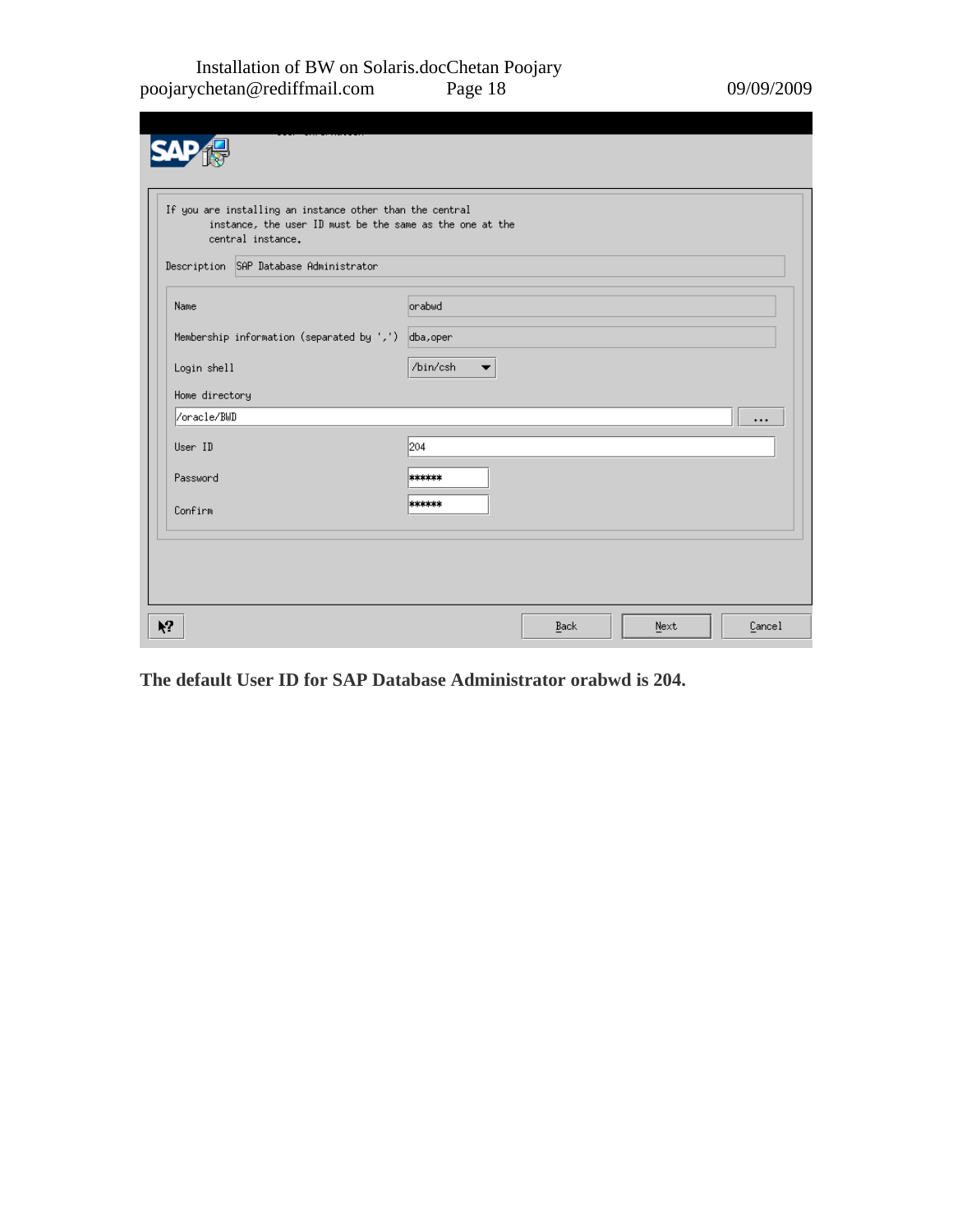#### Installation of BW on Solaris.docChetan Poojary poojarychetan@rediffmail.com Page 19 09/09/2009

|          | Description SAP Database Administrator                                                                         |
|----------|----------------------------------------------------------------------------------------------------------------|
|          |                                                                                                                |
| Name     | The directory '/oracle/BWD' you chose as home directory exists already. Its owner will be                      |
| Membersh | set to orabwd. If you don't like this you can cancel the installation now or choose another<br>home directory. |
| Login sh |                                                                                                                |
| Home dir |                                                                                                                |
| /oracle/ | $***$                                                                                                          |
| User ID  |                                                                                                                |
|          |                                                                                                                |
| Password | 0K<br>Cancel                                                                                                   |
| Confirm  |                                                                                                                |
|          |                                                                                                                |
|          |                                                                                                                |
|          |                                                                                                                |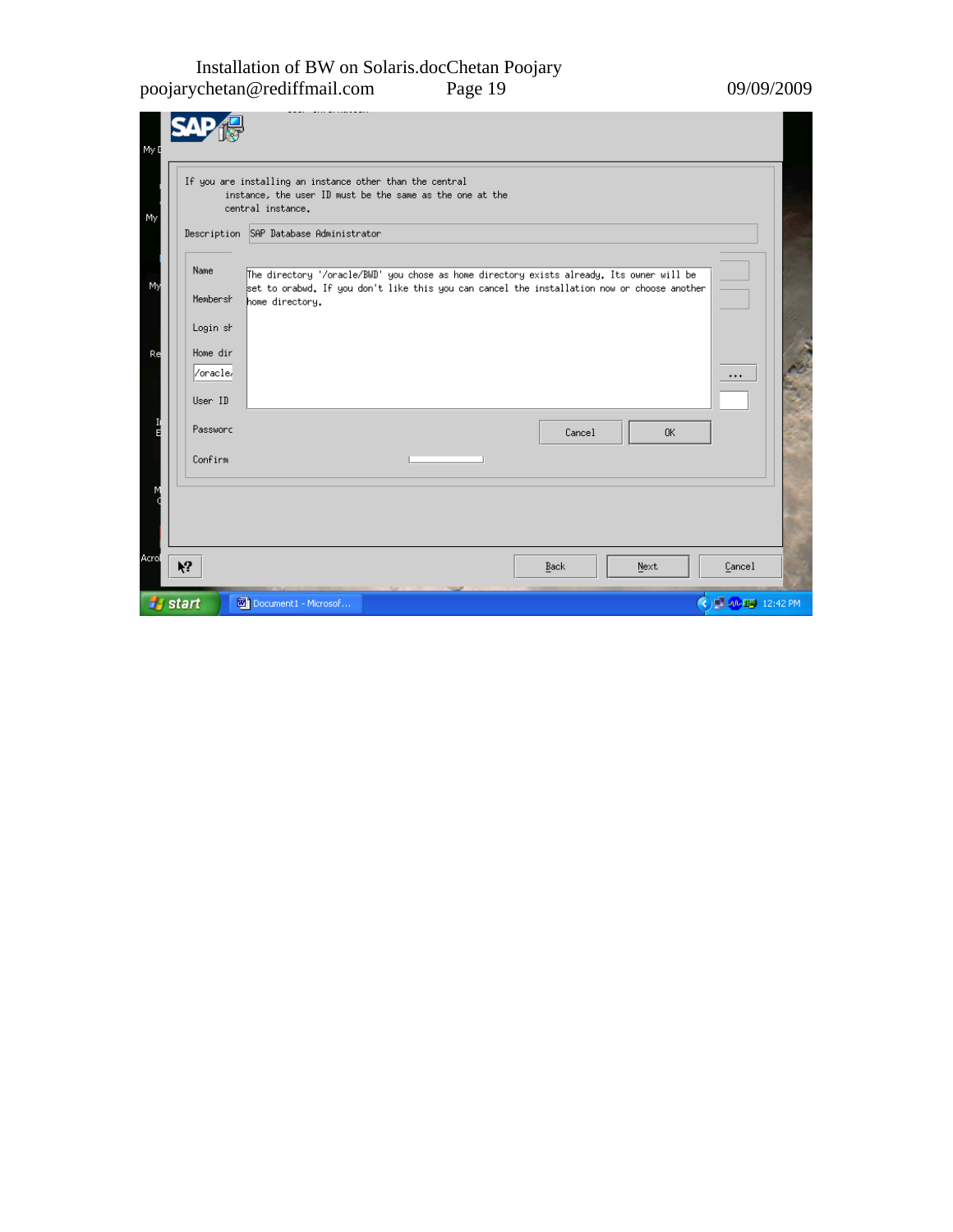|--|

CD Browser

Defining the location of the needed (software) packages or CD labels

This dialog checks if the relevant software packages or installation CDs are available for the installation by searching for the file LABEL.ASC, which contains the corresponding information. - If you want to check now, enter the location of file LABEL.ASC in the "Package Location" column and select the option "Check Package Location".

- If you do not check the location now (that is, unselect the flag "Check Location"), SAPinst will ask you later  $again.$ 

- If you want to copy the required CD-ROM to your local disk, enter the location in the "Copy Package to" column.

|  | CD Name |  | Package Location                                                     | Check Location | Copy Package To |
|--|---------|--|----------------------------------------------------------------------|----------------|-----------------|
|  |         |  | CD KERNEL Business Warehouse 3.0B /oracle/BWP/dumps/kernel/LABEL.ASC | ☑              |                 |
|  |         |  |                                                                      |                |                 |
|  |         |  |                                                                      |                |                 |
|  |         |  |                                                                      |                |                 |
|  |         |  |                                                                      |                |                 |
|  |         |  |                                                                      |                |                 |
|  |         |  |                                                                      |                |                 |
|  |         |  |                                                                      |                |                 |
|  |         |  |                                                                      |                |                 |
|  |         |  |                                                                      |                |                 |
|  |         |  |                                                                      |                |                 |
|  |         |  |                                                                      |                |                 |
|  |         |  |                                                                      |                |                 |
|  |         |  |                                                                      |                |                 |
|  |         |  |                                                                      |                |                 |
|  |         |  |                                                                      |                |                 |
|  |         |  |                                                                      |                |                 |
|  |         |  |                                                                      | Ūκ             | Cancel          |

**Enter the path for CD kernel.**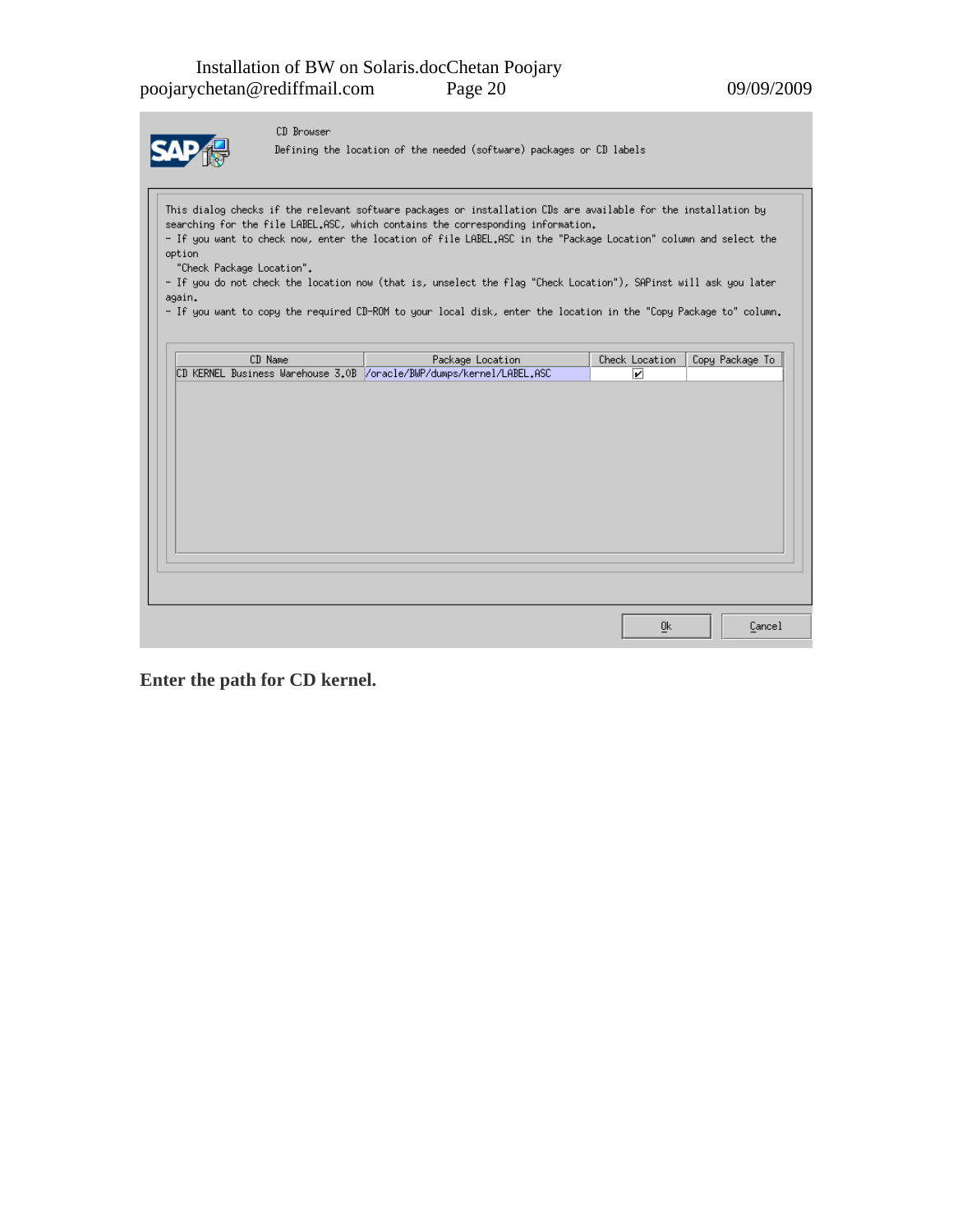#### Installation of BW on Solaris.docChetan Poojary poojarychetan@rediffmail.com Page 21 09/09/2009

|                    | Filesystem Nodes                                                                             |           |      |      |        |
|--------------------|----------------------------------------------------------------------------------------------|-----------|------|------|--------|
|                    | Pre-requisites                                                                               |           |      |      |        |
|                    |                                                                                              |           |      |      |        |
|                    | Please make sure that the following directories exist, before you continue the installation. |           |      |      |        |
|                    |                                                                                              | directory |      |      |        |
| /usr/sap           |                                                                                              |           |      |      |        |
| /usr/sap/trans     |                                                                                              |           |      |      |        |
| /sapmnt            |                                                                                              |           |      |      |        |
| /oracle            |                                                                                              |           |      |      |        |
| /oracle/BWP/817_64 |                                                                                              |           |      |      |        |
|                    |                                                                                              |           |      |      |        |
|                    |                                                                                              |           |      |      |        |
|                    |                                                                                              |           |      |      |        |
|                    |                                                                                              |           |      |      |        |
|                    |                                                                                              |           |      |      |        |
|                    |                                                                                              |           |      |      |        |
|                    |                                                                                              |           |      |      |        |
|                    |                                                                                              |           |      |      |        |
|                    |                                                                                              |           |      |      |        |
|                    |                                                                                              |           |      |      |        |
|                    |                                                                                              |           |      |      |        |
|                    |                                                                                              |           |      |      |        |
|                    |                                                                                              |           |      |      |        |
|                    |                                                                                              |           |      |      |        |
|                    |                                                                                              |           |      |      |        |
|                    |                                                                                              |           |      |      |        |
|                    |                                                                                              |           |      |      |        |
|                    |                                                                                              |           |      |      |        |
|                    |                                                                                              |           |      |      |        |
|                    |                                                                                              |           |      |      |        |
|                    |                                                                                              |           |      |      |        |
|                    |                                                                                              |           |      |      |        |
|                    |                                                                                              |           | Back | Next | Cancel |

**Verify that following filesystem with directories exist.**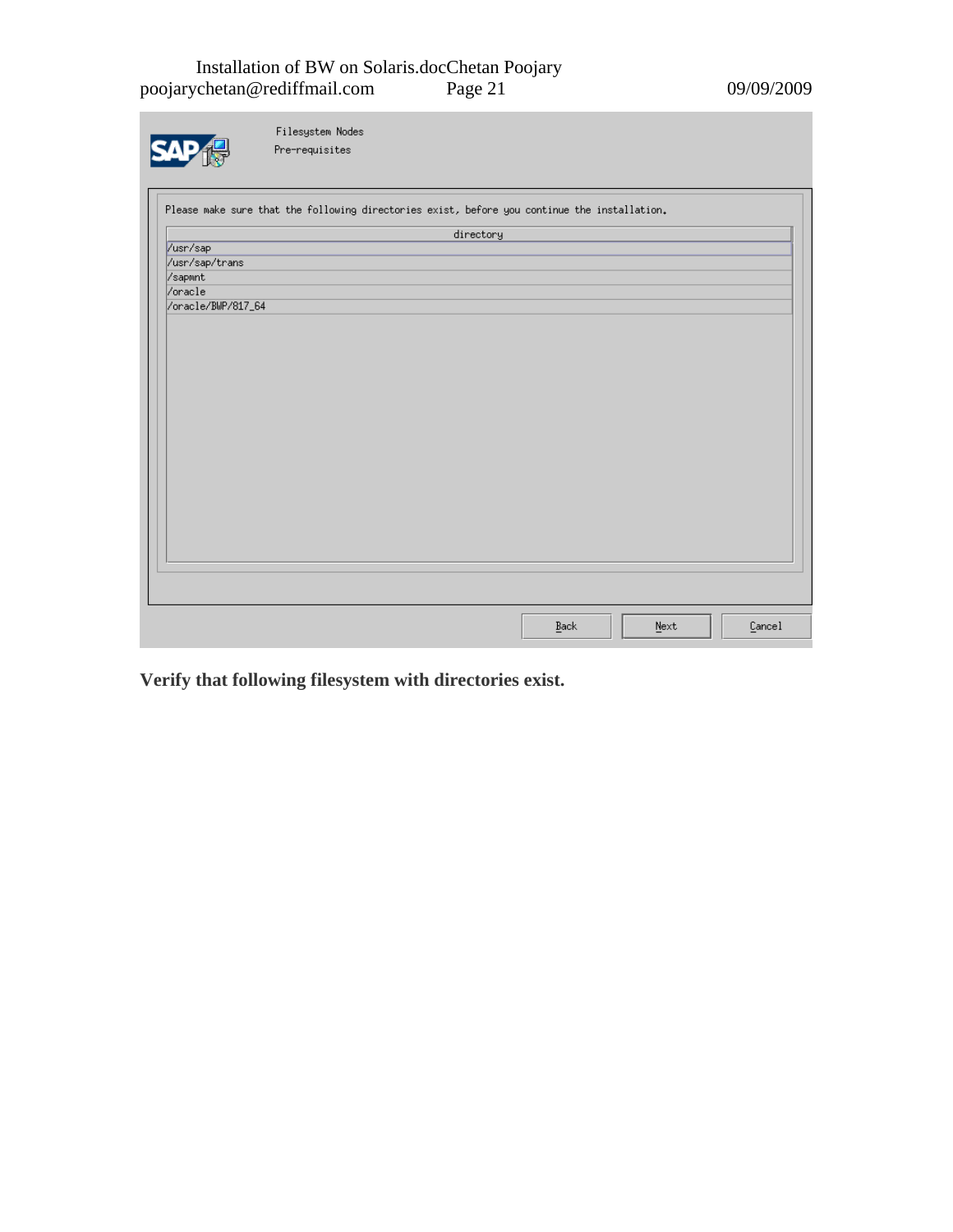#### Installation of BW on Solaris.docChetan Poojary poojarychetan@rediffmail.com Page 22 09/09/2009

m.

|                                         | Extraction of Oracle Software                              |      |         |        |
|-----------------------------------------|------------------------------------------------------------|------|---------|--------|
| Extract Oracle client software          | Do you want to extract the Oracle client software archive? |      |         |        |
| Oracle client archive name 0CL81764.SAR |                                                            |      |         |        |
| Oracle client directory                 | /oracle/client/81x_64                                      |      |         |        |
|                                         |                                                            |      |         |        |
|                                         |                                                            |      |         |        |
|                                         |                                                            |      |         |        |
|                                         |                                                            |      |         |        |
|                                         |                                                            |      |         |        |
|                                         |                                                            |      |         |        |
| $\lambda$                               |                                                            | Back | $N$ ext | Cancel |

**Select for extracting Oracle client software.**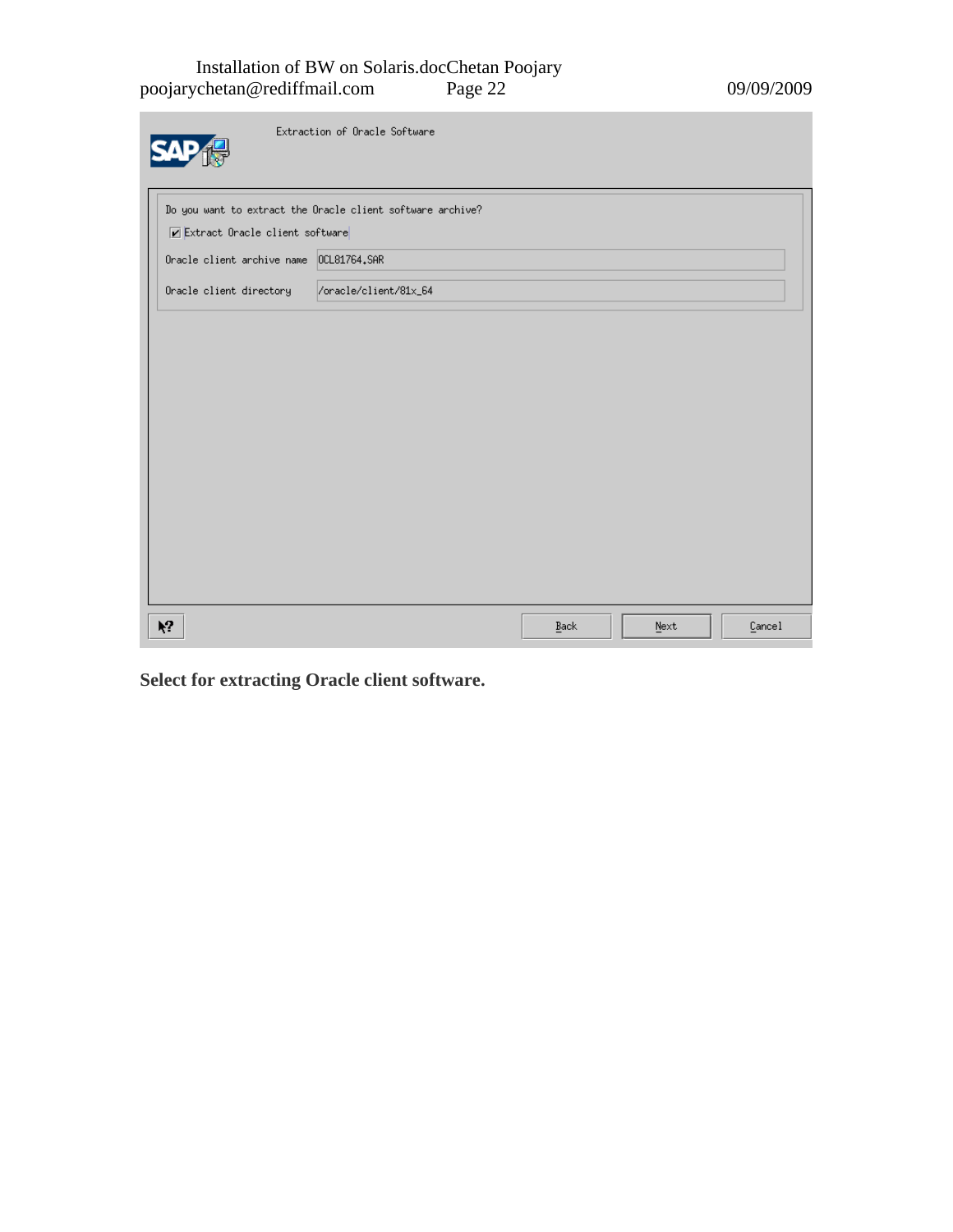#### Installation of BW on Solaris.docChetan Poojary poojarychetan@rediffmail.com Page 23 09/09/2009

m.

| The components of an SAP System communicate via registered services. During the installation, a port number is<br>assigned to every service. |      |  |  |  |
|----------------------------------------------------------------------------------------------------------------------------------------------|------|--|--|--|
| The port numbers for Message Port and Gateway Central Instance Port must be identical for all instances belonging<br>to the same SAP System. |      |  |  |  |
| Message port                                                                                                                                 | 3601 |  |  |  |
| Gateway central instance port                                                                                                                | 3300 |  |  |  |
| Dispatcher port                                                                                                                              | 3200 |  |  |  |
| Dispatcher security port                                                                                                                     | 4700 |  |  |  |
| Gateway port                                                                                                                                 | 3300 |  |  |  |
| Gateway security port                                                                                                                        | 4800 |  |  |  |
|                                                                                                                                              |      |  |  |  |
|                                                                                                                                              |      |  |  |  |
|                                                                                                                                              |      |  |  |  |
|                                                                                                                                              |      |  |  |  |
|                                                                                                                                              |      |  |  |  |

**3600 = 36 + < Instance NO> default message port. If this port is used enter a port not in use.**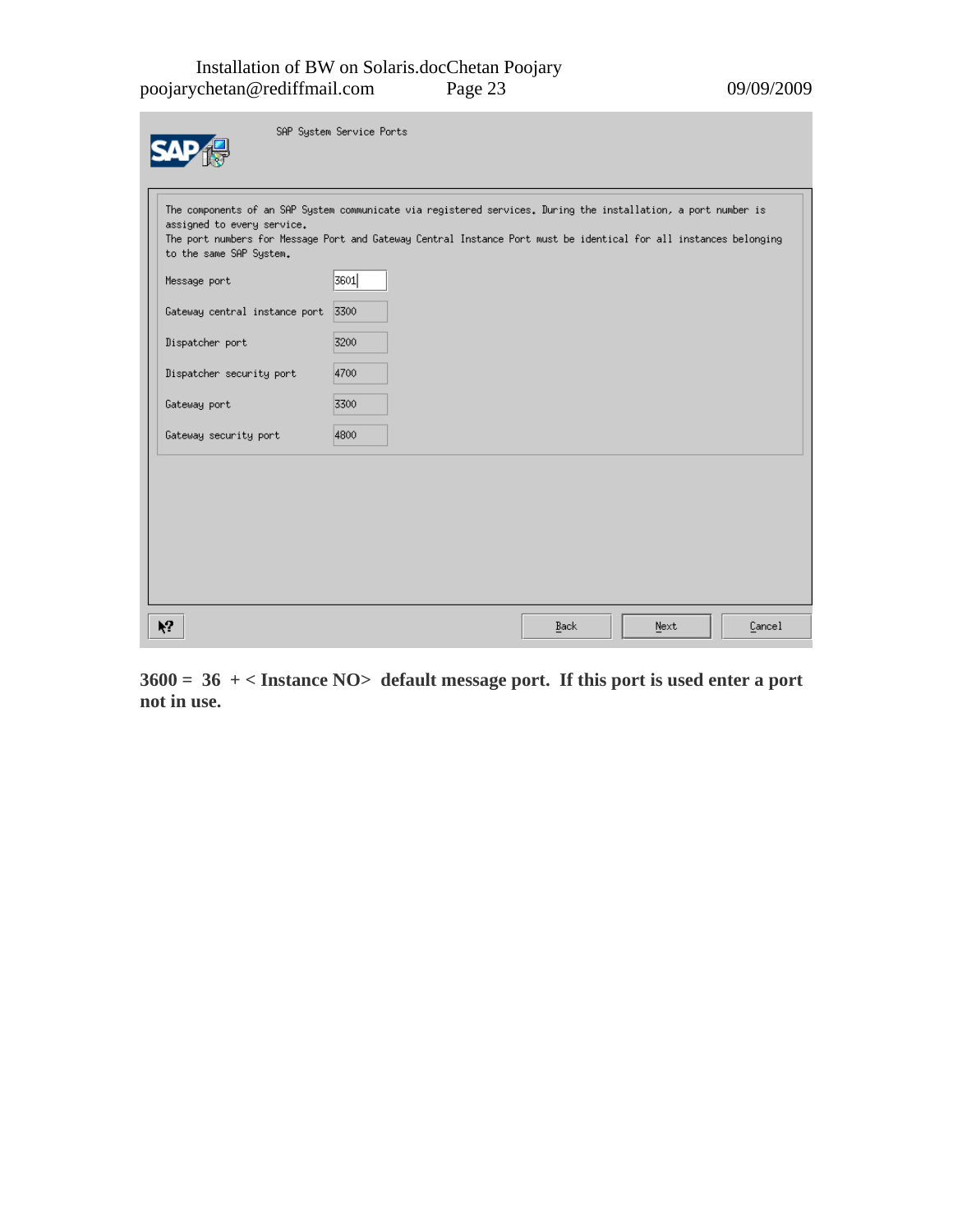$\underline{\textsf{C}}$ ancel

 $\underline{0}\mathbf{k}$ 



CD Browser

Defining the location of the needed (software) packages or CD labels

This dialog checks if the relevant software packages or installation CDs are available for the installation by searching for the file LABEL.ASC, which contains the corresponding information. - If you want to check now, enter the location of file LABEL.ASC in the "Package Location" column and select the option "Check Package Location". - If you do not check the location now (that is, unselect the flag "Check Location"), SAPinst will ask you later again. - If you want to copy the required CD-ROM to your local disk, enter the location in the "Copy Package to" column.  $CD$  Name Check Location Copy Packa... Package Location CD J2EE-JAVA-COMPONENTS folder J2EE-ENG /oracle/BWP/dumps/j2ee/J2EE-ENG/LABEL.ASC  $\overline{\mathbf{r}}$ CD J2EE-JAVA-COMPONENTS folder JLIBS //oracle/BWP/dumps/j2ee/JLIBS/LABEL.ASC ☑ CD J2EE-JAVA-COMPONENTS folder SDM /oracle/BWP/dumps/j2ee/SDM/LABEL.ASC  $\overline{\mathbf{v}}$  $\overline{\cdots}$ 

**enter the path to J2EE cds which contains following directories J2EE-ENG,JLIBS, & SDM.**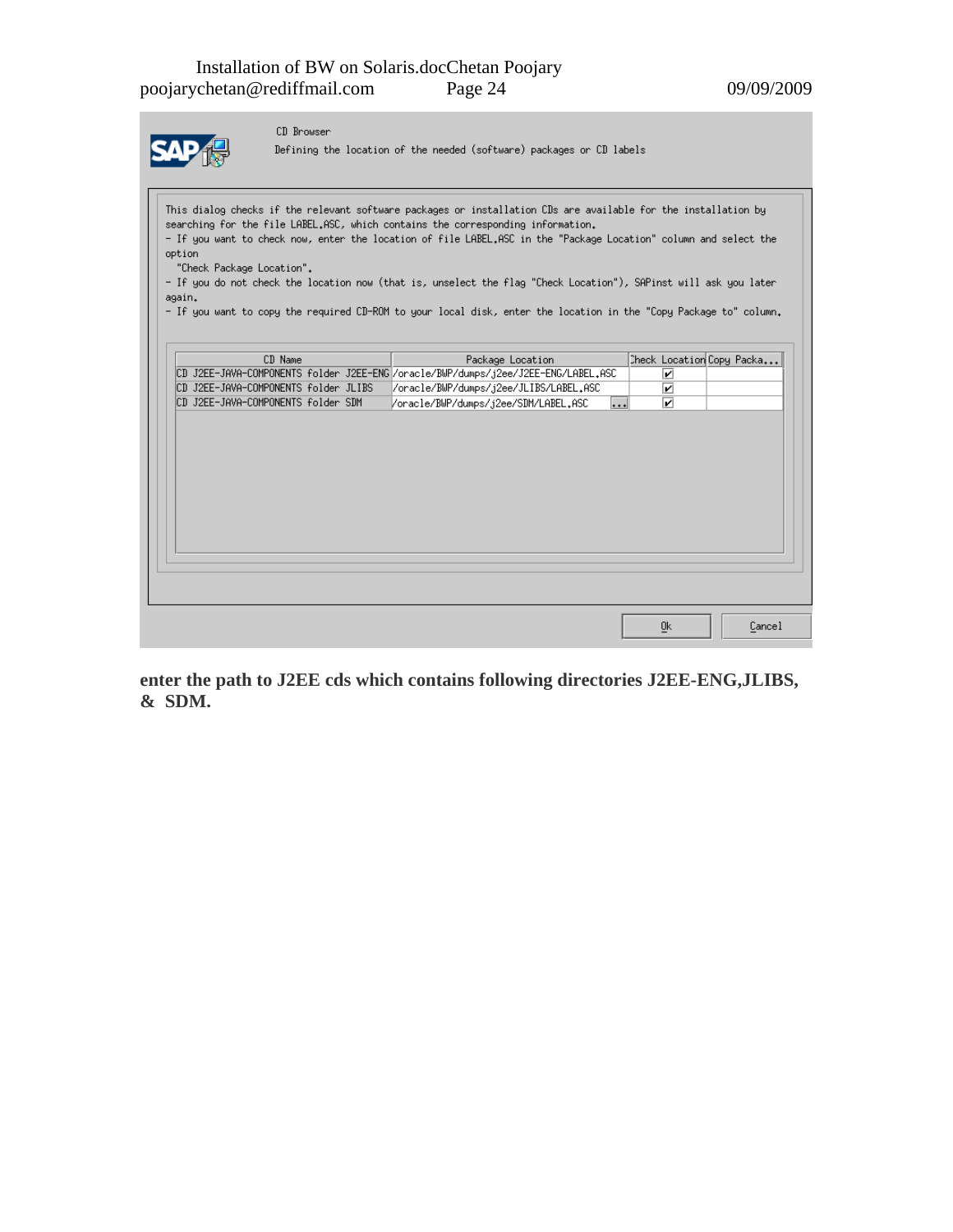#### Installation of BW on Solaris.docChetan Poojary poojarychetan@rediffmail.com Page 25 09/09/2009

| SAP J2EE Engine<br>Maximum memory, the SAP J2EE Engine will use. |                     |         |        |
|------------------------------------------------------------------|---------------------|---------|--------|
| Please choose the maximum memory [MB] (default is 64 MB). 64     |                     |         |        |
|                                                                  |                     |         |        |
|                                                                  |                     |         |        |
|                                                                  |                     |         |        |
|                                                                  |                     |         |        |
|                                                                  |                     |         |        |
|                                                                  |                     |         |        |
|                                                                  |                     |         |        |
| $\mathbf{k}^2$                                                   | $\underline{B}$ ack | $N$ ext | Cancel |

**Default memory for JAVA**  $\rightarrow$  **64MB**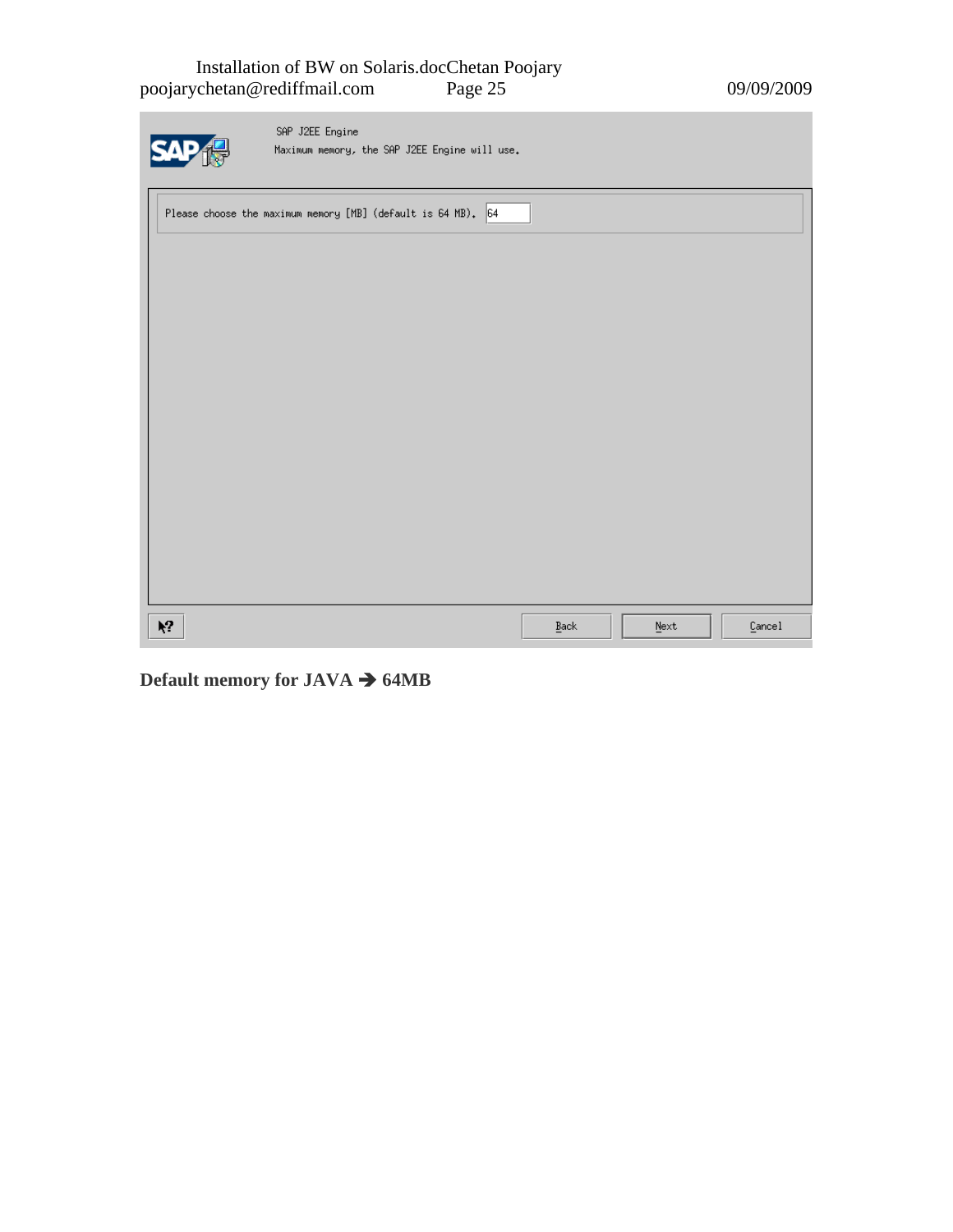#### Installation of BW on Solaris.docChetan Poojary poojarychetan@rediffmail.com Page 26 09/09/2009

m.

|             | SAP J2EE Engine                                                                  |      |      |        |
|-------------|----------------------------------------------------------------------------------|------|------|--------|
|             | Communication user SAPJSF                                                        |      |      |        |
|             |                                                                                  |      |      |        |
|             | The user SAPJSF is required to enable communication between Java and ABAP stack. |      |      |        |
|             |                                                                                  |      |      |        |
|             | Please type the client for the communication user SAPJSF!                        |      |      |        |
| Client: 000 |                                                                                  |      |      |        |
|             |                                                                                  |      |      |        |
|             | Please type the password of the communication user SAPJSF!                       |      |      |        |
| Password:   | ******                                                                           |      |      |        |
| Confirm     | ******                                                                           |      |      |        |
|             |                                                                                  |      |      |        |
|             |                                                                                  |      |      |        |
|             |                                                                                  |      |      |        |
|             |                                                                                  |      |      |        |
|             |                                                                                  |      |      |        |
|             |                                                                                  |      |      |        |
|             |                                                                                  |      |      |        |
|             |                                                                                  |      |      |        |
|             |                                                                                  |      |      |        |
|             |                                                                                  |      |      |        |
| Ķ,          |                                                                                  |      | Next | Cancel |
|             |                                                                                  | Back |      |        |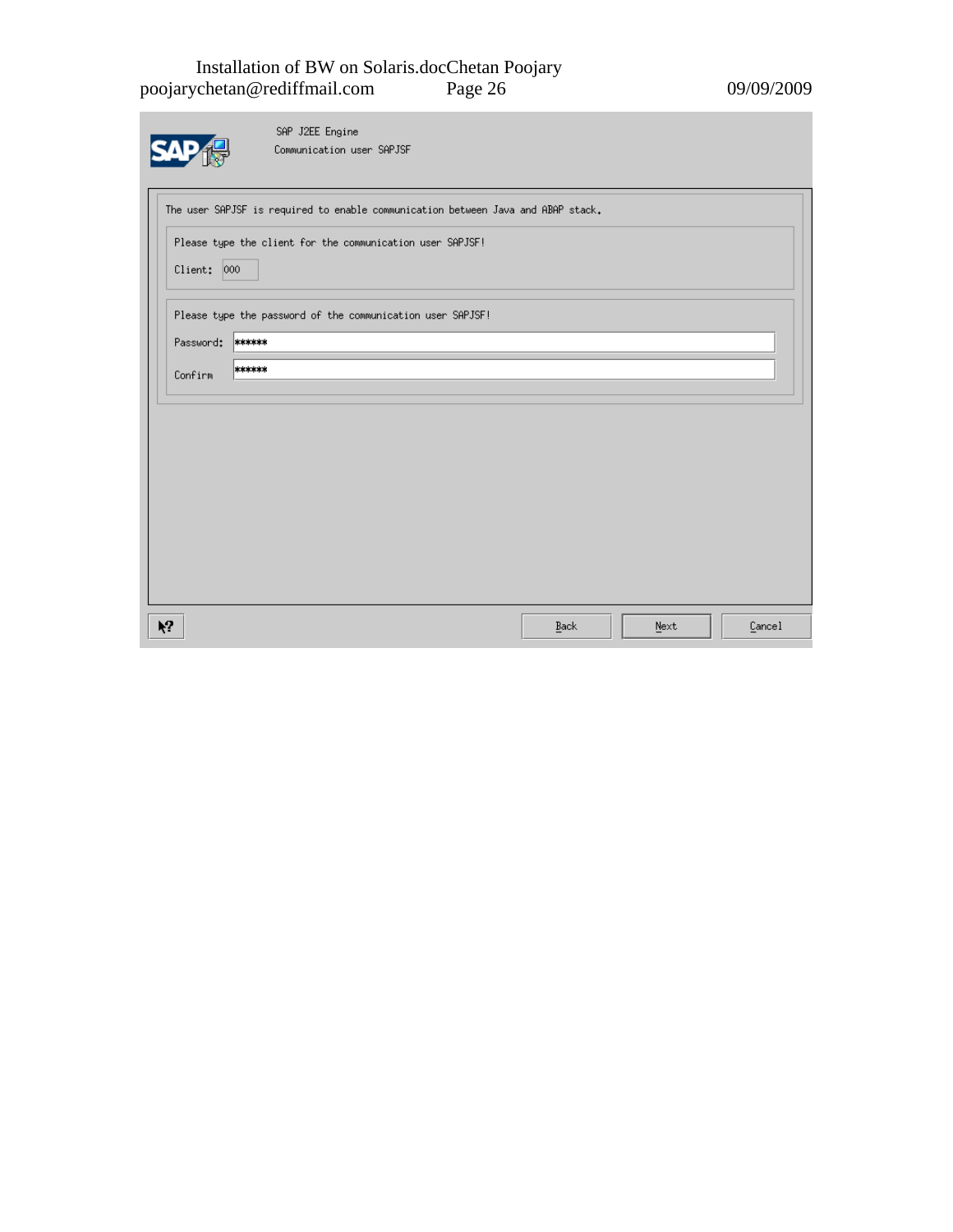Installation of BW on Solaris.docChetan Poojary poojarychetan@rediffmail.com Page 27 09/09/2009

**Password for SAPJSF is sapjsf.** 

| The installation is running                                                                                                                                                                                                                                                                                                                                                                                                                                                                             |     |        |
|---------------------------------------------------------------------------------------------------------------------------------------------------------------------------------------------------------------------------------------------------------------------------------------------------------------------------------------------------------------------------------------------------------------------------------------------------------------------------------------------------------|-----|--------|
| Create SAP System Operating System Groups and Users<br>Prepare Oracle User Environment<br>Prepare User Environment (post processing)<br>Check/Adapt Filesystem (post processing)<br>Prepare Archive Extraction<br>Extract SAP System Kernel Archives<br>Extract Database Client Archives<br>Prepare Archive Extraction (post processing)<br>Create Service Ports (post processing)<br>Wersionize Instance Profiles<br>Adapt Instance Profiles (post processing)<br>Prenare Oracle Network Configuration |     |        |
|                                                                                                                                                                                                                                                                                                                                                                                                                                                                                                         | Log | Cancel |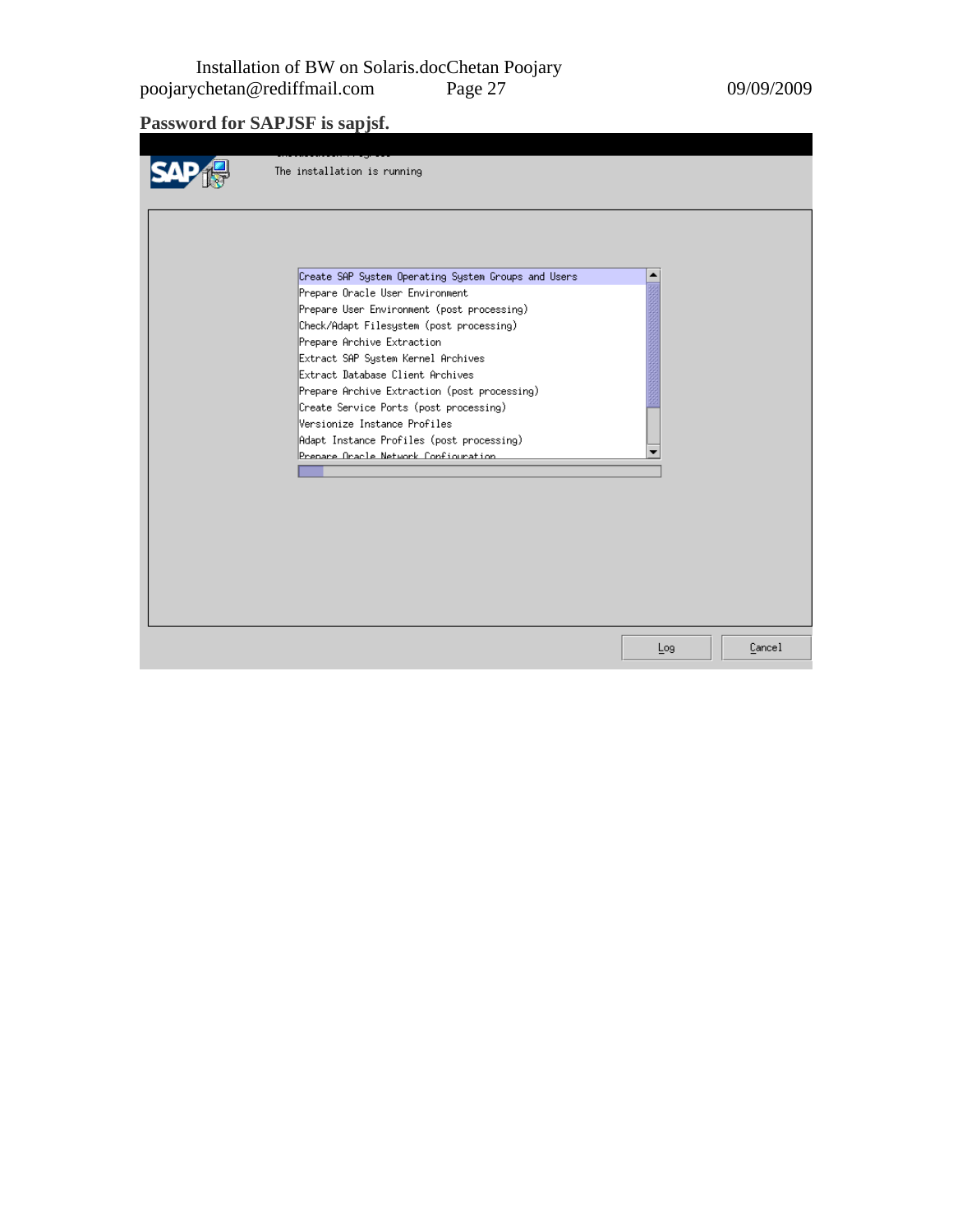#### Installation of BW on Solaris.docChetan Poojary poojarychetan@rediffmail.com Page 28 09/09/2009

| My Q  |                |             | <br>The installation is running                                                              |  |                |                                                          |  |
|-------|----------------|-------------|----------------------------------------------------------------------------------------------|--|----------------|----------------------------------------------------------|--|
| My    |                |             | Uneck/Hdapt Filesystem (post processing)<br>Prepare Archive Extraction<br>المتمعان بالمصميات |  | ▲              |                                                          |  |
| My    |                |             | The installation finished successfully.                                                      |  |                |                                                          |  |
| Re    |                |             |                                                                                              |  |                |                                                          |  |
|       |                |             |                                                                                              |  | 0 <sub>K</sub> |                                                          |  |
| Acrol |                |             |                                                                                              |  |                |                                                          |  |
|       |                |             |                                                                                              |  | Log            | Cancel                                                   |  |
|       | <b>A</b> start | $C_0$ $Q_1$ | BW_install_document                                                                          |  |                | Links <sup>&gt;&gt;</sup> < >> < < <b>D</b> < 0 12:58 PM |  |

#### **6. DATABASE INSTALLATION**

**To start with the database installation navigate to /oracle/BWP/dumps** 

**Create a directory as Dbinst for database installation logs.** 

**Be on Dbinst directory & run**  $\rightarrow$ 

**root@bwtrd # cd ../Dbinst** 

**root@bwtrd # /oracle/BWD/dumps/kernel/SAPINST/UNIX/SUNOS\_64/INSTALL**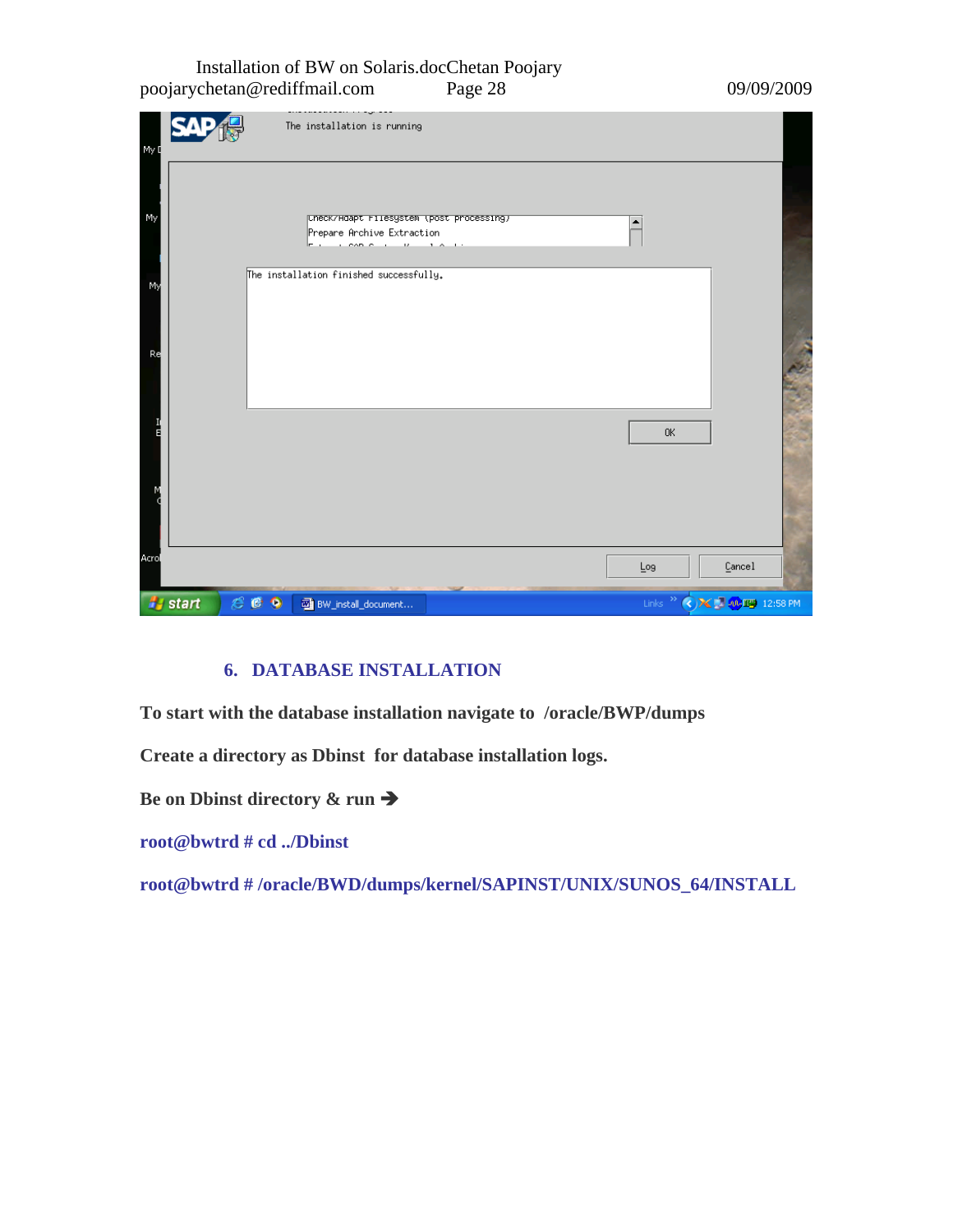#### Installation of BW on Solaris.docChetan Poojary poojarychetan@rediffmail.com Page 29 09/09/2009

| Welcome to the System Landscape Implementation Manager (SAPinst). |                             |        |
|-------------------------------------------------------------------|-----------------------------|--------|
| SAP Business Warehouse 3.0B for Oracle                            |                             |        |
| Deploy the Central Instance Java Core                             |                             |        |
|                                                                   |                             |        |
|                                                                   |                             |        |
|                                                                   |                             |        |
|                                                                   | $\underline{\texttt{Next}}$ | Cancel |

### **Select the first option**

| SAP License Agreement for STLport                                                                                                                           |
|-------------------------------------------------------------------------------------------------------------------------------------------------------------|
| between                                                                                                                                                     |
| SAP Aktiengesellschaft<br>Systems, Applications, Products in Data Processing<br>Neurottstrasse 16<br>69190 Walldorf<br>Germany<br><u>( basalsonna com )</u> |
| Exit<br>I Agree                                                                                                                                             |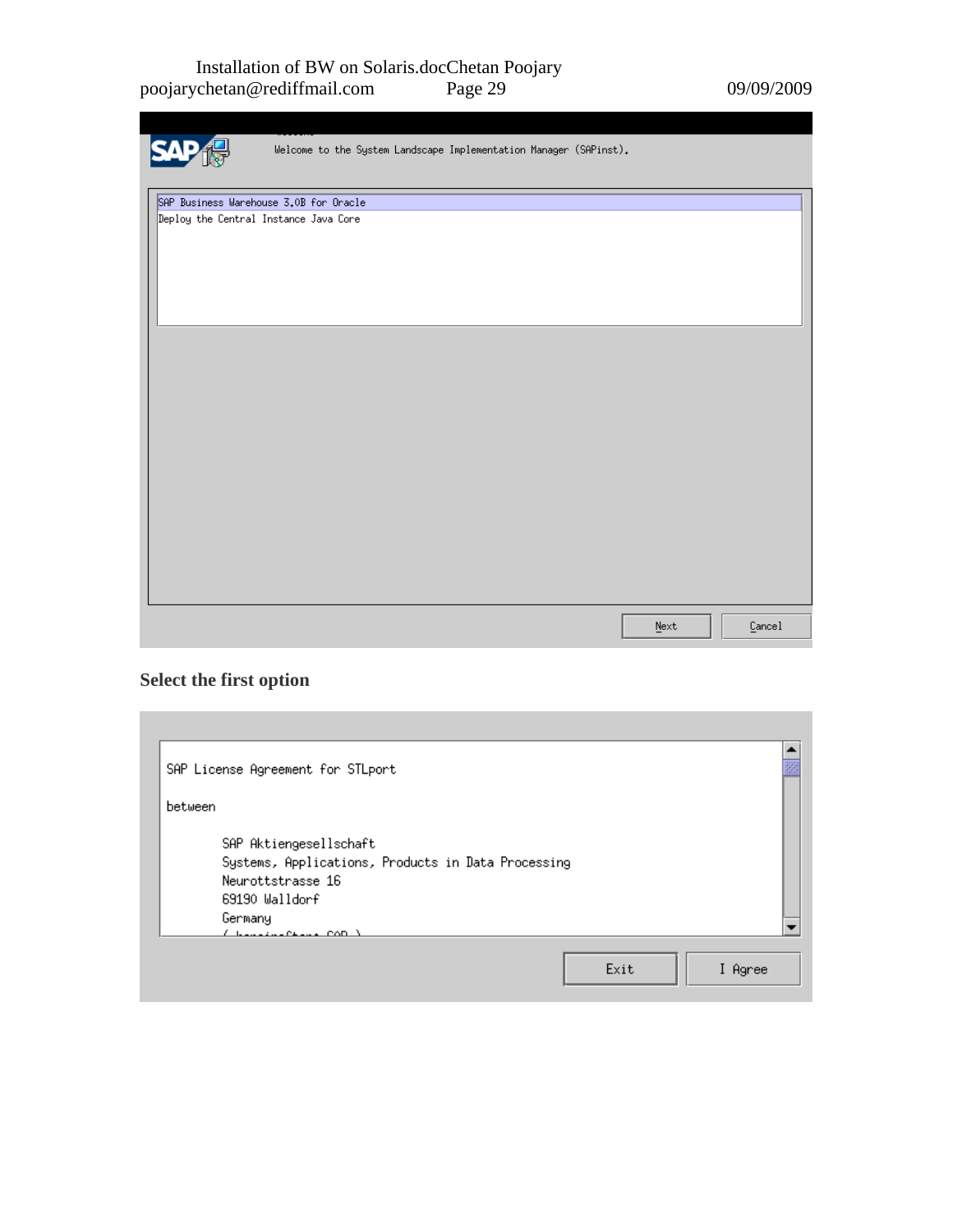| Installation Task-                                                                                |  |  |  |
|---------------------------------------------------------------------------------------------------|--|--|--|
| Choose whether you want to install SAP System components or use additional installation services. |  |  |  |
| ◉ Install server components                                                                       |  |  |  |
| $\bigcirc$ Export database content                                                                |  |  |  |
| $\bigcirc$ Deploy central instance java core                                                      |  |  |  |
|                                                                                                   |  |  |  |
|                                                                                                   |  |  |  |

**Select Install server components**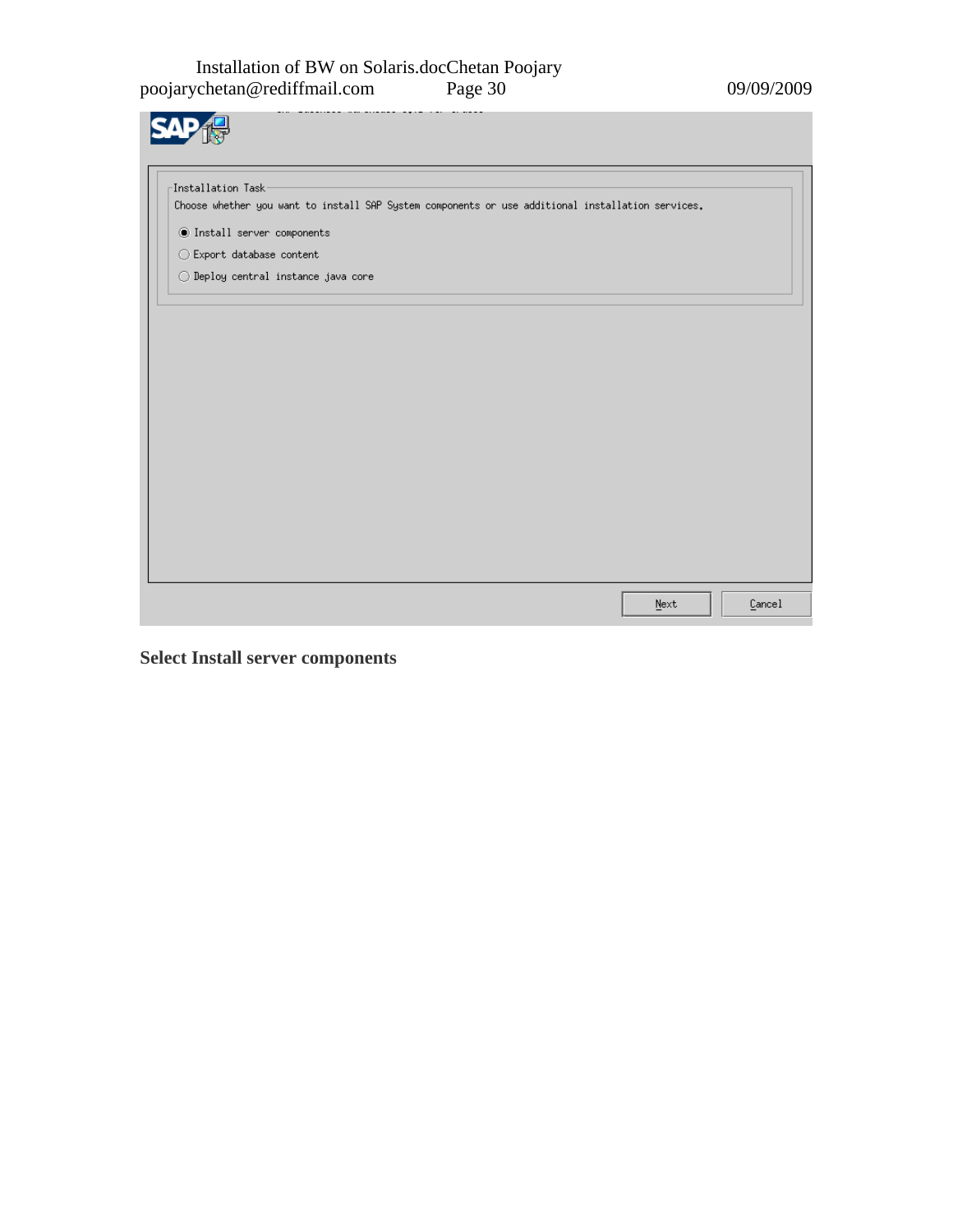#### Installation of BW on Solaris.docChetan Poojary poojarychetan@rediffmail.com Page 31 09/09/2009

| SAP System Common Parameters                                                                                                                                                    |      |      |        |
|---------------------------------------------------------------------------------------------------------------------------------------------------------------------------------|------|------|--------|
| SAP System<br>Enter the SAP System name.<br>SAP System ID BWP                                                                                                                   |      |      |        |
| Instance Type <sup>.</sup><br>Choose the SAP System instance type for your installation task.<br>$\bigcirc$ Central instance<br>◯ Dialog instance<br><b>O</b> Database instance |      |      |        |
|                                                                                                                                                                                 |      |      |        |
|                                                                                                                                                                                 |      |      |        |
| $\lambda$                                                                                                                                                                       | Back | Next | Cancel |

**Select SAP system name as BWP & database instance**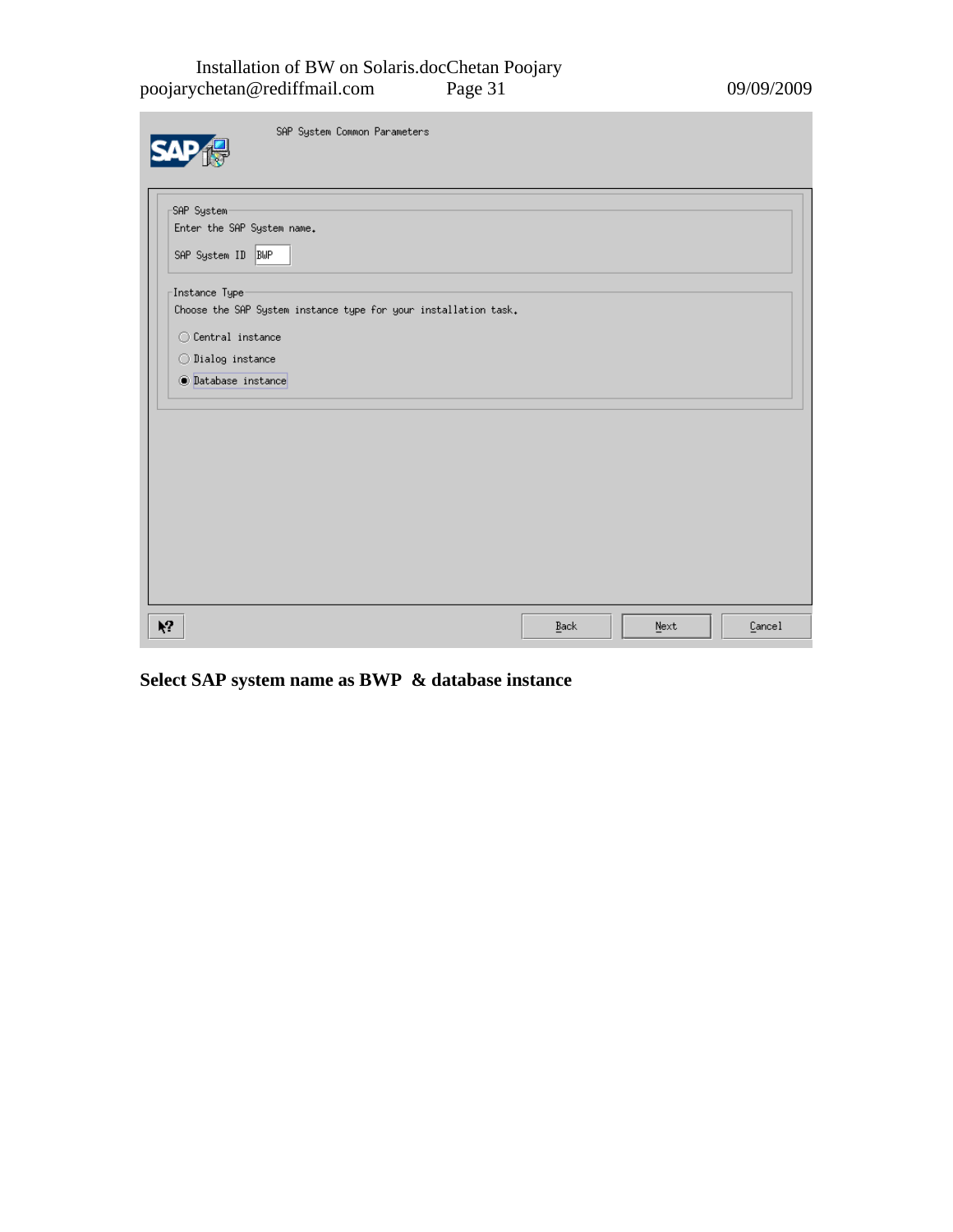| Choose whether you want to install a new database instance or use an existing database for the SAP system |  |  |
|-----------------------------------------------------------------------------------------------------------|--|--|
|                                                                                                           |  |  |
|                                                                                                           |  |  |
| ◯ Install (additional) SAP System into an existing database                                               |  |  |
|                                                                                                           |  |  |
|                                                                                                           |  |  |
|                                                                                                           |  |  |
|                                                                                                           |  |  |
|                                                                                                           |  |  |
|                                                                                                           |  |  |
|                                                                                                           |  |  |
|                                                                                                           |  |  |
|                                                                                                           |  |  |
|                                                                                                           |  |  |
|                                                                                                           |  |  |
|                                                                                                           |  |  |
|                                                                                                           |  |  |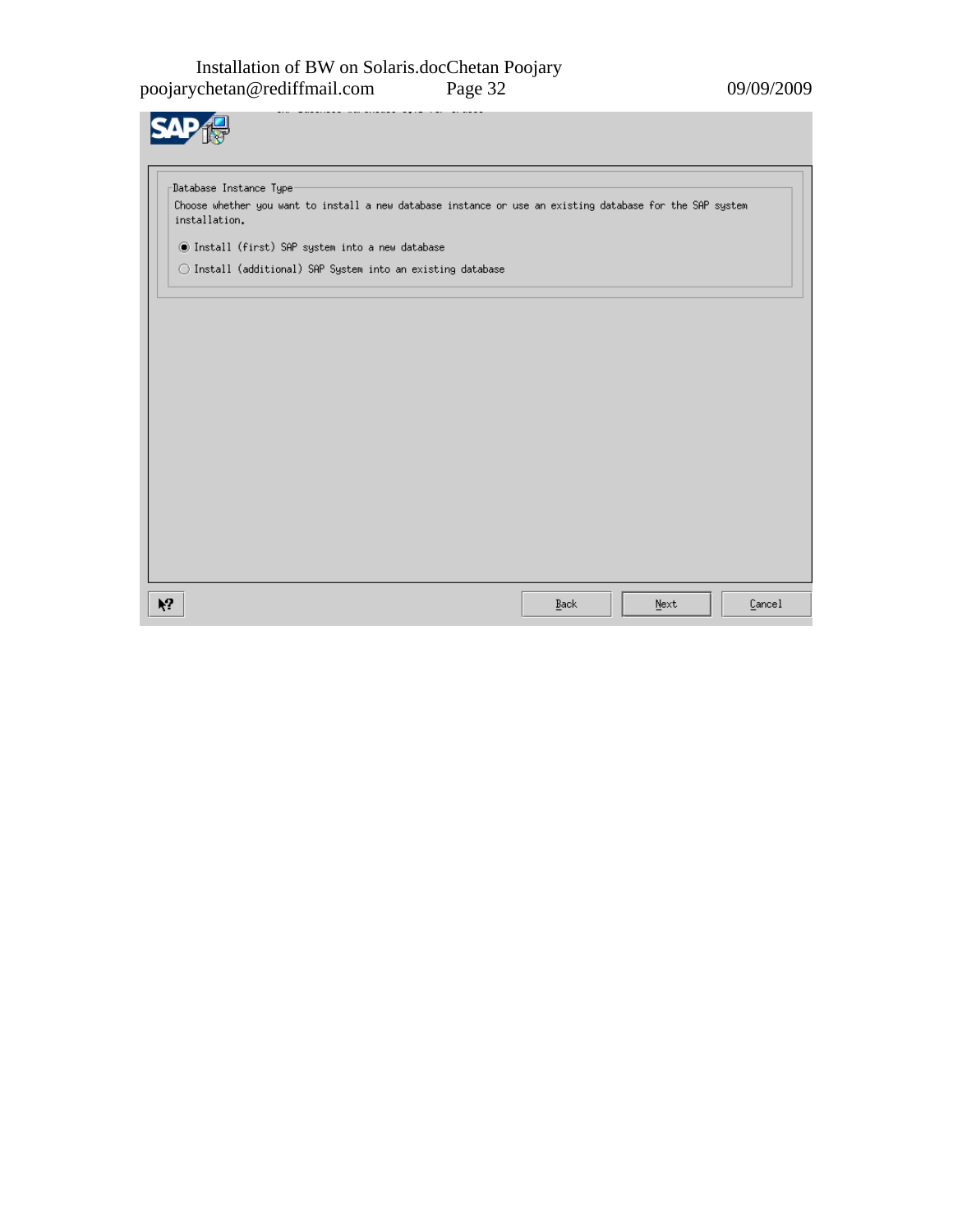#### Installation of BW on Solaris.docChetan Poojary poojarychetan@rediffmail.com Page 33 09/09/2009

۰

|                                             | SAP System Common Parameters                             |      |         |        |
|---------------------------------------------|----------------------------------------------------------|------|---------|--------|
| SAP System ID BWP<br>-Database <sup>.</sup> | Enter the database parameters or use the default values. |      |         |        |
| Database System ID BWP<br>Host              | bwprd                                                    |      |         |        |
|                                             |                                                          |      |         |        |
|                                             |                                                          |      |         |        |
|                                             |                                                          |      |         |        |
|                                             |                                                          |      |         |        |
|                                             |                                                          | Back | $N$ ext | Cancel |

**Select Database system ID as BWD**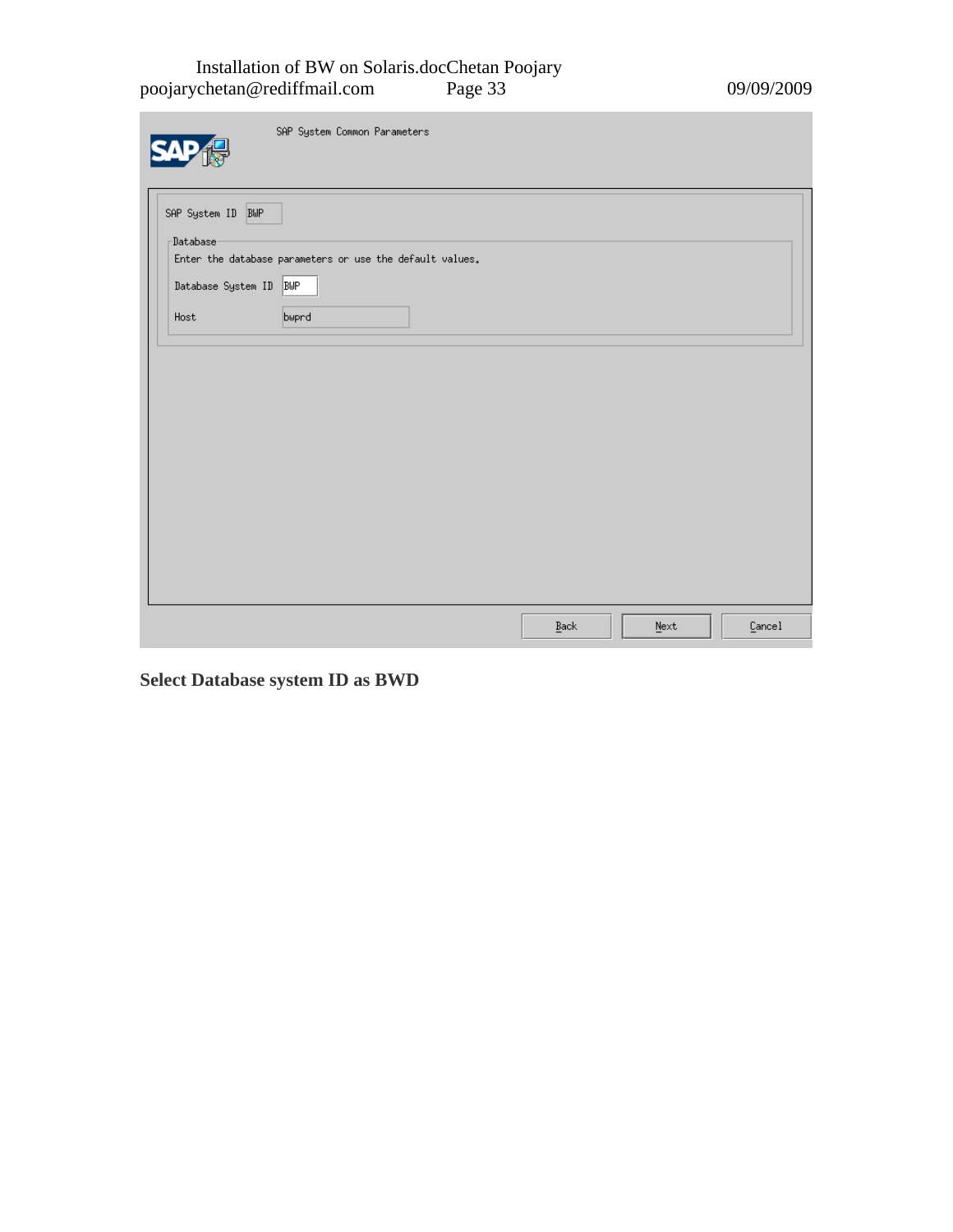#### Installation of BW on Solaris.docChetan Poojary poojarychetan@rediffmail.com Page 34 09/09/2009

m.

| SAP System Common Parameters                                                                         |      |      |        |
|------------------------------------------------------------------------------------------------------|------|------|--------|
| SAP System ID BWP<br>Central Instance<br>The number of this instance has to be unique for this host. |      |      |        |
| Instance number $ p_0 $<br>Instance host<br>bwprd                                                    |      |      |        |
|                                                                                                      |      |      |        |
|                                                                                                      |      |      |        |
|                                                                                                      |      |      |        |
| $\mathbf{N}^2$                                                                                       | Back | Next | Cancel |
|                                                                                                      |      |      |        |

**Enter the database host & instance no.**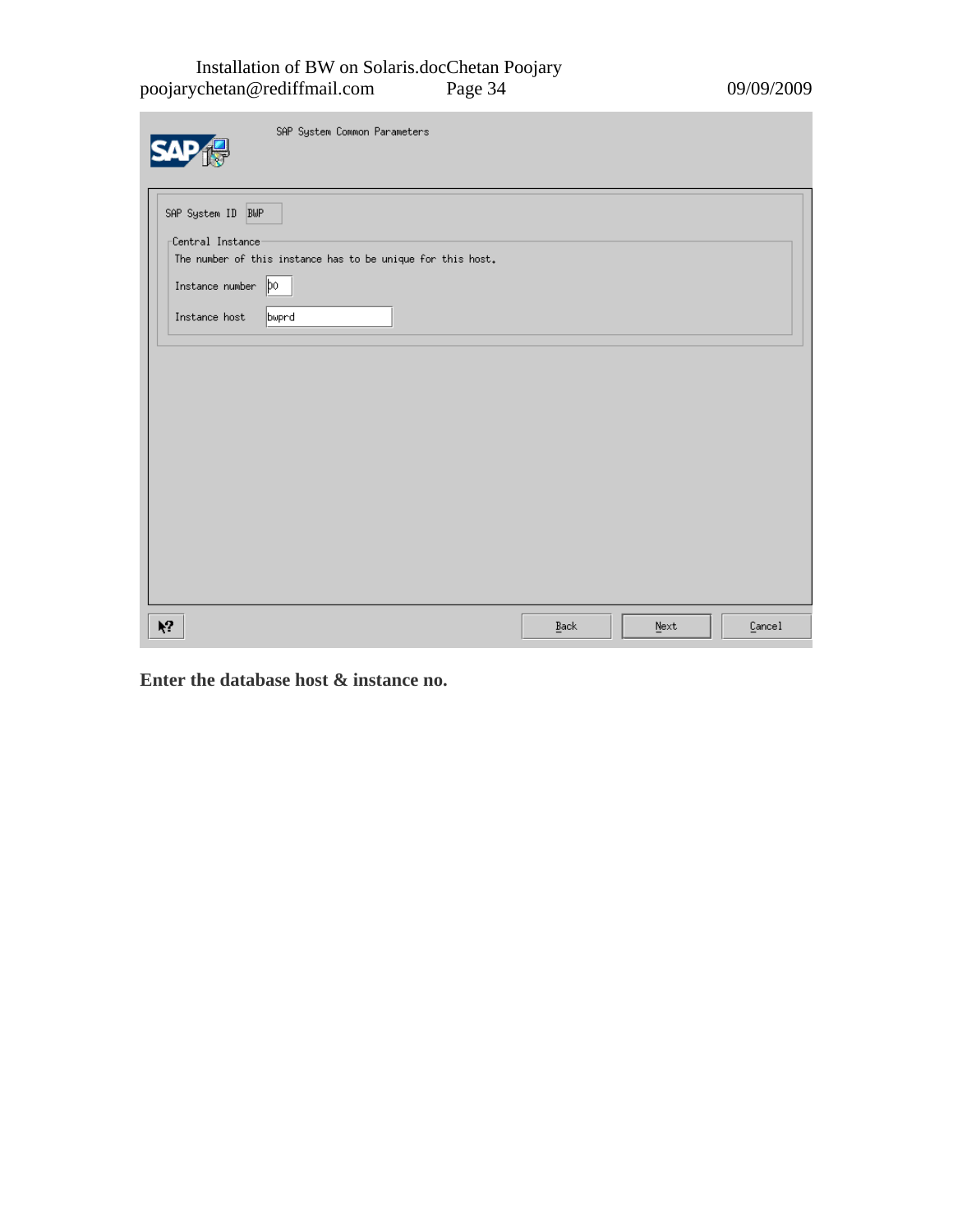Installation of BW on Solaris.docChetan Poojary poojarychetan@rediffmail.com Page 35 09/09/2009

|                                     | SAP Instance Host Information                                                          |                        |
|-------------------------------------|----------------------------------------------------------------------------------------|------------------------|
| SAP System ID BWP<br>Instance name  |                                                                                        |                        |
| Instance host bwprd                 |                                                                                        |                        |
| <sub>[</sub> Total Memory (MBytes)- | Enter how much RAM and swap space you want to use for _______ the SAP System instance. |                        |
| <b>RAM</b>                          | 8192<br>Swap Space 20481                                                               |                        |
|                                     | Instance Memory (MBytes) <sup>.</sup>                                                  |                        |
| <b>RAM</b>                          | 3277<br>Swap Space 8192                                                                |                        |
|                                     |                                                                                        |                        |
|                                     |                                                                                        |                        |
| Ķ,                                  |                                                                                        | Cancel<br>Back<br>Next |

**Select the default database RAM which should be auto calculated.**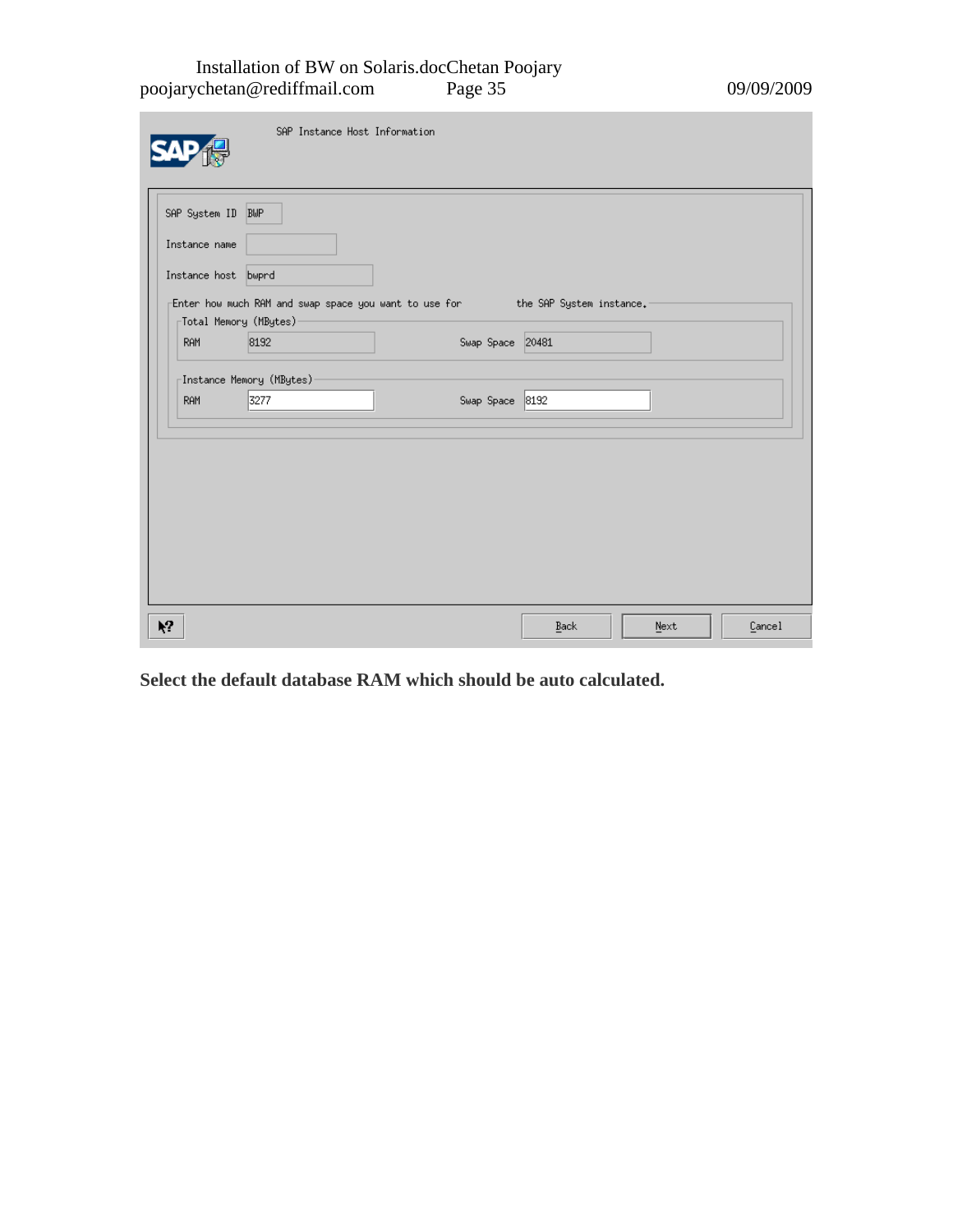#### Installation of BW on Solaris.docChetan Poojary poojarychetan@rediffmail.com Page 36 09/09/2009

| SAP System Instance Directories                                                         |                          |         |          |
|-----------------------------------------------------------------------------------------|--------------------------|---------|----------|
| SAP System ID BWP<br>Instance name<br>Instance host bwprd<br>SAP System mount directory |                          |         |          |
| /sapmnt                                                                                 |                          |         | $\cdots$ |
| $\lambda$                                                                               | $\mathop{\texttt{Back}}$ | $N$ ext | Cancel   |

**Confirm the SAP System mount directory.**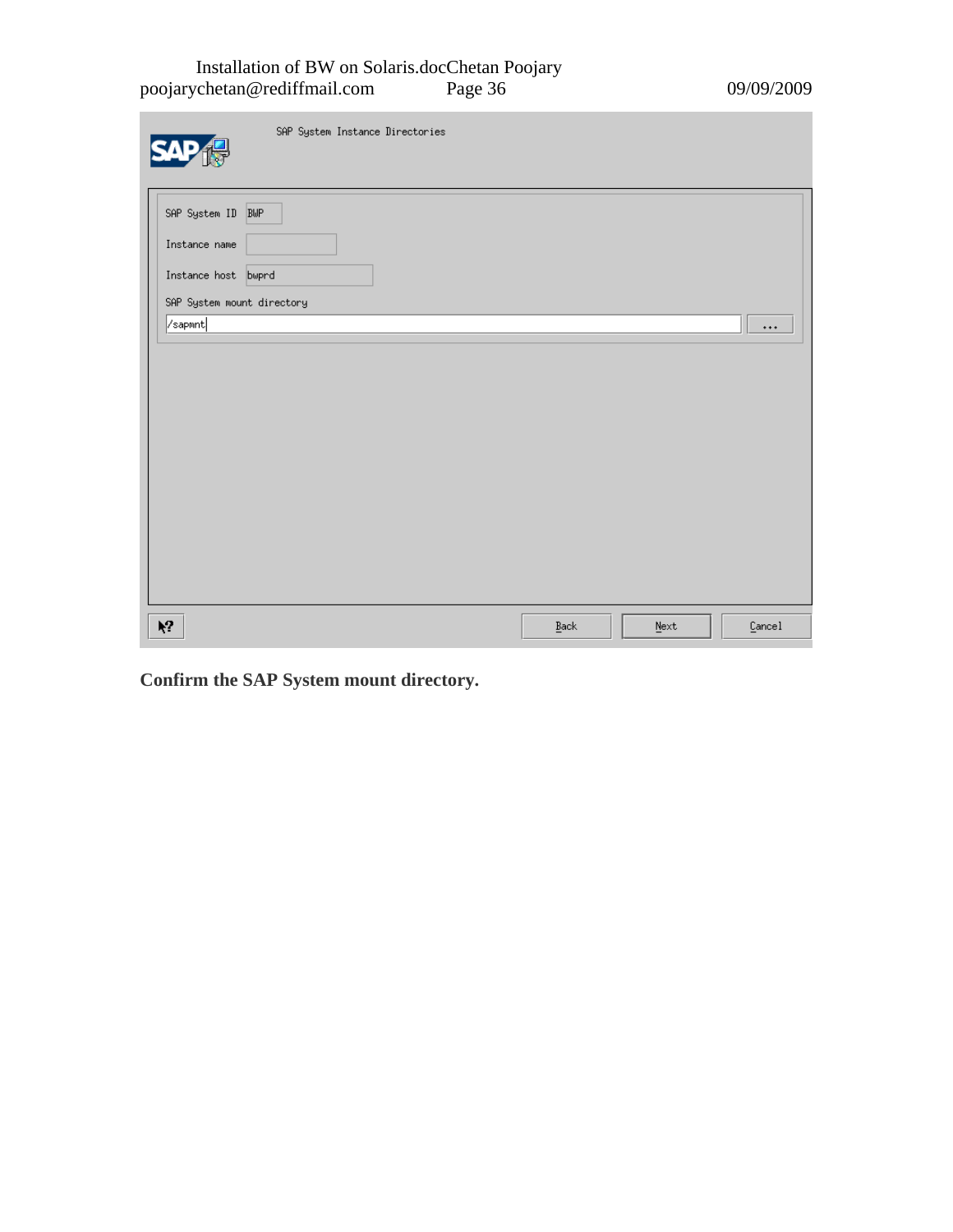#### Installation of BW on Solaris.docChetan Poojary poojarychetan@rediffmail.com Page 37 09/09/2009

| -Database Instance Parameters                       |                                  |
|-----------------------------------------------------|----------------------------------|
| Database System ID BWP                              | Database Schema<br><b>SAPBWP</b> |
| Database host<br>bwprd                              | NLS character set   WE8DEC       |
| -Database Server and Client Information             |                                  |
| $DB$ server version 817<br>$\overline{\phantom{a}}$ | 64<br>32/64 bit DB server        |
| DB client version   817<br>$\overline{\phantom{a}}$ | 32/64 bit DB client<br> 64       |
|                                                     |                                  |
|                                                     |                                  |
|                                                     |                                  |
|                                                     |                                  |
|                                                     |                                  |

**Confirm the database server & client information window.**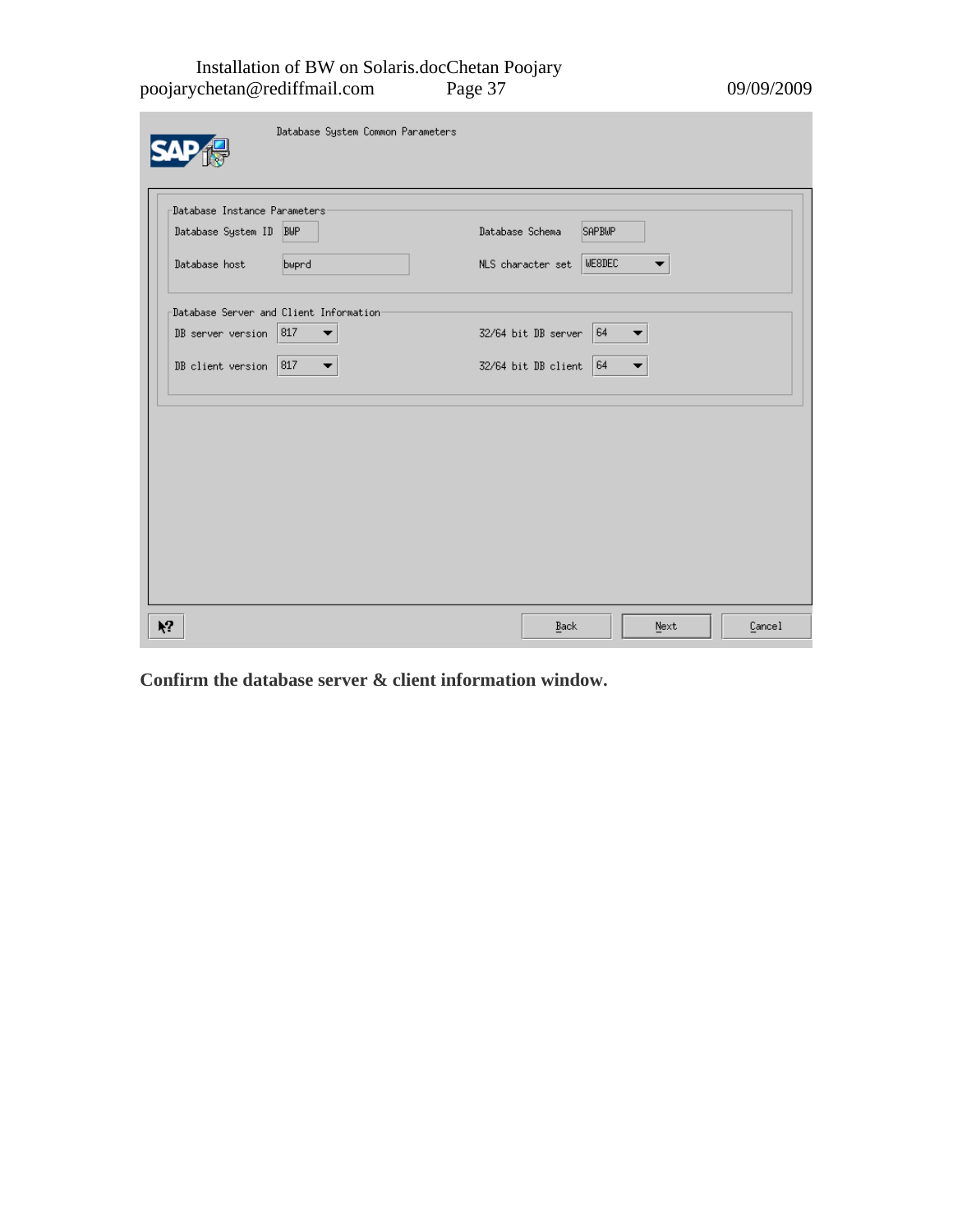#### Installation of BW on Solaris.docChetan Poojary poojarychetan@rediffmail.com Page 38 09/09/2009

| User Information                                                                                                                                                                  |                                      |      |      |          |
|-----------------------------------------------------------------------------------------------------------------------------------------------------------------------------------|--------------------------------------|------|------|----------|
| If you are installing an instance other than the central<br>instance, the user ID must be the same as the one at the<br>central instance.<br>Description SAP System Administrator |                                      |      |      |          |
| Name<br>Membership information (separated by ',') dba, oper                                                                                                                       | bwpadm                               |      |      |          |
| Login shell<br>Home directory                                                                                                                                                     | /bin/csh<br>$\overline{\phantom{a}}$ |      |      |          |
| /home/bwpadm<br>User ID                                                                                                                                                           | 200                                  |      |      | $\cdots$ |
| Password<br>Confirm                                                                                                                                                               | ******<br>******                     |      |      |          |
|                                                                                                                                                                                   |                                      |      |      |          |
| $\mathbf{k}^2$                                                                                                                                                                    |                                      | Back | Next | Cancel   |

**This user ID refers to SAP system Administrator bwdadm having user id 201 should have same password as entered during kernel installation.**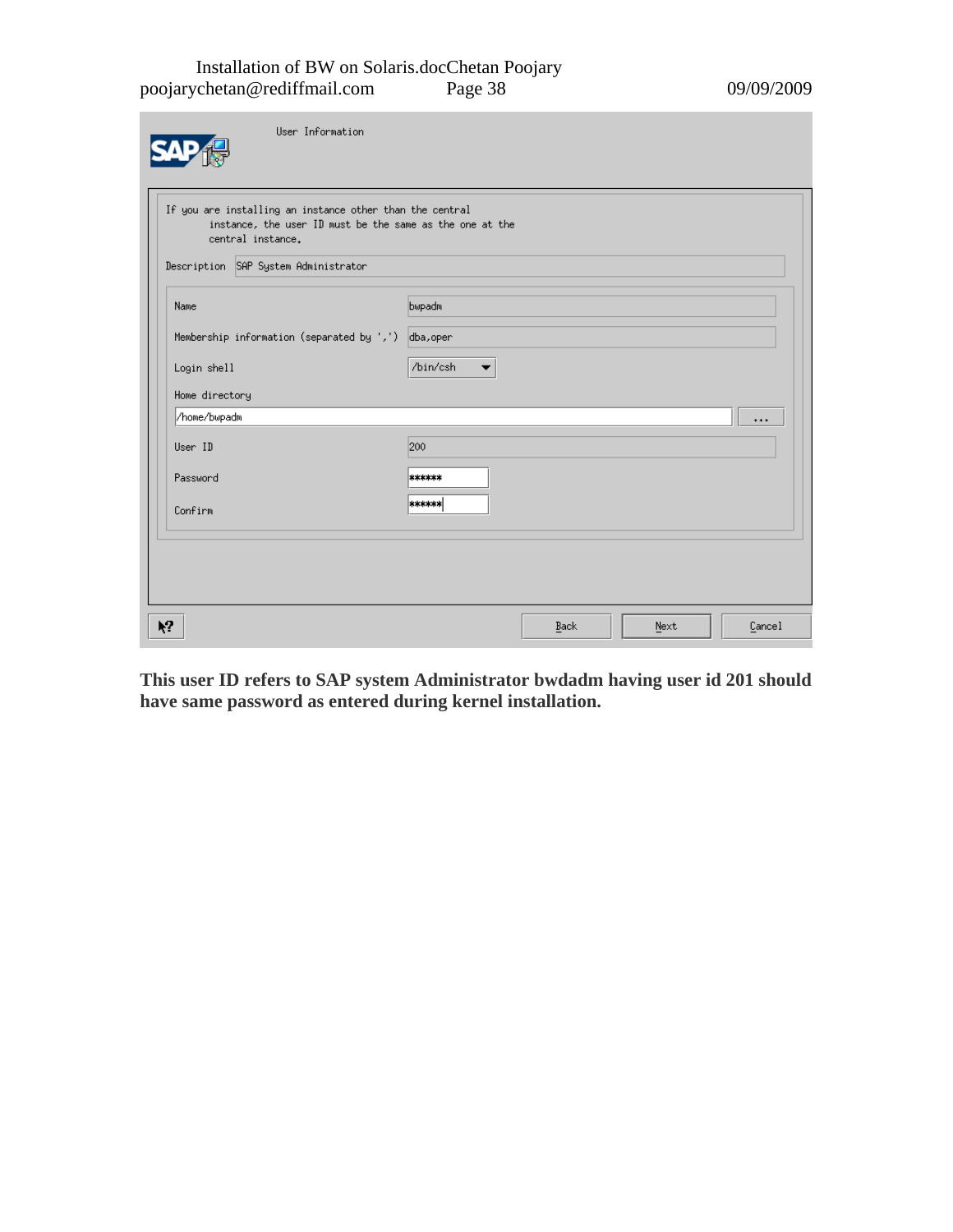#### Installation of BW on Solaris.docChetan Poojary poojarychetan@rediffmail.com Page 39 09/09/2009

| If you are installing an instance other than the central<br>instance, the user ID must be the same as the one at the<br>central instance. |                                      |
|-------------------------------------------------------------------------------------------------------------------------------------------|--------------------------------------|
| Description SAP Database Administrator                                                                                                    |                                      |
| Name                                                                                                                                      | orabwp                               |
| Membership information (separated by ',') $ $ dba, oper                                                                                   |                                      |
| Login shell                                                                                                                               | /bin/csh<br>$\overline{\phantom{a}}$ |
| Home directory                                                                                                                            |                                      |
| /oracle/BWP                                                                                                                               | $\cdots$                             |
| User ID                                                                                                                                   | 201                                  |
| Password                                                                                                                                  | ******                               |
| Confirm                                                                                                                                   | ******                               |
|                                                                                                                                           |                                      |
|                                                                                                                                           |                                      |
|                                                                                                                                           |                                      |
|                                                                                                                                           |                                      |

**This user ID refers to SAP Database Administrator orabwd having user id 204 should have same password as entered during kernel installation.**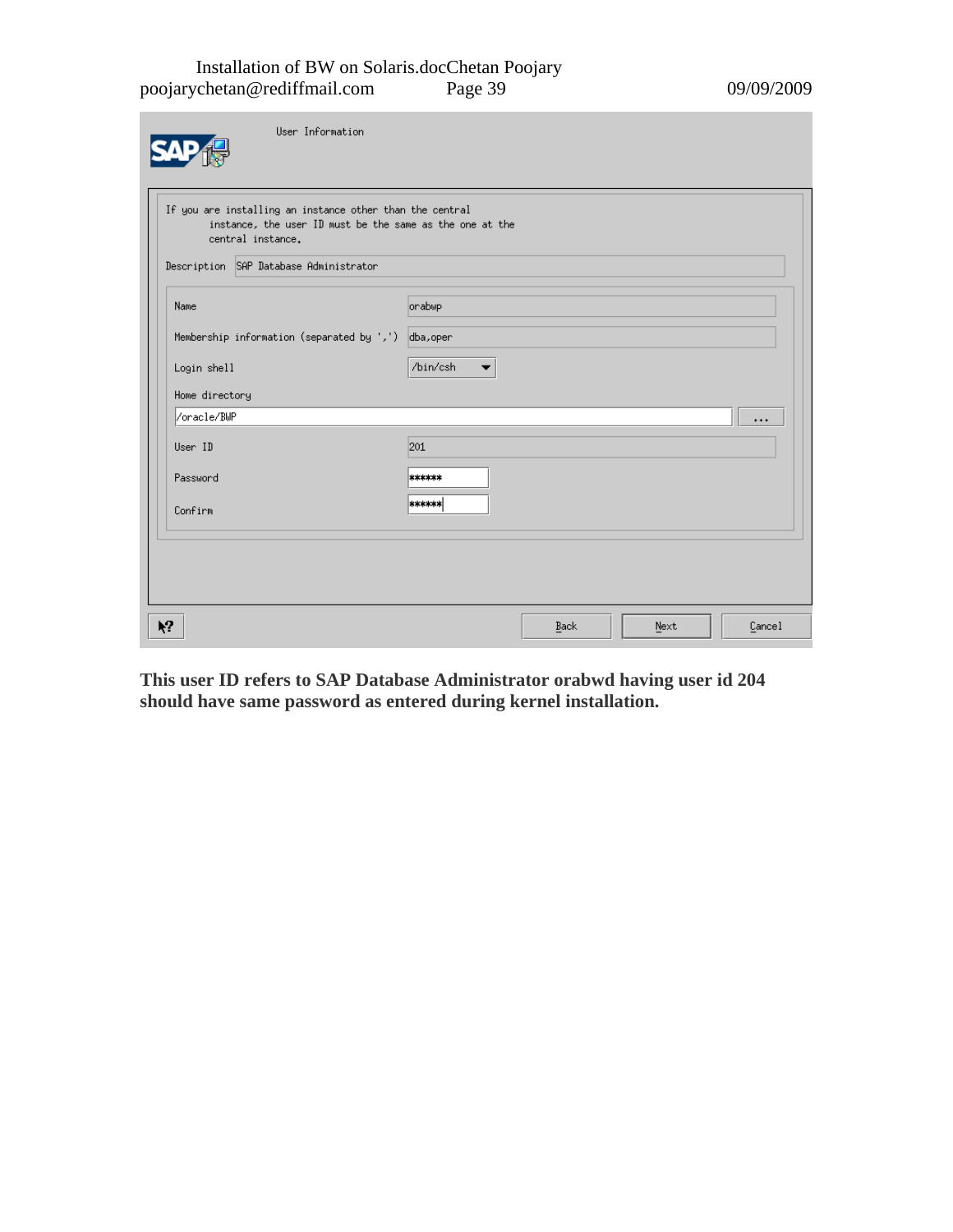|--|

CD Browser

Defining the location of the needed (software) packages or CD labels

This dialog checks if the relevant software packages or installation CDs are available for the installation by searching for the file LABEL.ASC, which contains the corresponding information. - If you want to check now, enter the location of file LABEL, ASC in the "Package Location" column and select the option "Check Package Location".

- If you do not check the location now (that is, unselect the flag "Check Location"), SAPinst will ask you later again.

- If you want to copy the required CD-ROM to your local disk, enter the location in the "Copy Package to" column.

|  | CD Name |  | Package Location                                           |      | Check Location |  | Copy Package To |
|--|---------|--|------------------------------------------------------------|------|----------------|--|-----------------|
|  |         |  | CD KERNEL Business Warehouse 3.0B /oracle/BWP/dumps/kernel | امعط | ☑              |  |                 |
|  |         |  |                                                            |      |                |  |                 |
|  |         |  |                                                            |      |                |  |                 |
|  |         |  |                                                            |      |                |  |                 |
|  |         |  |                                                            |      |                |  |                 |
|  |         |  |                                                            |      |                |  |                 |
|  |         |  |                                                            |      |                |  |                 |
|  |         |  |                                                            |      |                |  |                 |
|  |         |  |                                                            |      |                |  |                 |
|  |         |  |                                                            |      |                |  |                 |
|  |         |  |                                                            |      |                |  |                 |
|  |         |  |                                                            |      |                |  |                 |
|  |         |  |                                                            |      |                |  |                 |
|  |         |  |                                                            |      |                |  |                 |
|  |         |  |                                                            |      |                |  |                 |
|  |         |  |                                                            |      |                |  |                 |
|  |         |  |                                                            |      |                |  |                 |

**Enter the path for kernel cd**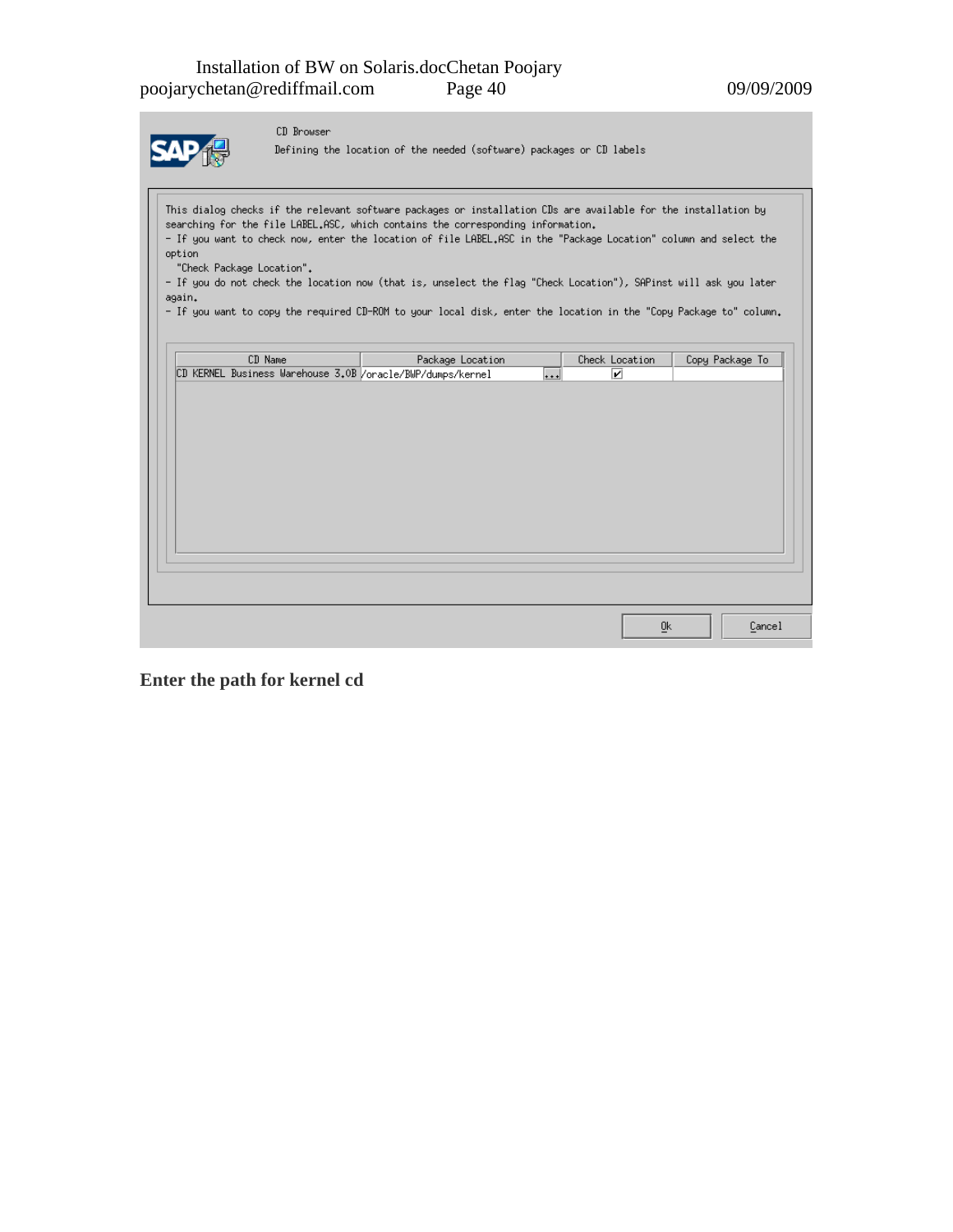#### Installation of BW on Solaris.docChetan Poojary poojarychetan@rediffmail.com Page 41 09/09/2009

Extraction of SAP System Executables

-SAP System Kernel<mark>-</mark> Select the archives you want to extract.

 $\negthinspace\negthinspace$  Kernel archive SAPEXE.SAR

 $\nu$  Database dependend kernel archive SAPEXEDB.SAR

| $\mathbf{k}^2$ | $\underline{\mathtt{Back}}$ | $\underline{\texttt{N}}\texttt{ext}$ | Cancel |
|----------------|-----------------------------|--------------------------------------|--------|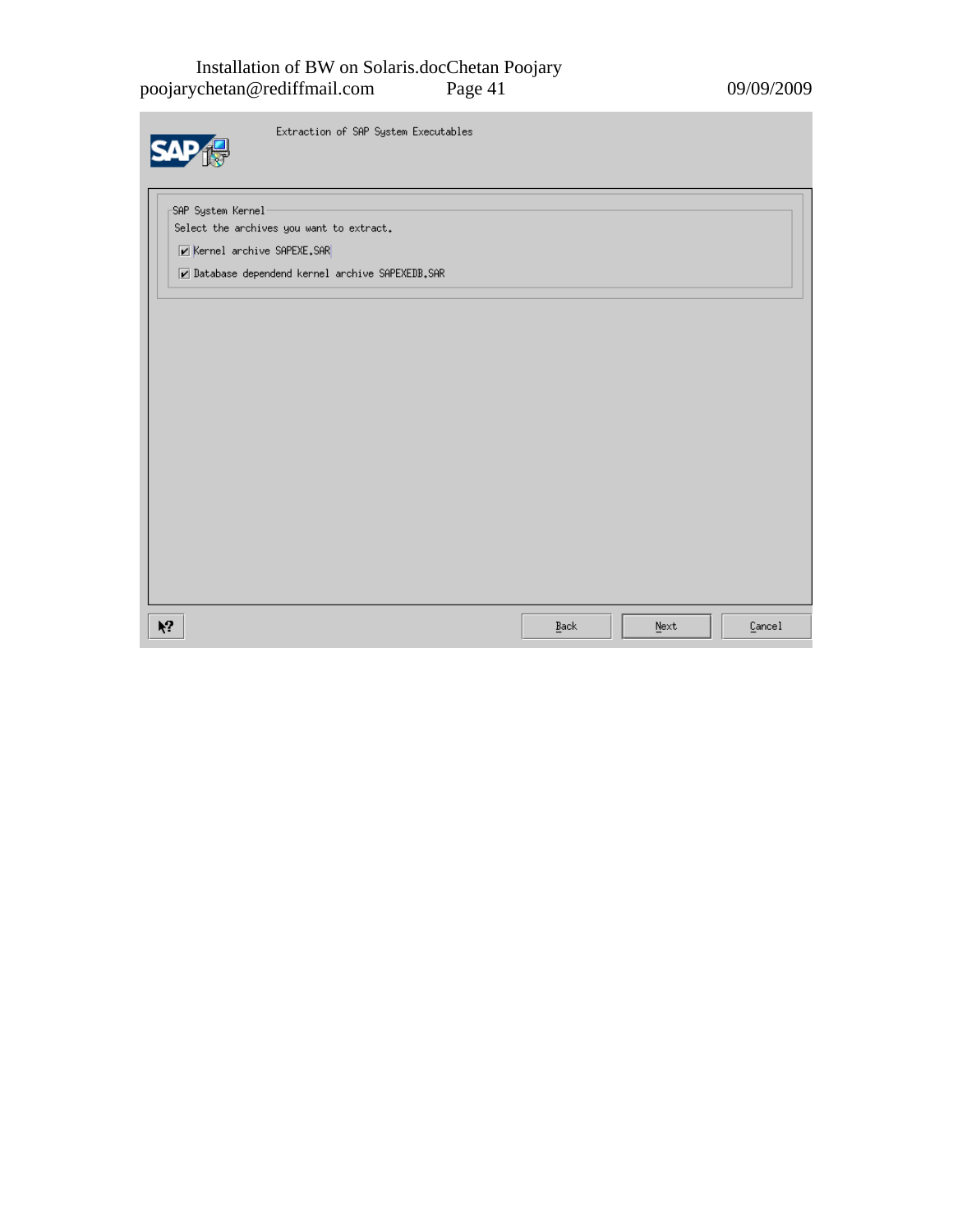#### Installation of BW on Solaris.docChetan Poojary poojarychetan@rediffmail.com Page 42 09/09/2009

m.

|                                         | Extraction of Oracle Software                              |      |      |        |
|-----------------------------------------|------------------------------------------------------------|------|------|--------|
|                                         | Do you want to extract the Oracle client software archive? |      |      |        |
| Extract Oracle client software          |                                                            |      |      |        |
| Oracle client archive name 0CL81764.SAR |                                                            |      |      |        |
| Oracle client directory                 | /oracle/client/81x_64                                      |      |      |        |
|                                         |                                                            |      |      |        |
|                                         |                                                            |      |      |        |
|                                         |                                                            |      |      |        |
|                                         |                                                            |      |      |        |
|                                         |                                                            |      |      |        |
|                                         |                                                            |      |      |        |
|                                         |                                                            |      |      |        |
|                                         |                                                            |      |      |        |
|                                         |                                                            |      |      |        |
|                                         |                                                            |      |      |        |
| $\lambda$                               |                                                            | Back | Next | Cancel |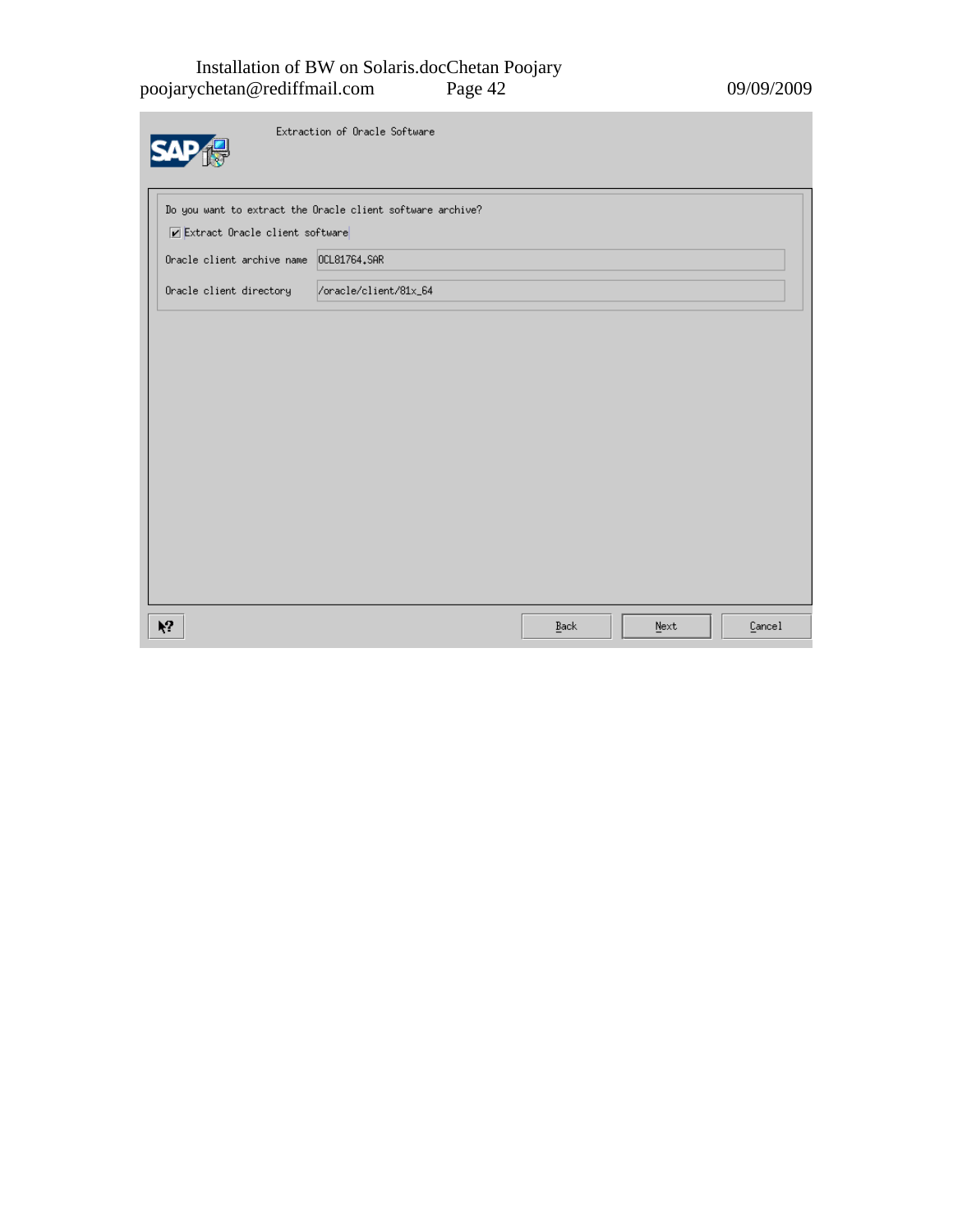#### Installation of BW on Solaris.docChetan Poojary poojarychetan@rediffmail.com Page 43 09/09/2009

| Database Server Parameters                                                                                       |      |      |        |
|------------------------------------------------------------------------------------------------------------------|------|------|--------|
| General Database Server Information<br>-Database Instance Parameters <sup>.</sup><br><b>BWP</b><br>Database Name |      |      |        |
| Database Hostname bwprd                                                                                          |      |      |        |
| Advanced Configuration - For Experts Only!<br>Configure database file systems.<br>$\Box$                         |      |      |        |
| Configure parameters for database creation.<br>П<br>Configure rollback segment parameters.<br>□                  |      |      |        |
| Configure tablespace parameters (size, location,).<br>H                                                          |      |      |        |
|                                                                                                                  |      |      |        |
|                                                                                                                  |      |      |        |
|                                                                                                                  |      |      |        |
| Ķ?                                                                                                               | Back | Next | Cancel |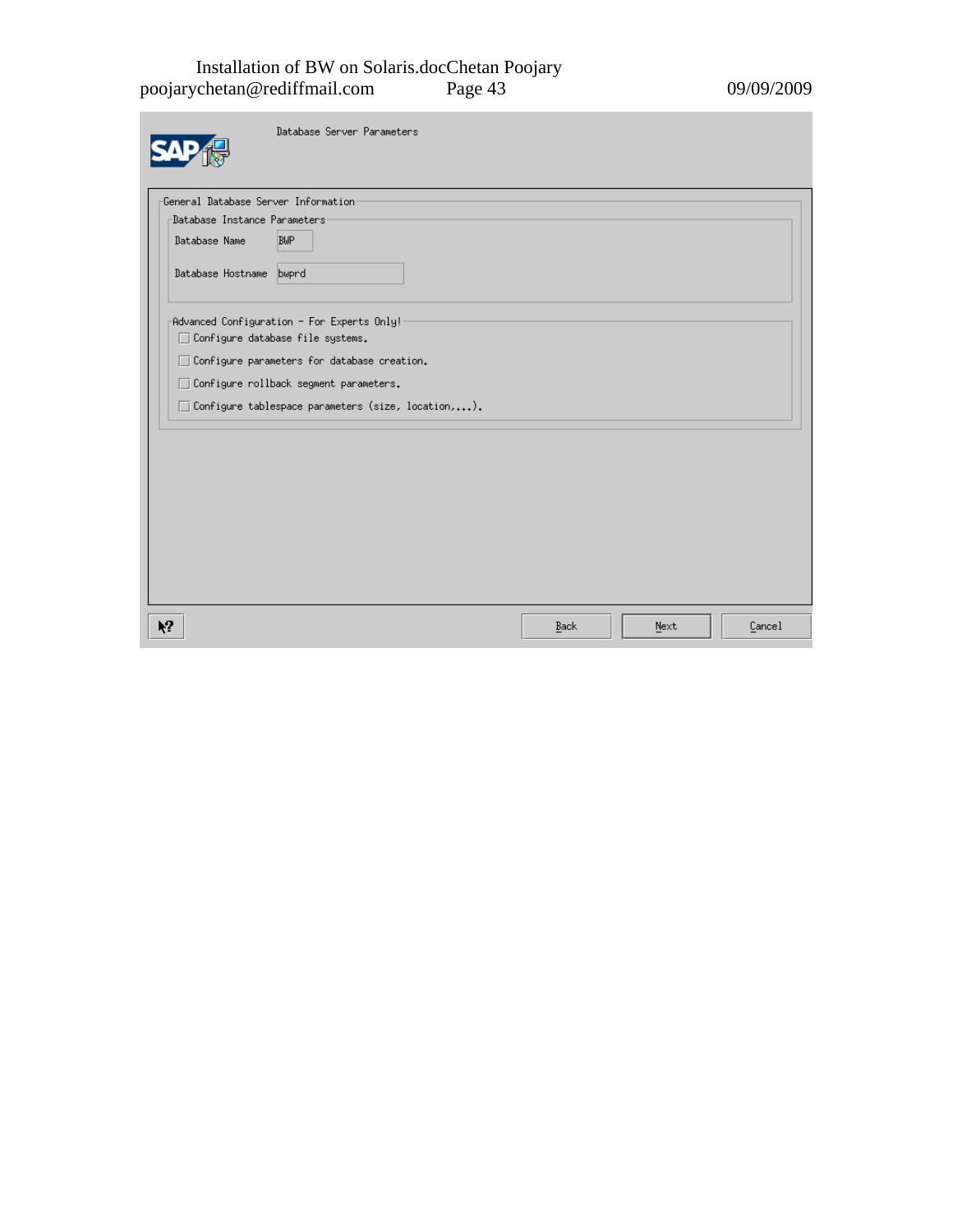

CD Browser

Defining the location of the needed (software) packages or CD labels

This dialog checks if the relevant software packages or installation CDs are available for the installation by searching for the file LABEL.ASC, which contains the corresponding information. - If you want to check now, enter the location of file LABEL.ASC in the "Package Location" column and select the option "Check Package Location".

- If you do not check the location now (that is, unselect the flag "Check Location"), SAPinst will ask you later  $again.$ 

- If you want to copy the required CD-ROM to your local disk, enter the location in the "Copy Package to" column.

| CD Name                                                      | Package Location |   | Check Location Copy Package To |
|--------------------------------------------------------------|------------------|---|--------------------------------|
| CD EXPORT Business Warehouse 3.0B 1/3 /oracle/BWP/dumps/exp1 | $\ddots$         | ☑ |                                |
|                                                              |                  |   |                                |
|                                                              |                  |   |                                |
|                                                              |                  |   |                                |
|                                                              |                  |   |                                |
|                                                              |                  |   |                                |
|                                                              |                  |   |                                |
|                                                              |                  |   |                                |
|                                                              |                  |   |                                |
|                                                              |                  |   |                                |
|                                                              |                  |   |                                |
|                                                              |                  |   |                                |
|                                                              |                  |   |                                |
|                                                              |                  |   |                                |
|                                                              |                  |   |                                |
|                                                              |                  |   |                                |
|                                                              |                  |   |                                |
|                                                              |                  |   |                                |

**Enter the path for export 1 cd.**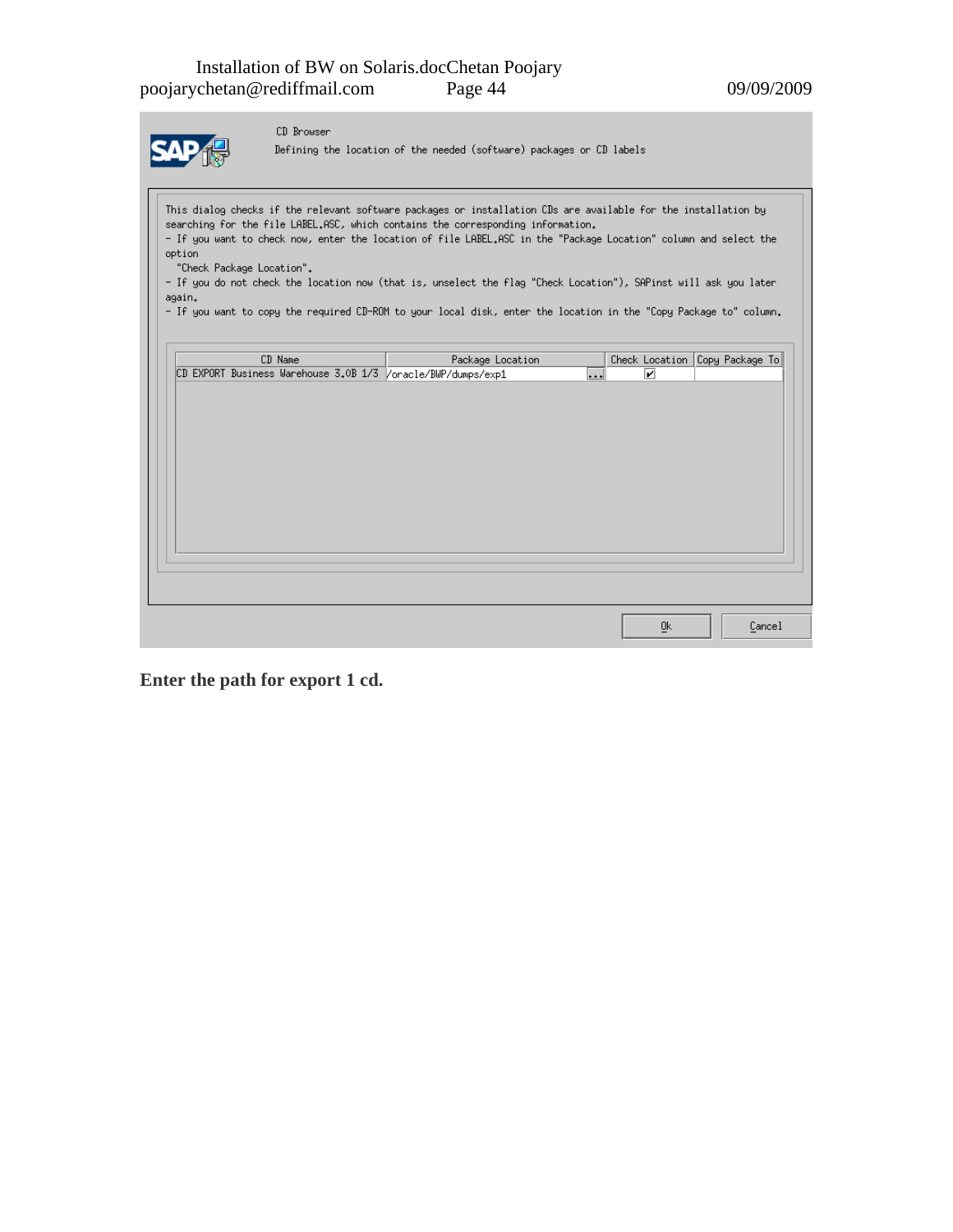|--|

CD Browser

Defining the location of the needed (software) packages or CD labels

This dialog checks if the relevant software packages or installation CDs are available for the installation by searching for the file LABEL.ASC, which contains the corresponding information. - If you want to check now, enter the location of file LABEL.ASC in the "Package Location" column and select the option "Check Package Location". - If you do not check the location now (that is, unselect the flag "Check Location"), SAPinst will ask you later again.

- If you want to copy the required CD-ROM to your local disk, enter the location in the "Copy Package to" column.

| CD Name           | Package Location      |                     | Check Location          | Copy Package To            |        |
|-------------------|-----------------------|---------------------|-------------------------|----------------------------|--------|
| CD RDBMS ORACLE 1 | /oracle/BWP/dumps/db1 |                     | ☑                       |                            |        |
| CD RDBMS ORACLE 2 | /oracle/BWP/dumps/db2 | $\overline{\cdots}$ | $\overline{\mathbf{z}}$ |                            |        |
|                   |                       |                     |                         |                            |        |
|                   |                       |                     |                         |                            |        |
|                   |                       |                     |                         |                            |        |
|                   |                       |                     |                         |                            |        |
|                   |                       |                     |                         |                            |        |
|                   |                       |                     |                         |                            |        |
|                   |                       |                     |                         |                            |        |
|                   |                       |                     |                         |                            |        |
|                   |                       |                     |                         |                            |        |
|                   |                       |                     |                         |                            |        |
|                   |                       |                     |                         |                            |        |
|                   |                       |                     |                         |                            |        |
|                   |                       |                     |                         |                            |        |
|                   |                       |                     |                         |                            |        |
|                   |                       |                     |                         |                            |        |
|                   |                       |                     |                         |                            |        |
|                   |                       |                     |                         | $\underline{0} \mathsf{k}$ | Cancel |

**Enter the path for RDBMS oracle cds 1& 2.**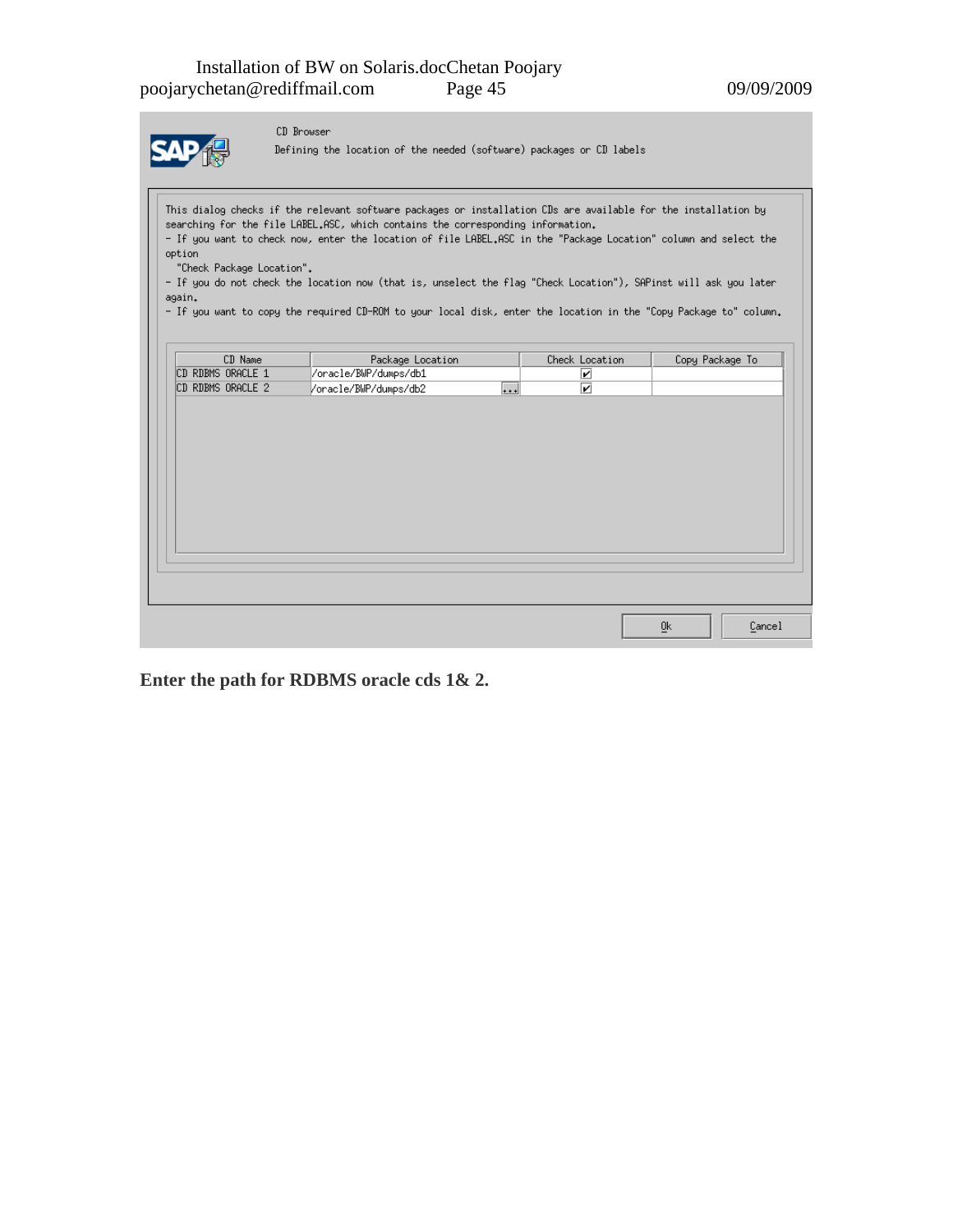#### Installation of BW on Solaris.docChetan Poojary poojarychetan@rediffmail.com Page 46 09/09/2009

|                                             | Filesystem Nodes<br>Pre-requisites                                                           |           |      |      |        |
|---------------------------------------------|----------------------------------------------------------------------------------------------|-----------|------|------|--------|
|                                             | Please make sure that the following directories exist, before you continue the installation. |           |      |      |        |
|                                             |                                                                                              | directory |      |      |        |
| /oracle/BWP/sapreorg<br>/oracle/BWP/oraarch |                                                                                              |           |      |      |        |
| /oracle/stage/817_64                        |                                                                                              |           |      |      |        |
| /oracle/BWP/sapdata1                        |                                                                                              |           |      |      |        |
| /oracle/BWP/sapdata2                        |                                                                                              |           |      |      |        |
| /oracle/BWP/sapdata3                        |                                                                                              |           |      |      |        |
| /oracle/BWP/sapdata4                        |                                                                                              |           |      |      |        |
|                                             |                                                                                              |           |      |      |        |
|                                             |                                                                                              |           |      |      |        |
|                                             |                                                                                              |           |      |      |        |
|                                             |                                                                                              |           |      |      |        |
|                                             |                                                                                              |           |      |      |        |
|                                             |                                                                                              |           |      |      |        |
|                                             |                                                                                              |           |      |      |        |
|                                             |                                                                                              |           |      |      |        |
|                                             |                                                                                              |           |      |      |        |
|                                             |                                                                                              |           |      |      |        |
|                                             |                                                                                              |           |      |      |        |
|                                             |                                                                                              |           |      |      |        |
|                                             |                                                                                              |           |      |      |        |
|                                             |                                                                                              |           |      |      |        |
|                                             |                                                                                              |           |      |      |        |
|                                             |                                                                                              |           |      |      |        |
|                                             |                                                                                              |           |      |      |        |
|                                             |                                                                                              |           |      |      |        |
|                                             |                                                                                              |           | Back | Next | Cancel |

**Confirm the following filesystem with the directories.**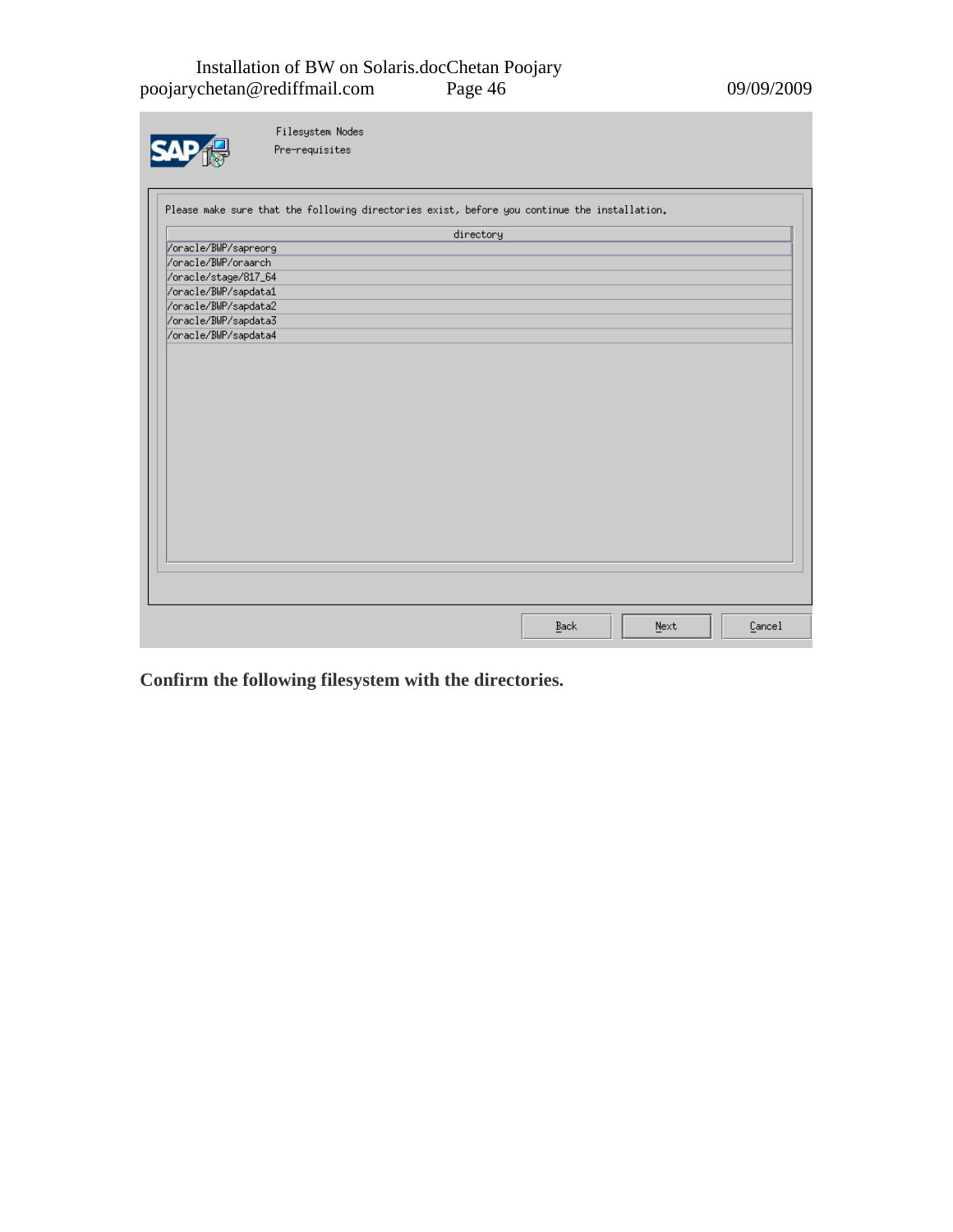

CD Browser

Defining the location of the needed (software) packages or CD labels

This dialog checks if the relevant software packages or installation CDs are available for the installation by searching for the file LABEL.ASC, which contains the corresponding information. - If you want to check now, enter the location of file LABEL.ASC in the "Package Location" column and select the option "Check Package Location".

- If you do not check the location now (that is, unselect the flag "Check Location"), SAPinst will ask you later again.

- If you want to copy the required CD-ROM to your local disk, enter the location in the "Copy Package to" column.

|  | CD Name |  | Package Location                                                           | Check Location Copy Package To |        |  |
|--|---------|--|----------------------------------------------------------------------------|--------------------------------|--------|--|
|  |         |  | CD EXPORT Business Warehouse 3.0B 2/3 /oracle/BWP/dumps/exp2               | ☑                              |        |  |
|  |         |  | CD EXPORT Business Warehouse 3.0B 3/3 /oracle/BWP/dumps/exp3<br>$\dddotsc$ | ☑                              |        |  |
|  |         |  |                                                                            |                                |        |  |
|  |         |  |                                                                            |                                |        |  |
|  |         |  |                                                                            |                                |        |  |
|  |         |  |                                                                            |                                |        |  |
|  |         |  |                                                                            |                                |        |  |
|  |         |  |                                                                            |                                |        |  |
|  |         |  |                                                                            |                                |        |  |
|  |         |  |                                                                            |                                |        |  |
|  |         |  |                                                                            |                                |        |  |
|  |         |  |                                                                            |                                |        |  |
|  |         |  |                                                                            |                                |        |  |
|  |         |  |                                                                            |                                |        |  |
|  |         |  |                                                                            |                                |        |  |
|  |         |  |                                                                            |                                |        |  |
|  |         |  |                                                                            |                                |        |  |
|  |         |  |                                                                            | <u>Ok</u>                      | Cancel |  |

**Enter the export cds 2 & 3.**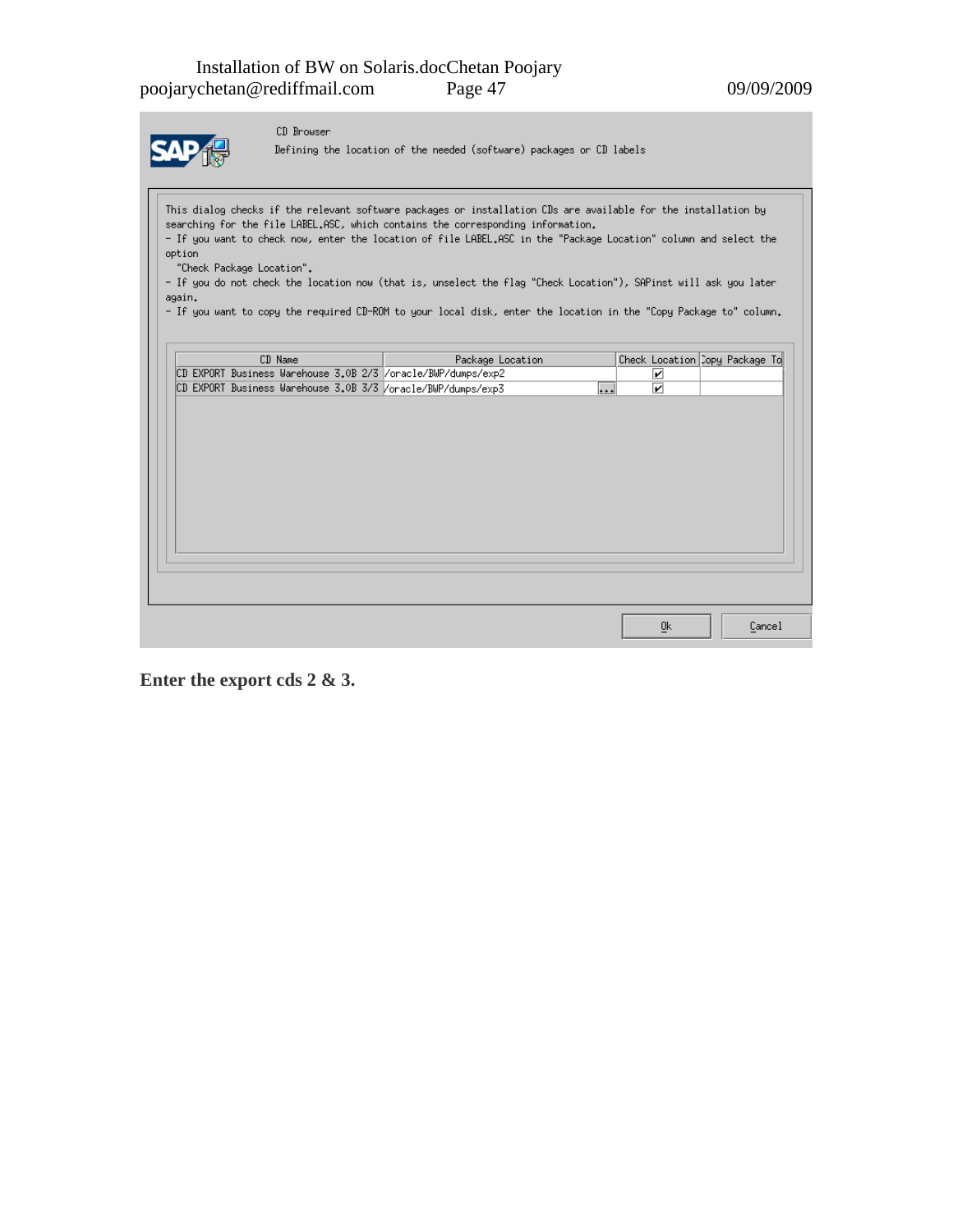#### Installation of BW on Solaris.docChetan Poojary poojarychetan@rediffmail.com Page 48 09/09/2009

m.

| Import Settings                                                           |      |               |  |                                      |
|---------------------------------------------------------------------------|------|---------------|--|--------------------------------------|
| toad packages from EXPORT CD                                              |      | Migration Key |  |                                      |
| ◯ Load packages from MIGRATION CD.                                        |      |               |  |                                      |
| Migration Export Directory                                                |      |               |  |                                      |
|                                                                           |      |               |  | $\ddot{\phi} \rightarrow \dot{\phi}$ |
| General Settings                                                          |      |               |  |                                      |
| ◯ Load packages in alphabetical order                                     |      |               |  |                                      |
| © Load packages according to the size of their data files (largest first) |      |               |  |                                      |
| ◯ Load packages in custom order                                           |      |               |  |                                      |
| DB code page                                                              | 1100 |               |  |                                      |
| Number of parallel jobs 3                                                 |      |               |  |                                      |
| Advanced Configuration of Packages                                        |      |               |  |                                      |
| Individual configuration for task file generation<br>$\mathcal{L}$        |      |               |  |                                      |
| $\Box$ Individual configuration for data load                             |      |               |  |                                      |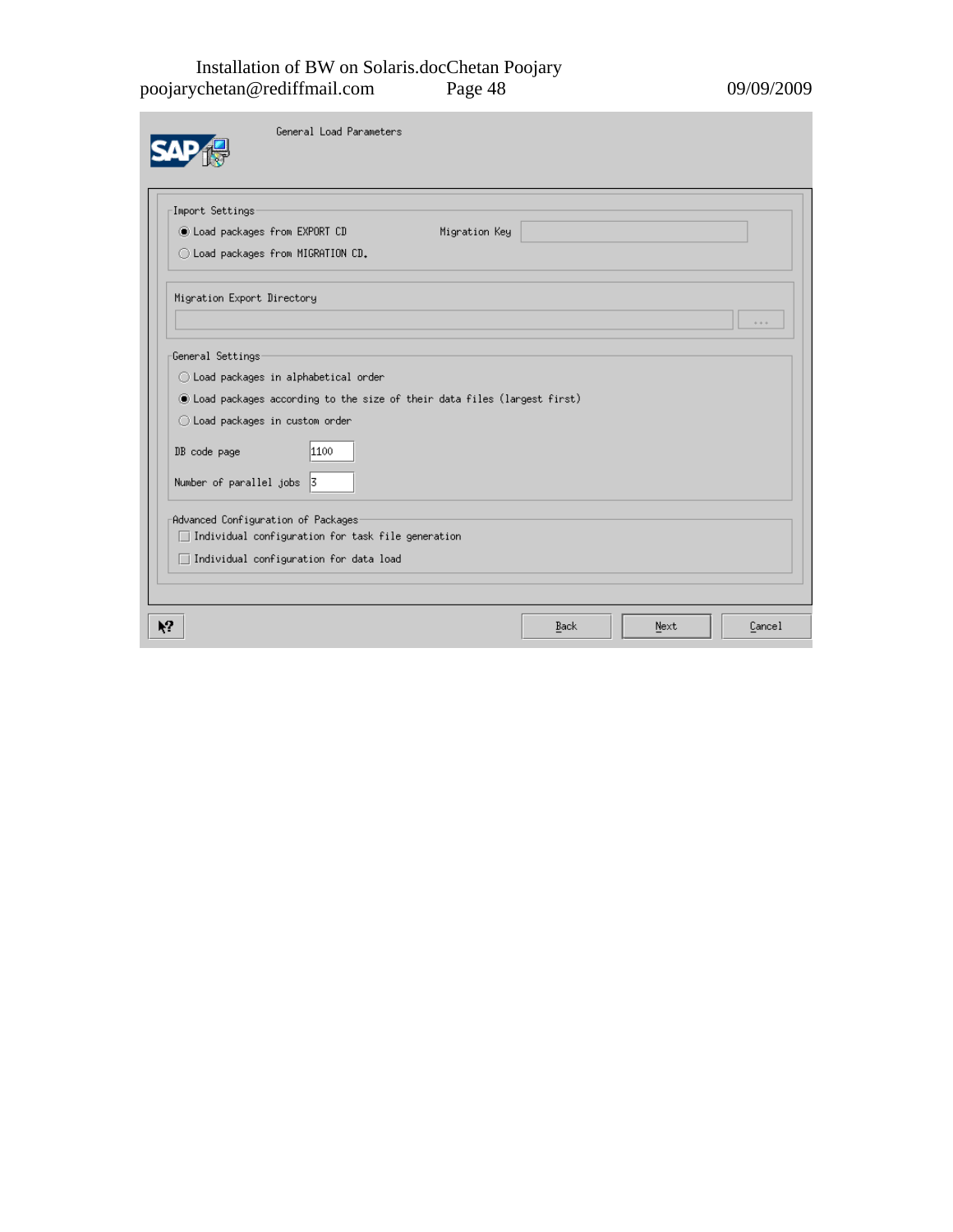#### Installation of BW on Solaris.docChetan Poojary poojarychetan@rediffmail.com Page 49 09/09/2009

**SAP** 

| During the installation, several database users will be created. The default passwords of the created database<br>users will be set to new values here. |                    |      |      |        |
|---------------------------------------------------------------------------------------------------------------------------------------------------------|--------------------|------|------|--------|
| Password of database schema user:                                                                                                                       | ***                |      |      |        |
| Confirm                                                                                                                                                 | ***                |      |      |        |
| Password of database user 'sys':                                                                                                                        | ****************** |      |      |        |
| Confirm                                                                                                                                                 | ****************** |      |      |        |
| Password of database user 'system'                                                                                                                      | *******            |      |      |        |
| Confirm                                                                                                                                                 | *******            |      |      |        |
|                                                                                                                                                         |                    |      |      |        |
|                                                                                                                                                         |                    |      |      |        |
|                                                                                                                                                         |                    |      |      |        |
|                                                                                                                                                         |                    |      |      |        |
|                                                                                                                                                         |                    |      |      |        |
|                                                                                                                                                         |                    |      |      |        |
|                                                                                                                                                         |                    | Back | Next | Cancel |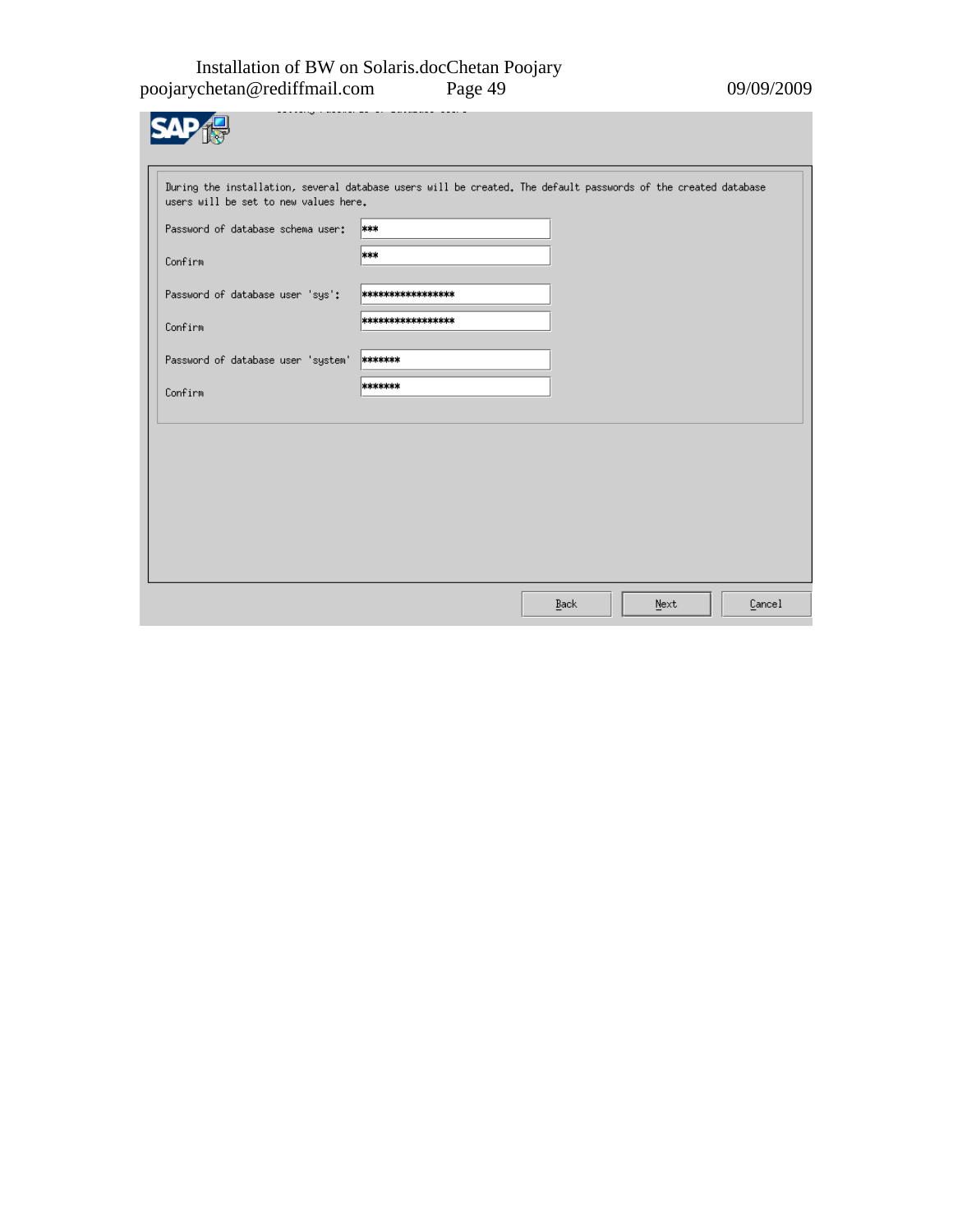#### Installation of BW on Solaris.docChetan Poojary poojarychetan@rediffmail.com Page 50 09/09/2009

| Installation Progress                               |     |        |
|-----------------------------------------------------|-----|--------|
| The installation is running                         |     |        |
|                                                     |     |        |
|                                                     |     |        |
|                                                     |     |        |
|                                                     |     |        |
|                                                     |     |        |
| Create SAP System Operating System Groups and Users |     |        |
| Prepare Oracle User Environment                     |     |        |
| Prepare User Environment (post processing)          |     |        |
| Check/Adapt Filesystem (post processing)            |     |        |
| Prepare Archive Extraction                          |     |        |
| Extract SAP System Kernel Archives                  |     |        |
| Extract Database Client Archives                    |     |        |
| Prepare Archive Extraction (post processing)        |     |        |
| Create Service Ports (post processing)              |     |        |
| Versionize Instance Profiles                        |     |        |
| Adapt Instance Profiles (post processing)           |     |        |
| Prenare Oracle Network Configuration                |     |        |
|                                                     |     |        |
|                                                     |     |        |
|                                                     |     |        |
|                                                     |     |        |
|                                                     |     |        |
|                                                     |     |        |
|                                                     |     |        |
|                                                     |     |        |
|                                                     |     |        |
|                                                     |     |        |
|                                                     | Log | Cancel |
|                                                     |     |        |

| Press OK to continue after the oracle software is installed. Press CANCEL to install the<br>bracle software. |  |  |  |        |  |     |  |
|--------------------------------------------------------------------------------------------------------------|--|--|--|--------|--|-----|--|
|                                                                                                              |  |  |  |        |  |     |  |
|                                                                                                              |  |  |  |        |  |     |  |
|                                                                                                              |  |  |  |        |  |     |  |
|                                                                                                              |  |  |  |        |  |     |  |
|                                                                                                              |  |  |  | Cancel |  | OK. |  |

At this stage install oracle software by navigating to /oracle/stage/817\_64/Disk1 directory setenv DISPLAY 172.16.128.18:0.0 Login as orabwp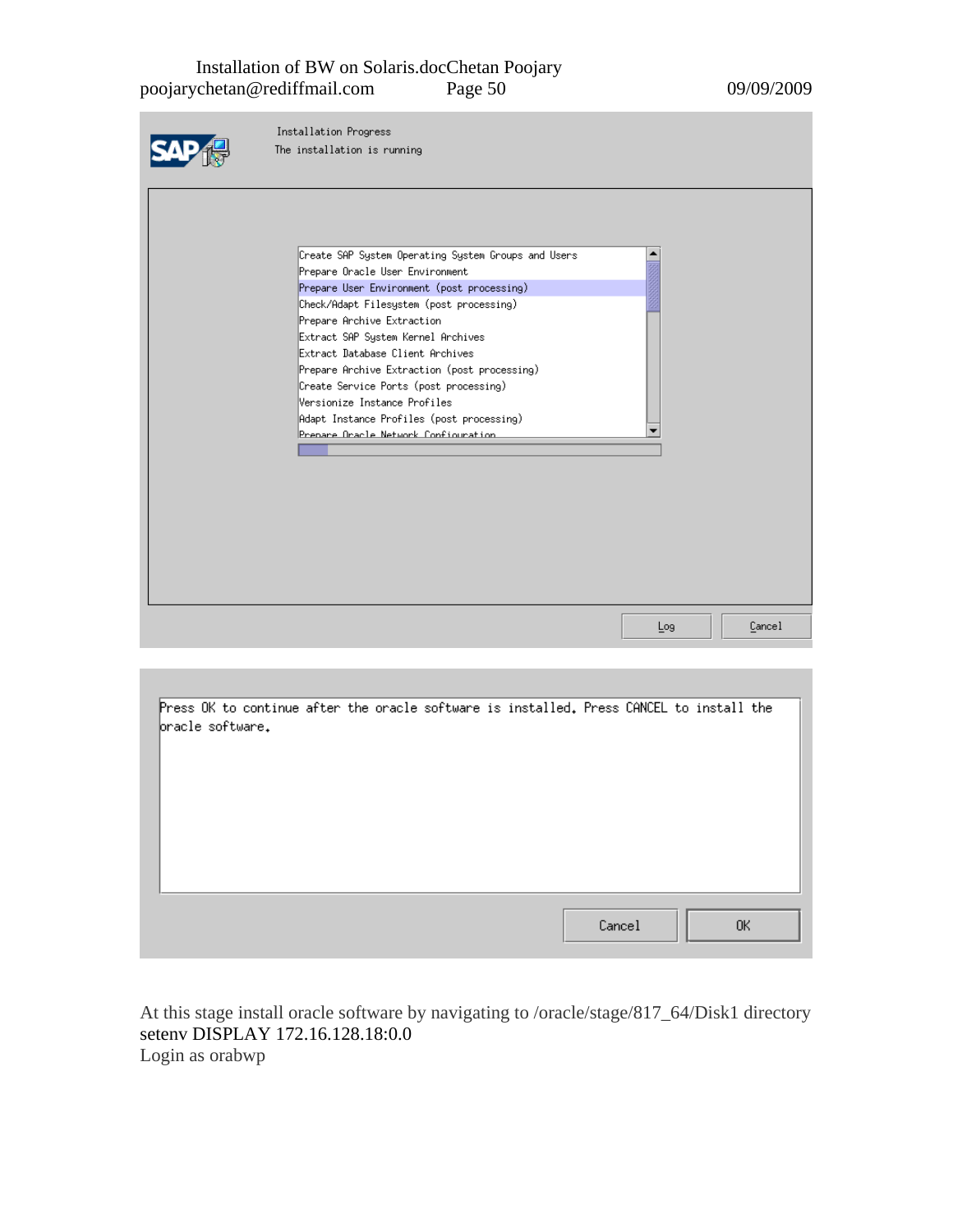Installation of BW on Solaris.docChetan Poojary poojarychetan@rediffmail.com Page 51 09/09/2009

bwprd:orabwp 8% cd /oracle/stage/817\_64/Disk1/SAP<br>bwprd:orabwp 9% ./RUNINSTALLER ./RUNINSTALLER: Command not found bwprd:orabwp 10% ls CHECKS.SQL RUNINSTALLER SAPI.SQL POSTMIG.SQL MIG3264.SQL PREMIG.SQL SAP.SQL SVRCUSTOM.RSP bwprd:orabwp 11% RUNINSTALLER bwprd:orabwp 12% DISPLAY not set. Please set the DISPLAY and try again. : No such file or directory bwprd:orabwp 12% bwprdtorabwp 12% DISPLAY=172.16.128.18:0.0texport DISPLAY DISPLAY=172,16,128,18:0,0: Command not found export: Command not found bwprd:orabwp 13% setenv DISPLAY=172.16.128.18:0.0;export DISPLAY export: Command not found bwprd:orabwp 14% setenv DISPLAY 172.16.128.18:0.0 bwprd:orabwp 15% \$DISPLAY 172.16.128.18:0.0: Command not found bwprd:orabwp 16%

bwprd:orabwp 14% setenv DISPLAY 172.16.128.18:0.0 bwprd:orabwp 15% \$DISPLAY 172.16.128.18:0.0: Command not found bwprd:orabwp 16% ./RUNINSTALLER

|        | File Locations                                                                   |        |        |
|--------|----------------------------------------------------------------------------------|--------|--------|
| Source |                                                                                  |        |        |
|        | Enter the full path of the file representing the product(s) you want to install: |        |        |
| Path:  | /oracle/stage/817_64/Disk1/stage/products.jar                                    | ×      | Brouse |
|        | Destination                                                                      |        |        |
| Path:  | Enter or select the full path for your Oracle Home:<br>/oracle/BWP/817_64        | $\sim$ | Browse |
|        |                                                                                  |        |        |
|        |                                                                                  |        |        |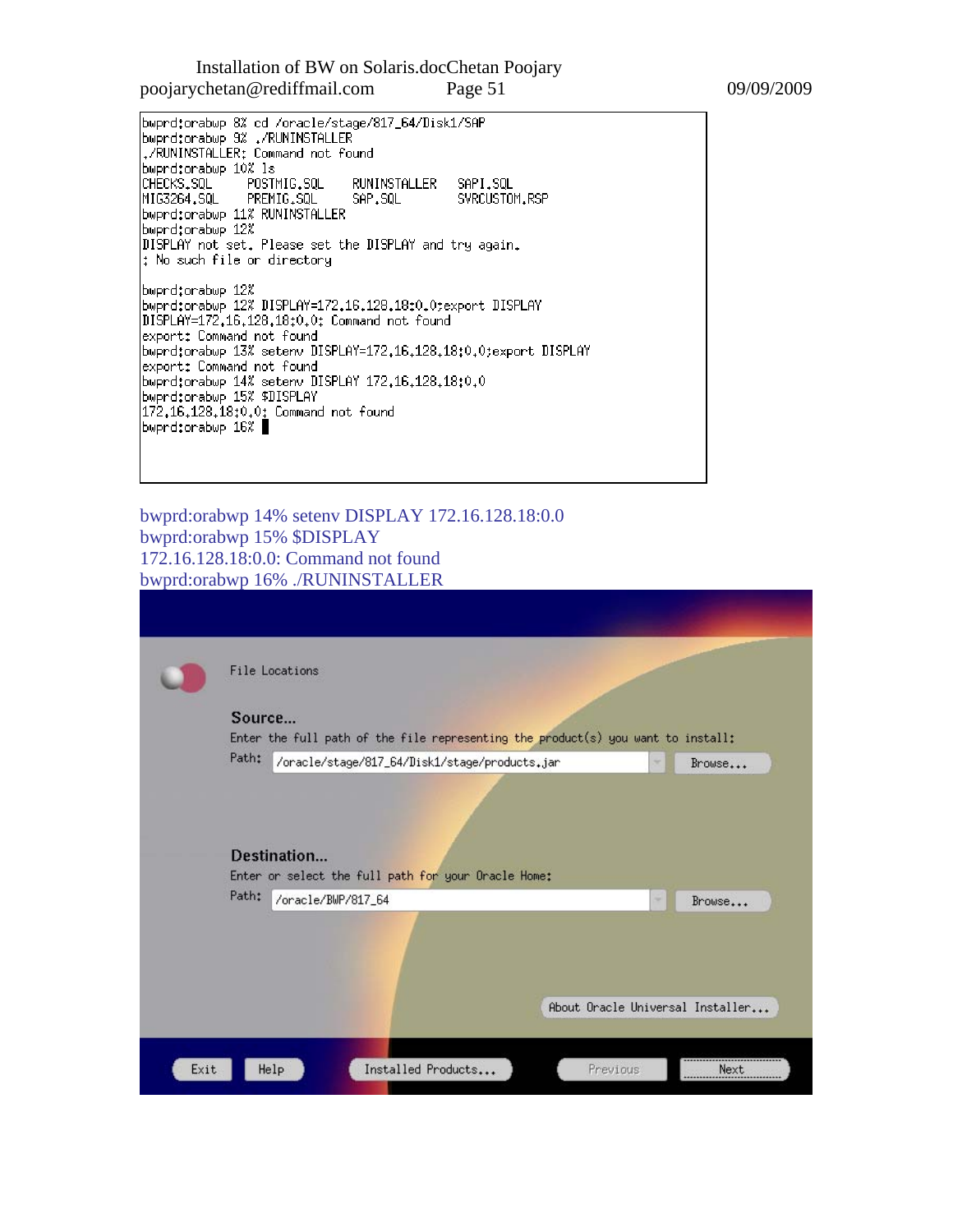| Available Product Components                                                                                                                   |                   |
|------------------------------------------------------------------------------------------------------------------------------------------------|-------------------|
| Oracle8i Enterprise Edition                                                                                                                    | Product Languages |
| The following are components that you can install as part of Oracle8i Enterprise<br>Edition. Which of these components do you want to install? |                   |
| Components                                                                                                                                     | Install Status    |
| 日回Oracle8i Enterprise Edition 8.1.7.0.0                                                                                                        | New Install       |
| ■Oracle8i Server 8.1.7.0.0                                                                                                                     | New Install       |
| $\oplus \Box$ Oracle HTTP Server 1.3.12.0.1a                                                                                                   | Not. Installed    |
| ⊖⊠Oracle Product Options 8.1.7.0.0                                                                                                             | New Install       |
| □ Oracle Time Series 8.1.7.0.0                                                                                                                 | Not Installed     |
| □ Oracle Visual Information Retrieval 8.1.7.0.0                                                                                                | Not Installed     |
| ■Oracle Spatial 8.1.7.0.0                                                                                                                      | New Install       |
| $\Box$ Oracle Advanced Security 8.1.7.0.0                                                                                                      | Not Installed     |
| MOracle interMedia 8.1.7.0.0                                                                                                                   | New Install       |
|                                                                                                                                                |                   |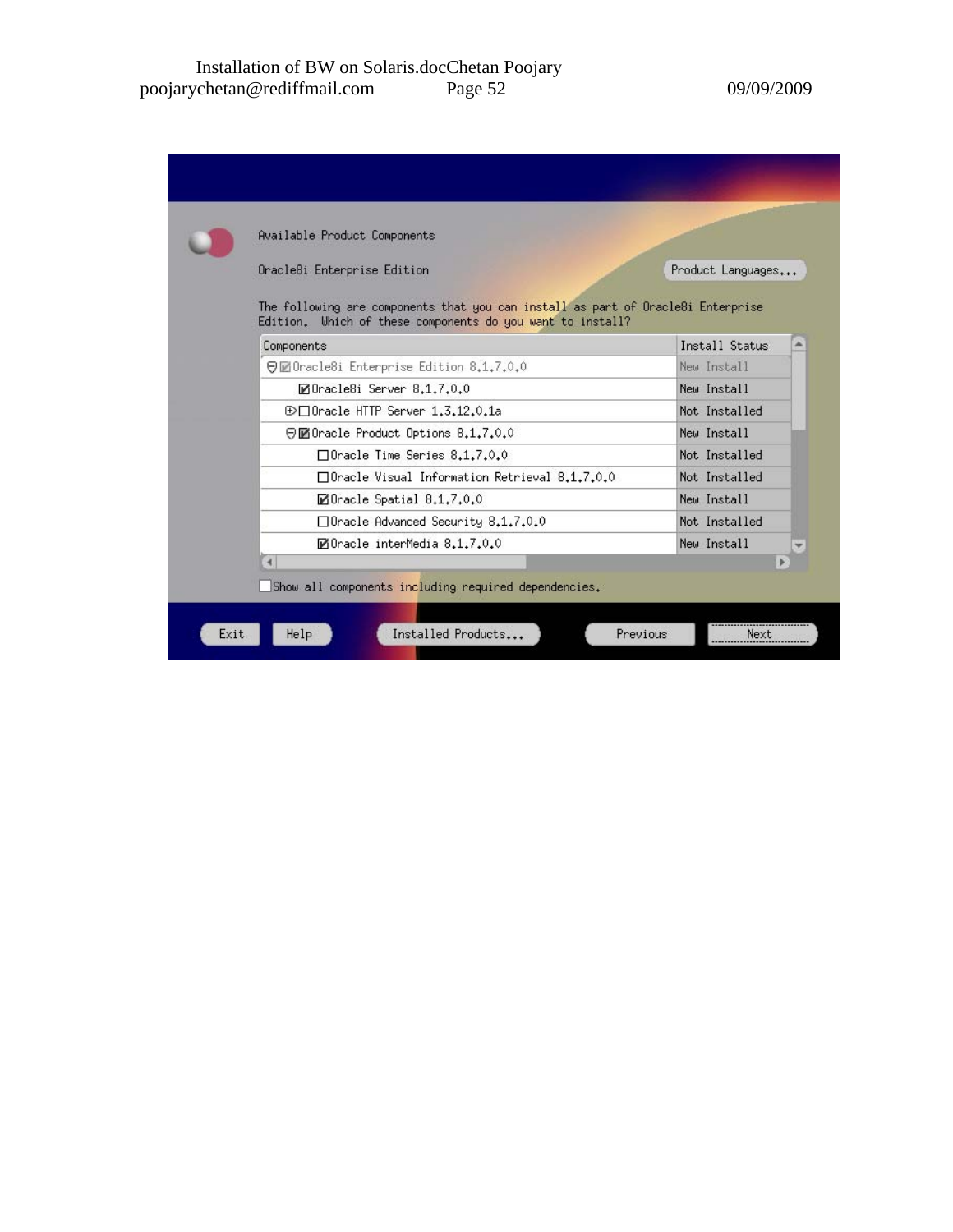#### Installation of BW on Solaris.docChetan Poojary poojarychetan@rediffmail.com Page 53 09/09/2009



At this stage you need to login as root and run root.sh script. Set "ORACLE\_SID=BWP;exp ORACLE\_SID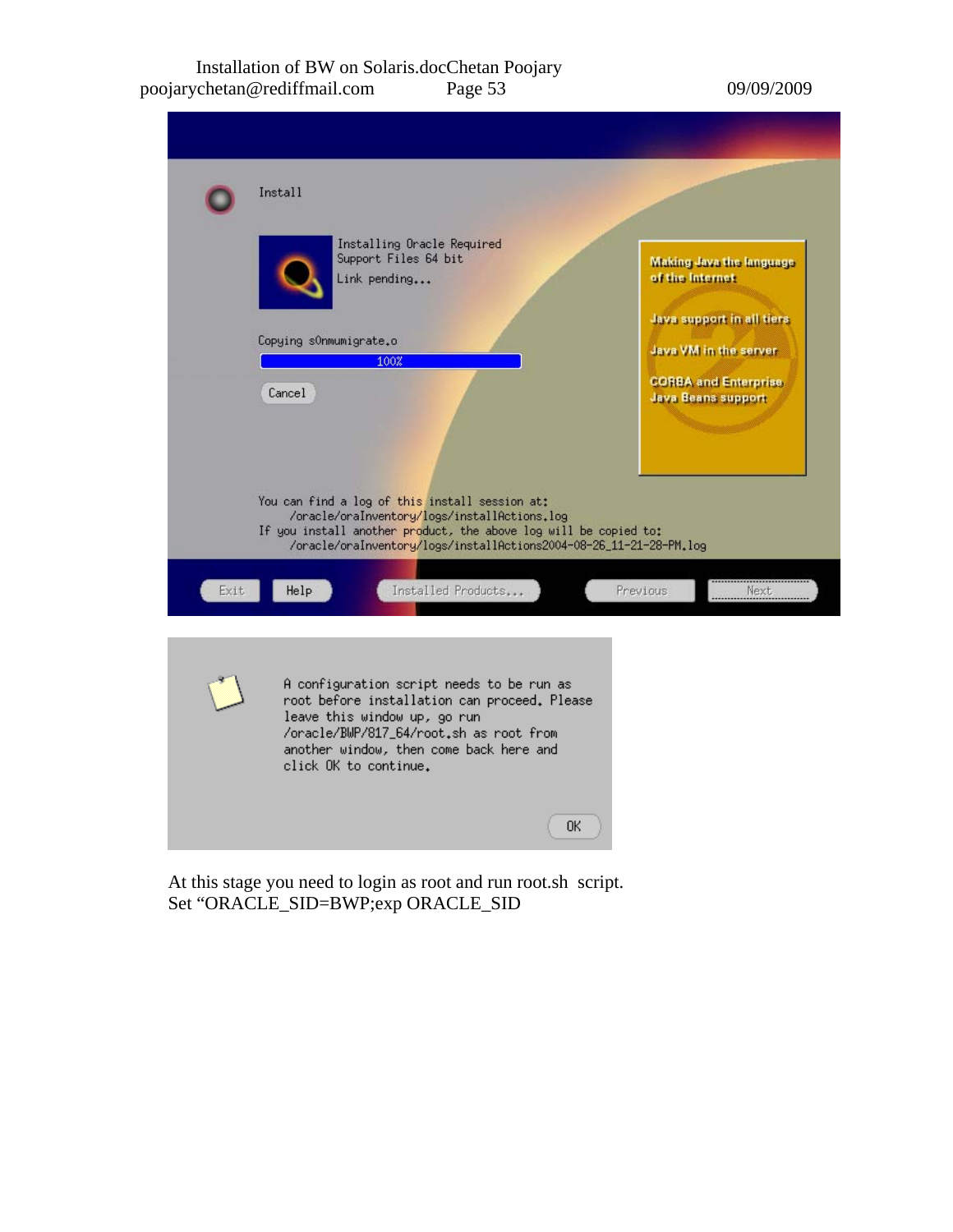Installation of BW on Solaris.docChetan Poojary poojarychetan@rediffmail.com Page 54 09/09/2009

The following environment variables are set as: ORACLE\_OWNER= orabwp ORACLE\_HOME= /oracle/BWP/817\_64 ORACLE\_SID= Enter the full pathname of the local bin directory: [/usr/local/bin]: Adding entry to /var/opt/oracle/oratab file... Finished running generic part of root.sh script. Now product-specific root actions will be performed. IMPORTANT NOTE: Please delete any log and trace files previously created by the Oracle Enterprise Manager Intelligent Agent. These files may be found in the directories you use for storing other Net8 log and trace files. If such files exist, the OEM IA may not restart.<br>root@bwprd # ORACLE\_SID=BWP ;export ORACLE\_SID<br>root@bwprd # /oracle/BWP/817\_64/root.sh Running Oracle8 root.sh script... The following environment variables are set as: ORACLE\_OWNER= orabwp<br>ORACLE\_HOME= /oracle/BWP/817\_64 ORACLE\_SID= BWP Enter the full pathname of the local bin directory: [/usr/local/bin]: |

Now press the OK button on response window

|      | End of Installation                                             |          |              |
|------|-----------------------------------------------------------------|----------|--------------|
|      | The installation of Oracle8i Enterprise Edition was successful. |          |              |
|      |                                                                 |          |              |
|      |                                                                 |          |              |
|      |                                                                 |          |              |
|      |                                                                 |          |              |
|      |                                                                 |          |              |
|      |                                                                 |          |              |
|      |                                                                 |          |              |
| Exit | Installed Products<br>Help                                      | Previous | Next Install |

To check oracle is installed successfully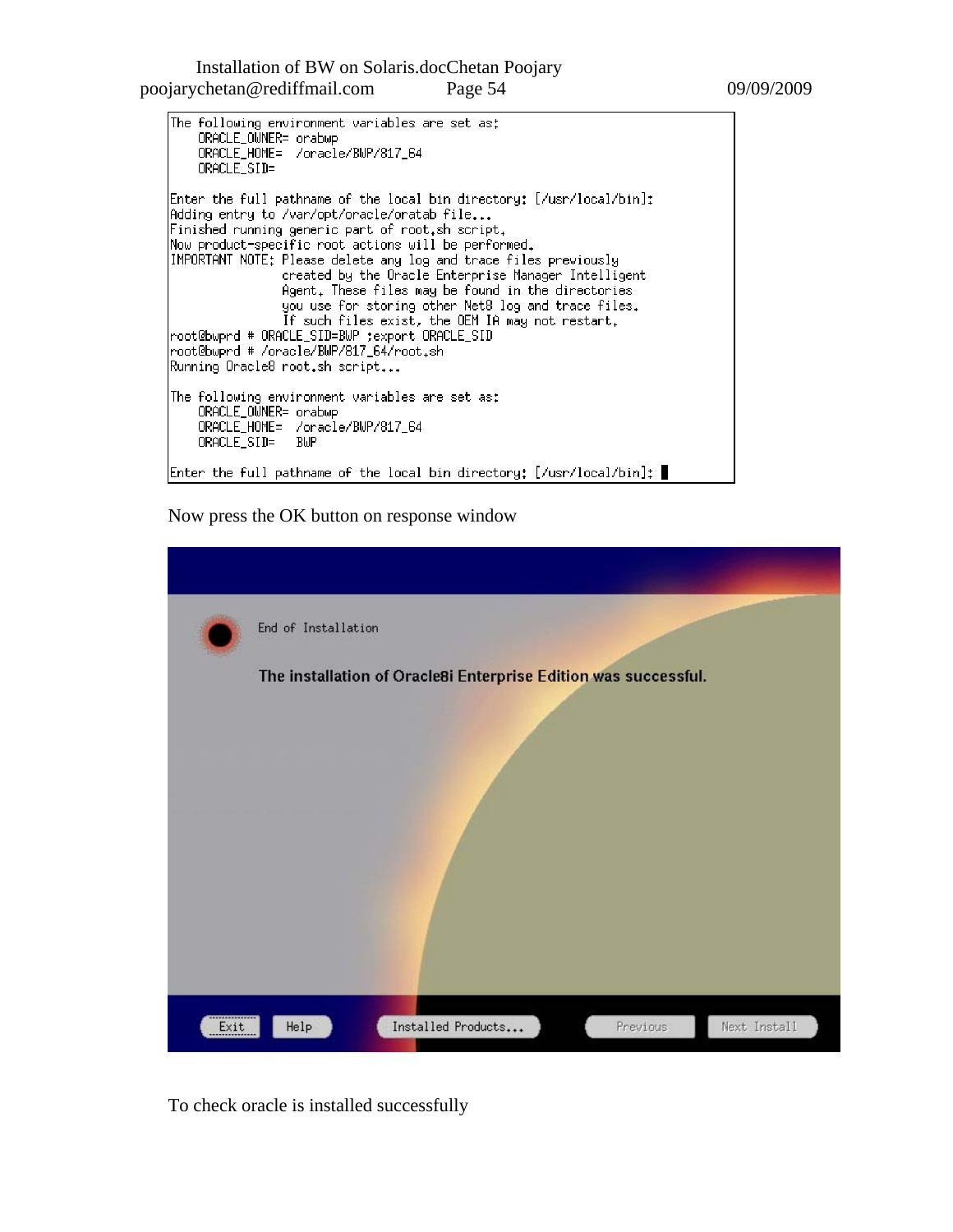Login as orabwd

Svrmgrl>connect internal Connected

If this works the installation has finished successfully.

After this start the installation of oracle patches by navigating the following procedure

```
you use for storing other Net8 log and trace files.
                      If such files exist, the OEM IA may not restart.
root@bwprd #
root@bwprd #
root@bwprd #
root@bwprd #
root@bwprd # su - orabwp
Sun Microsystems Inc. Sun0S 5.9
                                                      Generic May 2002
bwprd:orabwp 1% cd /oracle/stage/817_64/Disk1
bwprd:orabwp 2% ls -ltr
total 38
                                                  635 Apr 25 2001 runInstaller
-rwxrwxr-x 1 orabwp
                                dba
Twxrwxr-x 1 orabwp dba<br>drwxrwxr-x 4 orabwp dba<br>drwxrwxr-x 2 orabwp dba<br>drwxrwxr-x 2 orabwp dba<br>drwxrwxr-x 2 orabwp dba
                                                  512 Apr 25 2001 1sm
                                                  912 Hpr 25 2001 Ism<br>512 Hpr 25 2001 install<br>512 May 17 2001 response<br>512 May 23 2001 opspatch<br>512 May 23 2001 oidupgrade<br>512 May 23 2001 acroread
drwxrwxr-x 2-orabwp dba
                                                 8282 May 23 2001 index.htm
-rwxrwxr-x  1 orabwp
                                dba
                                                  512 May 23 2001 doc<br>512 Jun 7 2001 doc
drwxrwxr-x 8 orabwp
                                dba
drwxrwxr-x 2 orabwp<br>drwxrwxr-x 7 orabwp
                                dba
                                dba
                                                  512 Aug 26 23:22 stage
bwprd:orabwp 3% cd SAP
bwprd:orabwp 4% ./RUNINSTALLER
```
chmod –R 777 /oracle & then change it to 771 To extract the patches go to /oracle/BWP/dumps/dbpatch/UNIX/SUNOS\_64

Tar –xvf 8174\_sparc64.tar It will extract the files into /oracle/BWP/dumps/dbpatch/UNIX/SUNOS\_64/Disk1/stage

Here you find the products.jar.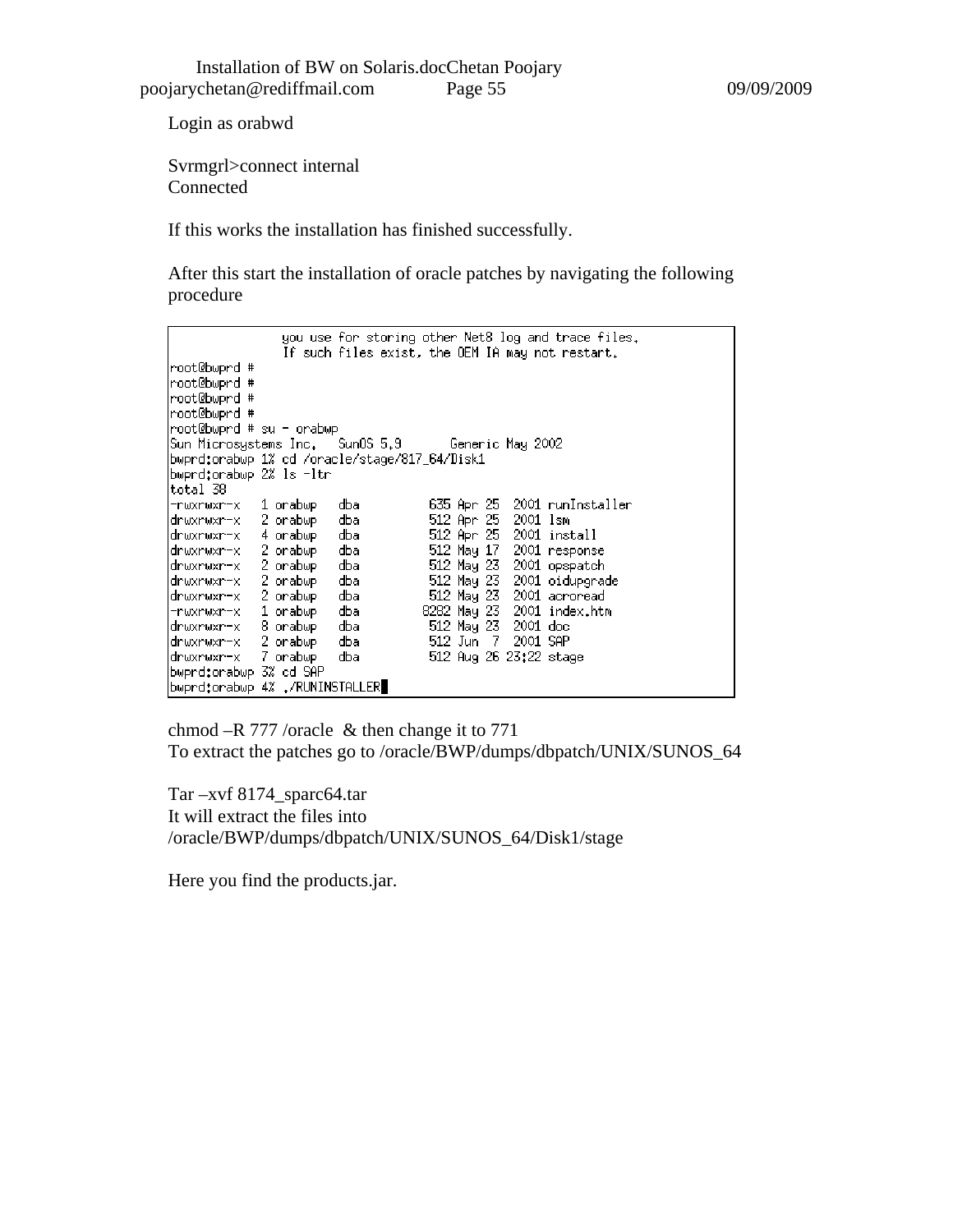#### Installation of BW on Solaris.docChetan Poojary poojarychetan@rediffmail.com Page 56 09/09/2009

|      | Source | <b>File Locations</b><br>Enter the full path of the file representing the product(s) you want to install:                         |                                  |              |        |
|------|--------|-----------------------------------------------------------------------------------------------------------------------------------|----------------------------------|--------------|--------|
|      | Path:  | /oracle/BWP/dumps/dbpatch/UNIX/SUN_64/Disk1/stage/products.<br>Destination<br>Enter or select the full path for your Oracle Home: |                                  |              | Browse |
|      | Path:  | /oracle/BWP/817_64                                                                                                                | About Oracle Universal Installer | $\mathbf{v}$ | Brouse |
| Exit | Help   | Installed Products                                                                                                                | Previous                         |              | Next   |

Say "NEXT"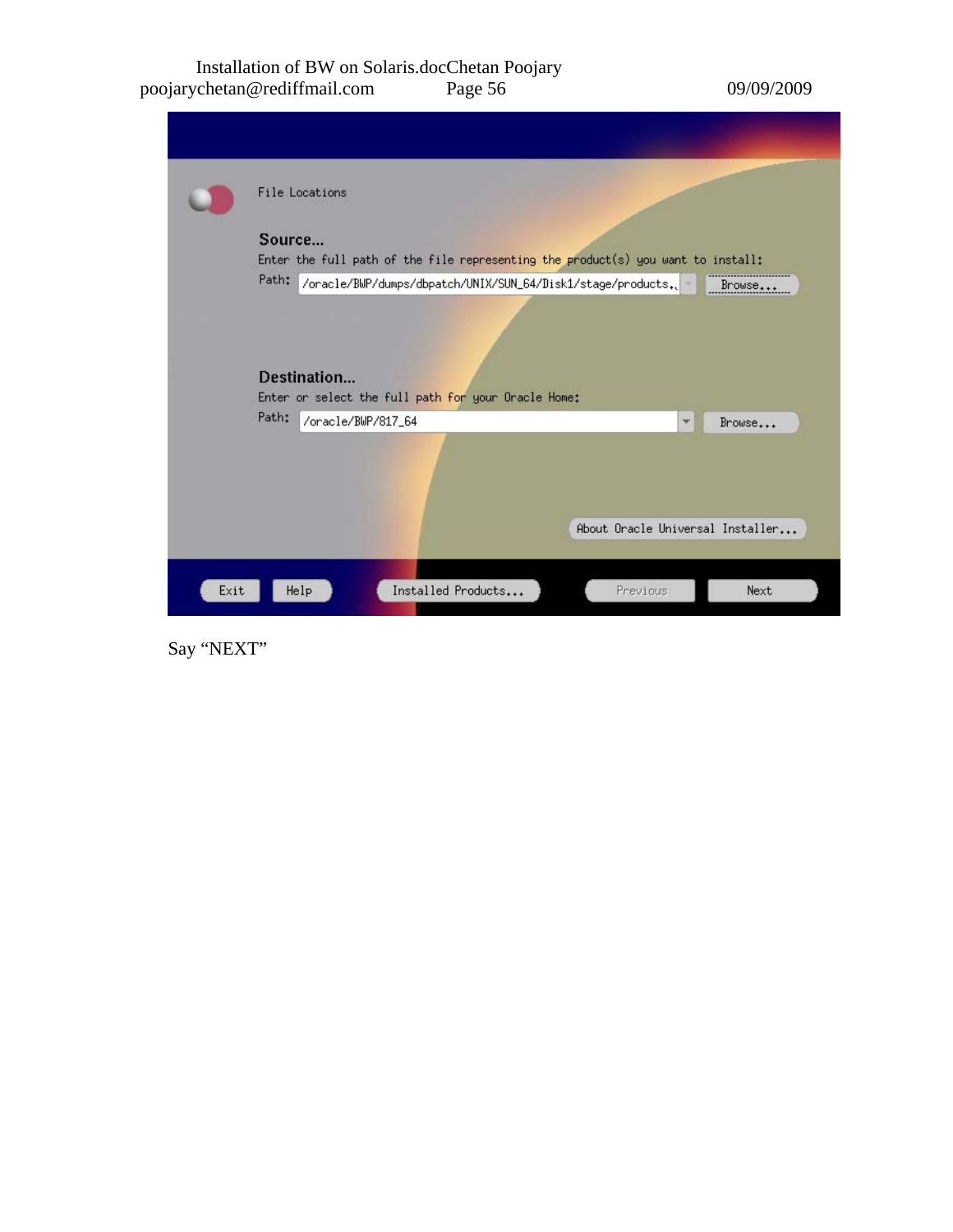#### Installation of BW on Solaris.docChetan Poojary poojarychetan@rediffmail.com Page 57 09/09/2009

|      | End of Installation |                                                         |          |              |
|------|---------------------|---------------------------------------------------------|----------|--------------|
|      |                     | The installation of Oracle 8i Patch Set was successful. |          |              |
|      |                     |                                                         |          |              |
|      |                     |                                                         |          |              |
|      |                     |                                                         |          |              |
|      |                     |                                                         |          |              |
|      |                     |                                                         |          |              |
| Exit | He1p                | Installed Products                                      | Previous | Next Install |

Now Oracle and Patches has been installed . Press Ok button on DB instance installation window.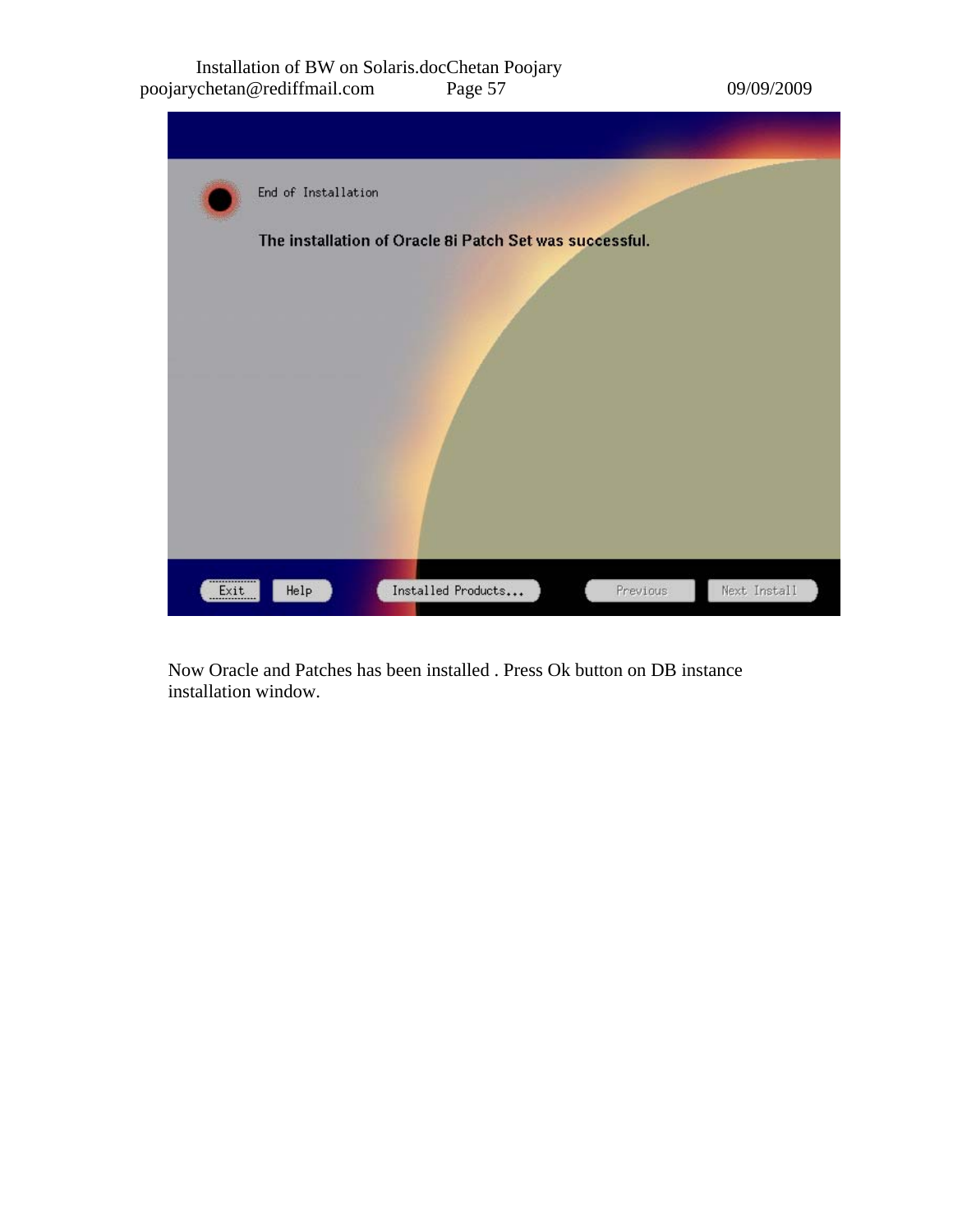Installation of BW on Solaris.docChetan Poojary poojarychetan@rediffmail.com Page 58 09/09/2009

| My Documents Lotus Notes<br>= 6.5        |                                | <b>POP</b><br>SAP | --<br>⊼∟<br>Attd |                                                                                    |  |                                                         |        |                 |  |
|------------------------------------------|--------------------------------|-------------------|------------------|------------------------------------------------------------------------------------|--|---------------------------------------------------------|--------|-----------------|--|
| My Computer                              | £<br>Nero<br>StartSmart        |                   |                  | Installation Progress<br>The installation is running                               |  |                                                         |        |                 |  |
| My Network<br>Places                     | ٥<br>ìМ<br>SAPlogon            |                   |                  | prepare uropping Kollback Segment(s) (post processing)                             |  | $\blacktriangle$                                        |        |                 |  |
| يتخص<br>g<br>Recycle Bin Xmanager 2      |                                |                   |                  | Oracle Pre-Load Actions<br>base and and<br>The installation finished successfully. |  |                                                         |        |                 |  |
| Ê<br>Internet<br>Explorer                |                                |                   |                  |                                                                                    |  |                                                         |        |                 |  |
| ш<br>Acrobat<br>Reader 5.0               | JCP New<br>CADS                |                   |                  |                                                                                    |  | 0K                                                      |        |                 |  |
| <b>inv</b><br>Domino Admin<br>6.5        | pap1data<br><b>POP</b>         |                   |                  |                                                                                    |  |                                                         |        |                 |  |
| <b>DA</b><br>Domino<br>Designer 6.5<br>п | B13669_01<br>PDF<br>$\epsilon$ |                   |                  |                                                                                    |  | Log                                                     | Cancel |                 |  |
| hp color<br>LaserJet 25 CONFIGUR         | SAP SNC                        |                   |                  |                                                                                    |  |                                                         |        |                 |  |
| <b>A</b> Start     [2] (3) @ @           |                                | SAP Logon 620     |                  | X Xstart                                                                           |  | C:\WINNT\system32\teln <b></b> Following are the Parame |        | 明白 × 日 10:27 AM |  |

## **POST INSTALLATION**.

•

•

## • **BACKUP THE COMPLETE SYSTEM**

# **Starting and Stopping the SAP System**

You have signed on to the SAP system hosts as user <sapsid>adm.

To start and stop your SAP system, the scripts startsap and stopsap in the exe directory are used.

# **Logging on to the SAP System**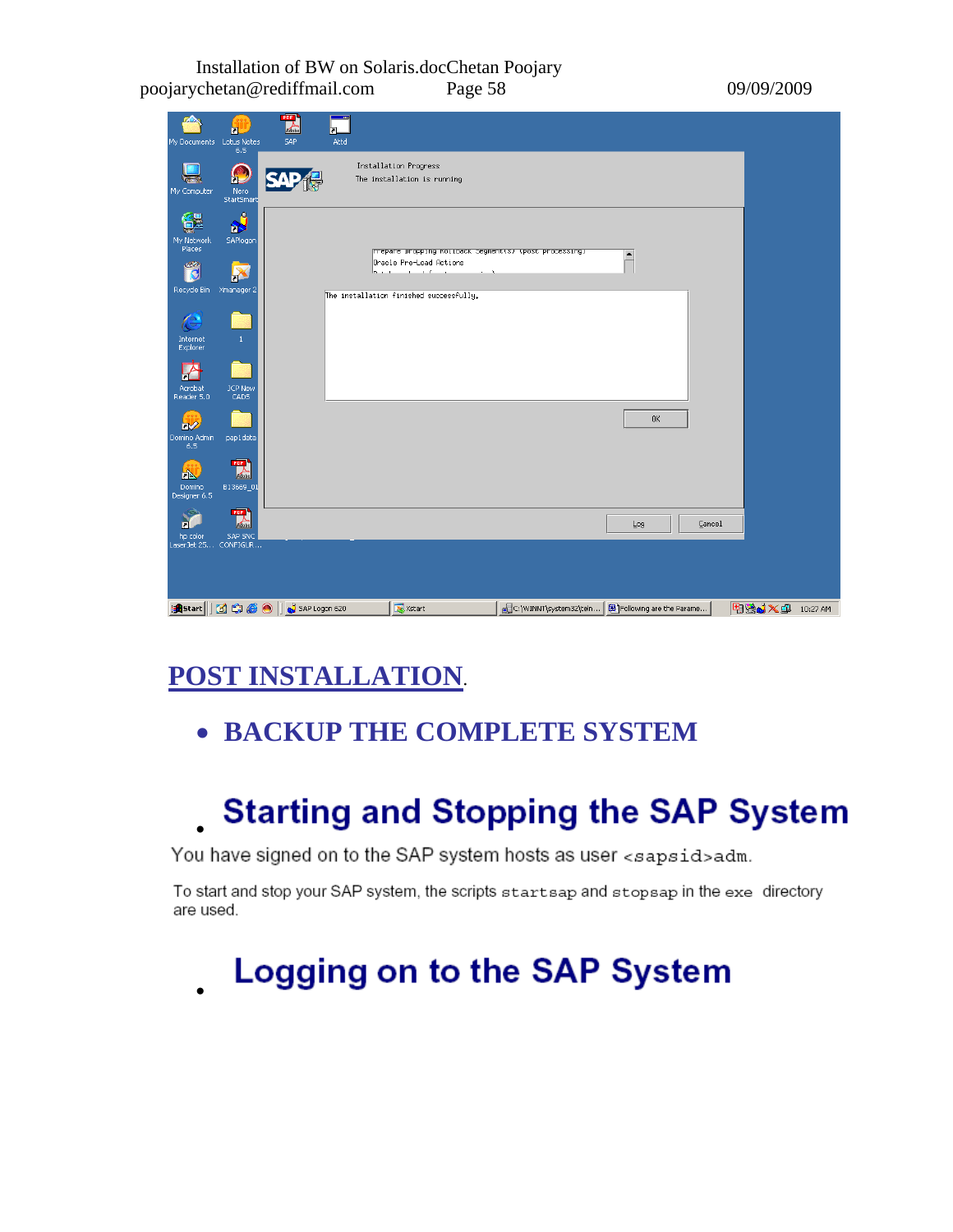| User   | <b>Initial Password</b> | <b>Clients where User</b><br><b>Exists</b> |
|--------|-------------------------|--------------------------------------------|
| $SAP*$ | 06071992                | 000, 066                                   |
| DDIC   | 19920706                | 000                                        |

## **Installing and Using the SAP License**

Temporary license is installed for 4 weeks.

Apply for permanent license.

## • **Checking the installation.**

The login terminates with Sick command ,Run SICK transaction It messages that the present kernel is not compatible with the current SUNOS operating system.

For this we need to upgrade the kernel.

Login to service.sap.com/patches $\rightarrow$ BW $\rightarrow$ Kernel 6.20 $\rightarrow$ SAPEXE\_1027-10001699.SAR Now shutdown the Instance & database .

Also stop saposcol to upgrade the kernel files by command saposcol –k You need to backup the existing kernel /sapmnt/BWP/exe.

Uncar the kernel sar files & replace with the existing kernel /sapmnt/BWP/exe Now run sick transaction Result : NO ERRORS REPORTED.

## • **Configure STMS.**

Before applying patches configure STMS with transaction STMS.

### • **STANDARD JOBS.**

BEFORE APPLYING PATCHES DEFINE STANDARD JOBS RUN TRANSACTION SM36  $\rightarrow$  standardjobs $\rightarrow$  default scheduling  $\rightarrow$  save

• **APPLYING PATCHES.**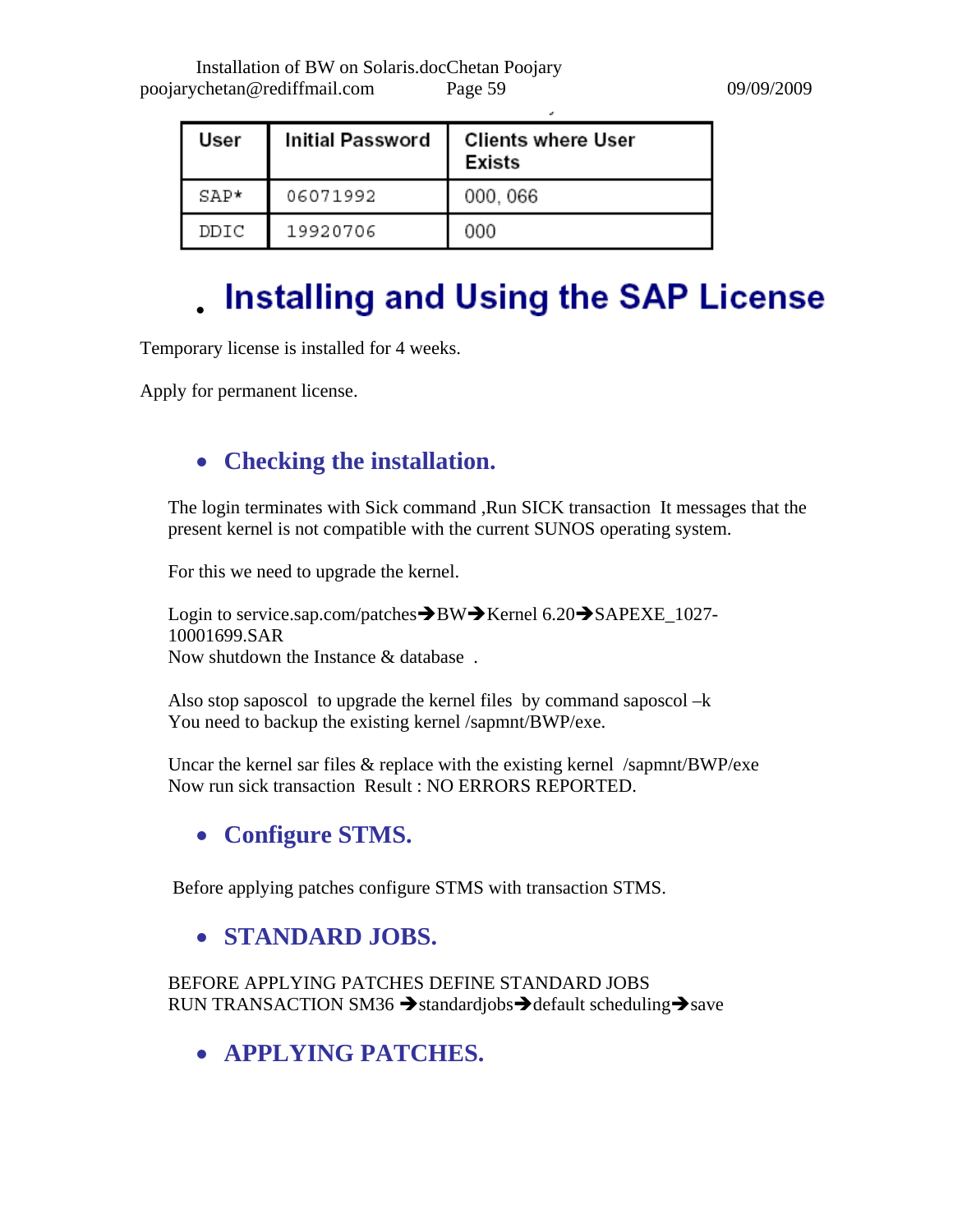Patches to be Installed : For requirement of SEM –BW 3.0b installation

| 1.SPAM/SAINT | version 16                |
|--------------|---------------------------|
| 2.ABAP       | Atleast 15                |
| 3. BASIS     | Atleast 18                |
| 4.SAP BW     | Atleast 16                |
| 5. PI BASIS  | Atleast 2003_1_620 PL 1-6 |
| 6. FINBASIS  | Atleast 7                 |
| 7.SEM-BW     | Atleast 7                 |

Before applying patches add the following RZ10 in instane parameter "rdisp/max\_wprun\_time"  $= 6000$ 

Start applying LATEST SPAM from service.sap.com /patches The file name for the patch is KD620<no>.car

A .Download this car file & paste it usr/sap/trans directory

B Run SAPCAR –xvf  $\langle$ car or sar file $\rangle$ Eg SAPCAR –xvf KD62016.CAR

You need to download the patches for ABAP,BASIS,SAP\_BW,PI\_BASIS(levels),FINBASIS,SEM-BW.

For proper dowload of patches navigate to<http://service.sap.com/swdc>

Navigate to Download  $\rightarrow$  support package  $\&$  patches  $\rightarrow$  my application component $\rightarrow$ SAPBW $\rightarrow$ SAPBW3.0B $\rightarrow$ BWSERVER & select the appropriate patches.(CAR files)

Note that this are patches & not installation ,only applied using transaction SPAM . For installation of DELTA UPGRADE of PI\_BASIS one needs to navigate to Download  $\rightarrow$  support package & patches  $\rightarrow$  installation & upgrades  $\rightarrow$  my application component SAPBW SAPBW3.0B BWSERVER & download the installation (SAR files) . To apply this installation RUN transaction SAINT.

After downloading CAR & SAR files copy all this files in trans directory. Execute transaction SAPCAR –xvf <filename>

This will get extracted in /eps/in folder.

Now run SPAM/SAINT transaction Click on support package $\rightarrow$ loadpackage $\rightarrow$ from application server This will browse the /eps/in folder & files will be uploaded.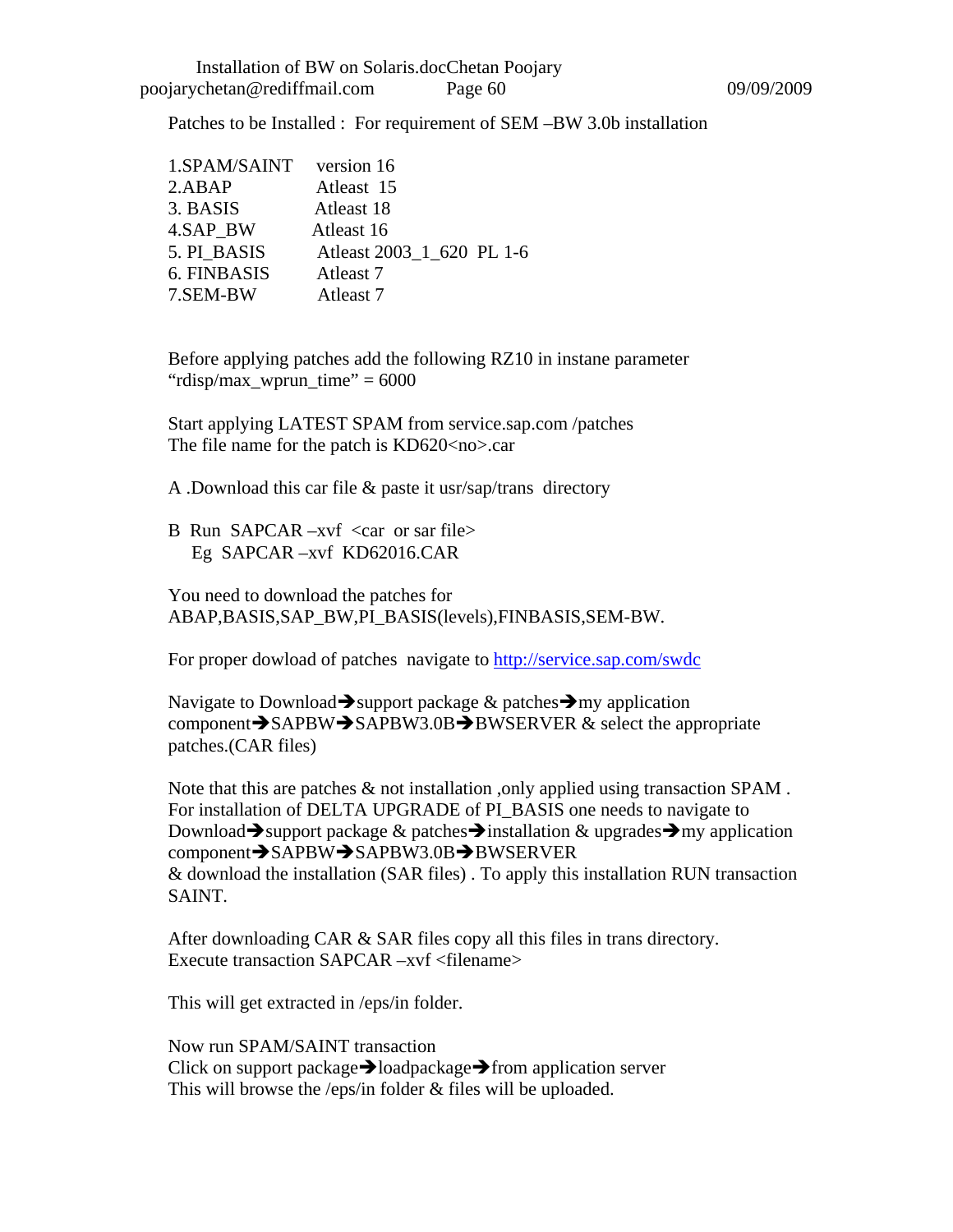To import a patch Login with 000 client with a user other than sap\* & ddic. Click on dispay /define ,select the patch that need to be imported Read the patch note 447925 standard note.

For importing INSTALLATION patch login to 000 client with transaction saint.

Eg of installation of PI\_BASIS 2003\_1\_620

Login & see your current patch if it is PI BASIS 2002<sub>-1</sub>-620

Then to install 2003\_1\_620 installation you need to have levels of 2002\_1\_620 to be updated,next delta of pi basis 2002\_2\_620,next levels of pi basis 2002\_2\_620,next delta of pi basis  $2003\_1\_620$  & then its levels. This is the sequence you need to apply. The levels are patches which is applied through spam & the installation are applied through saint.

For spam/saint update go to spam transaction  $\rightarrow$  import spam/saint.

## • **J2EE CHECK.**

Check your J2EE connection is successful by running transaction SMICM Or [http://<hostname>:50000](http://%3Chostname%3E:50000/) .If this results j2ee screen then j2ee is working.

## • **Configuring the no of work process.**

Adjust the no of Dialog,background,spool,enqueu,spool,up1,& up2

dialog  $WP = RAM / 256$  (min 2, max 18) update  $WP = RAM / 768$  (min 1, max 6) update2  $WP = RAM / 1024$  (min 1, max 3) batch\_WP = RAM /  $1024$  (min 2, max 3) enqueue  $WP = 1$ spool  $WP = 1$ 

### • **Directory Changes.**

After Installation Change the permission of directory trans to 771

Log on as user root on the host that exports the transport directory.

Enter: chmod 771 /usr/sap/trans